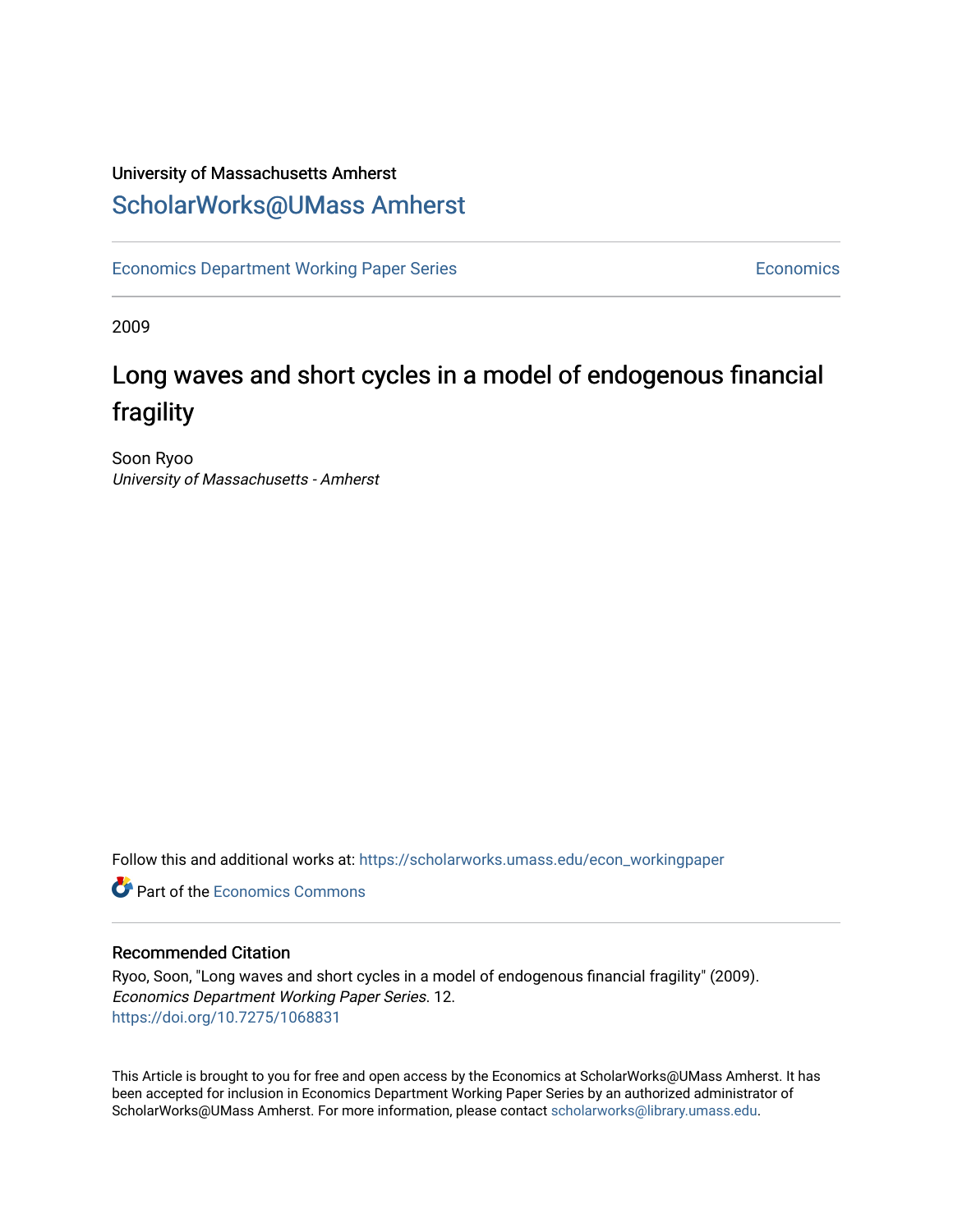# **DEPARTMENT OF ECONOMICS**

# **Working Paper**

**Long waves and short cycles in a model of endogenous financial fragility** 

by

Soon Ryoo

Working Paper 2009-03



# **UNIVERSITY OF MASSACHUSETTS AMHERST**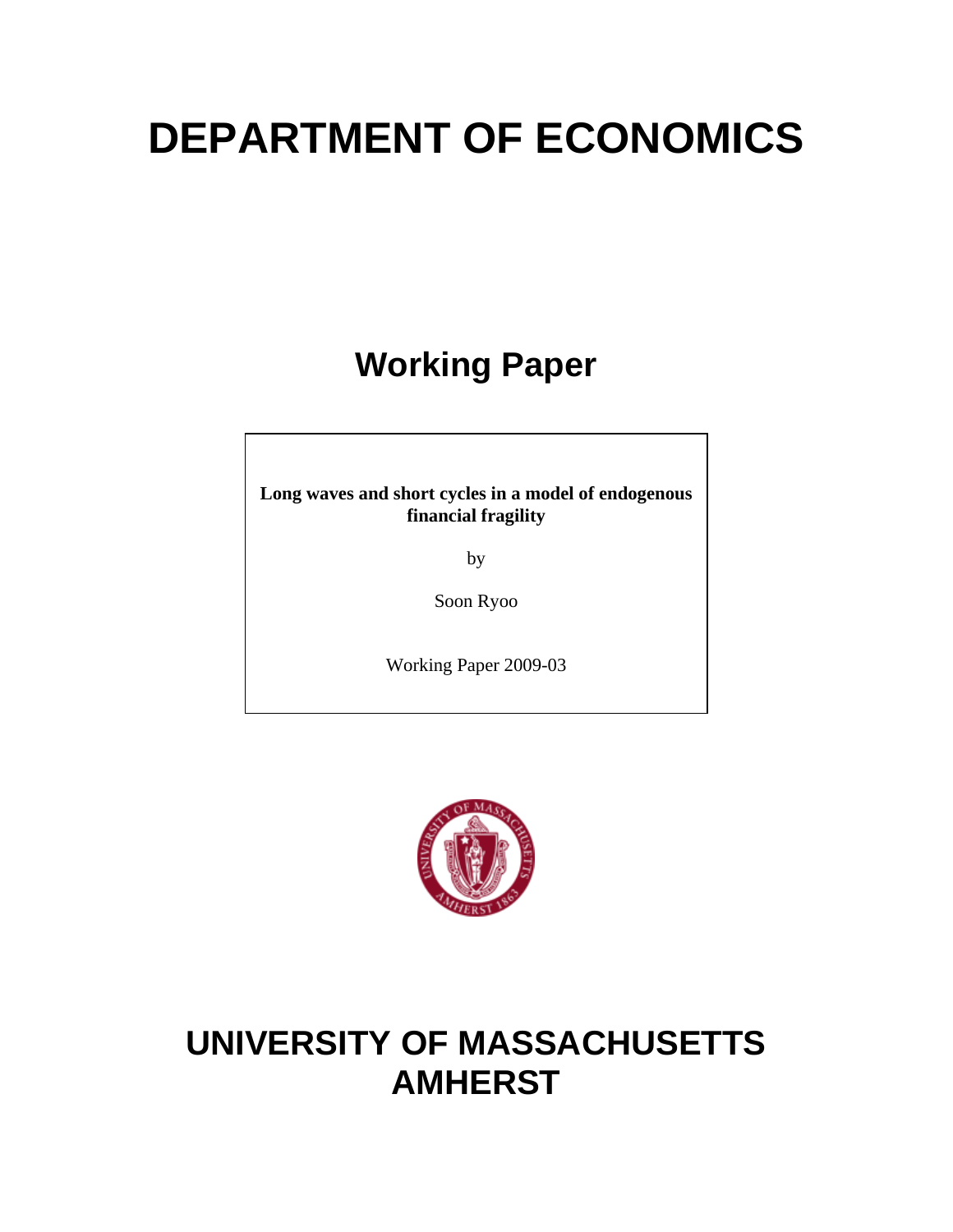### Long waves and short cycles in a model of endogenous financial fragility

Soon Ryoo $a,1$ 

*<sup>a</sup>Department of Economics, University of Massachusetts, Amherst, MA 01003, USA*

#### **Abstract**

This paper presents a stock-flow consistent macroeconomic model in which financial fragility in firm and household sectors evolves endogenously through the interaction between real and financial sectors. Changes in firms' and households' financial practices produce long waves. The Hopf bifurcation theorem is applied to clarify the conditions for the existence of limit cycles, and simulations illustrate stable limit cycles. The long waves are characterized by periodic economic crises following long expansions. Short cycles, generated by the interaction between effective demand and labor market dynamics, fluctuate around the long waves.

*Key words.* cycles, long waves, financial fragility, stock-flow consistency

*JEL classification.* E12, E32, E44

#### **1. Introduction**

Financial crisis hit the U.S and world economy in 2008. Giant financial institutions have collapsed. Stock markets have tumbled, and exchange rates are in turmoil. Governments and central banks around the world have responded by implementing bailout plans for troubled financial institutions and cutting interest rates to contain the financial panic, and expansionary fiscal packages are being pushed through to prop up aggregate demand. Hyman Minsky's Financial Instability Hypothesis offers an interesting perspective on these developments,

*Preprint submitted to Elsevier April 23, 2009*

<sup>&</sup>lt;sup>1</sup>I would like to thank Peter Skott for his support. I greatly benefited from his guidance, suggestions, and comments on earlier drafts of this paper. I also would like to thank James Crotty, James Heintz, and participants in UMASS-New School Graduate Workshop 2008 for their comments. Any errors remain mine. Email: sryoo@econs.umass.edu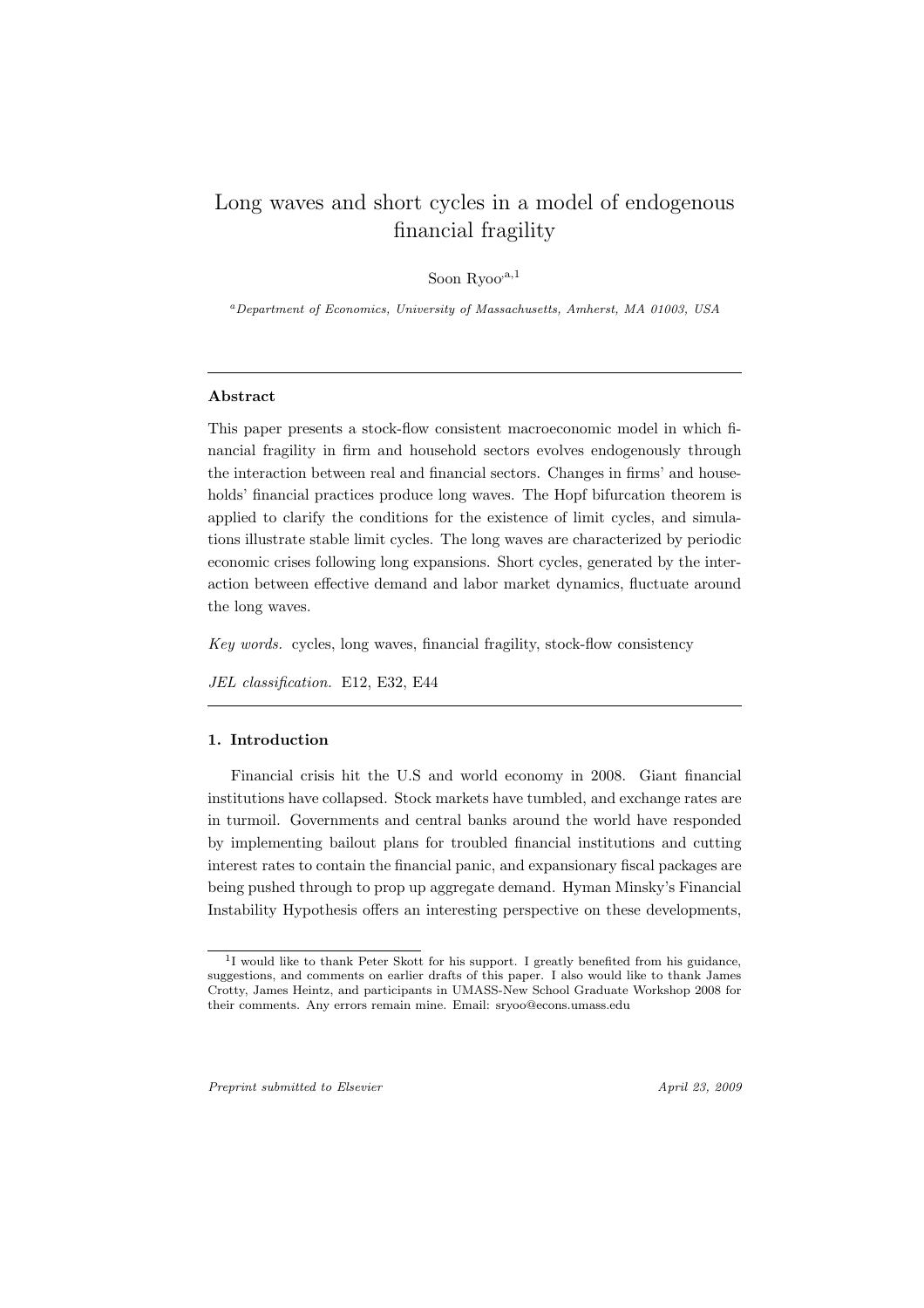which came after a long period of financial deregulation, rapid securitization and the development of a range of new financial instruments and markets.<sup>2</sup>

According to Minsky's financial instability hypothesis, a capitalist economy cannot lead to a sustained full employment equilibrium and serious business cycles are unavoidable due to the unstable nature of the interaction between investment and finance (Minsky, 1986, 173). An initially robust financial system is endogenously turned into a fragile system as a prolonged period of good years induces firms and bankers to take riskier financial practices. During expansions, an investment boom generates a profit boom but this induces investors and banks to adopt more speculative financial arrangements. This is typically reflected in rising debt finance, which eventually turns out to be unsustainable because the rising debt changes cash flow relations and leads to various types of financial distress. Minsky suggests that this kind of endogenous change in financial fragility can generate debt-driven long expansions followed by deep depressions (Minsky 1964, 1995). In Minsky's theory of long waves, short cycles fluctuate around the long waves produced by endogenous changes in financial structure. Thus, the distinction between short cycles and long waves is an important characteristic of Minsky's cycle theory.

In spite of difficulties inherent in the formalization of Minsky's theories, Minsky's financial instability hypothesis has inspired a number of researchers to model the dynamic interaction between real and financial sectors. Taylor and O'Connell (1985), Foley (1986), Semmler (1987), Jarsulic (1989), Delli Gatti and Gallegati (1990), Skott (1994), Dutt (1995), Keen (1995) and Flaschel, Franke and Semmler (1998, Ch.12) are early contributions. Recent studies include Setterfield (2004), Nasica and Raybaut (2005), Lima and Meirelles (2007), and Fazzari et al. (2008).

This paper presents a stock-flow consistent model where firms' and households' financial practices evolve endogenously through the interaction between real and financial sectors. The interaction between changes in firms' and households' financial practices produces long waves. The resulting long waves are characterized by periodic economic crises following long expansions. Short cycles, generated by the interaction between effective demand and labor market dynamics, fluctuate around the long waves.

Compared to the previous literature, this paper has three distinct features:

<sup>2</sup>Wray (2008), Cynamon and Fazzari (2008) and Crotty (2008), among others, provide perspectives on how shaky are the foundations of these 'sophisticated' developments in financial markets.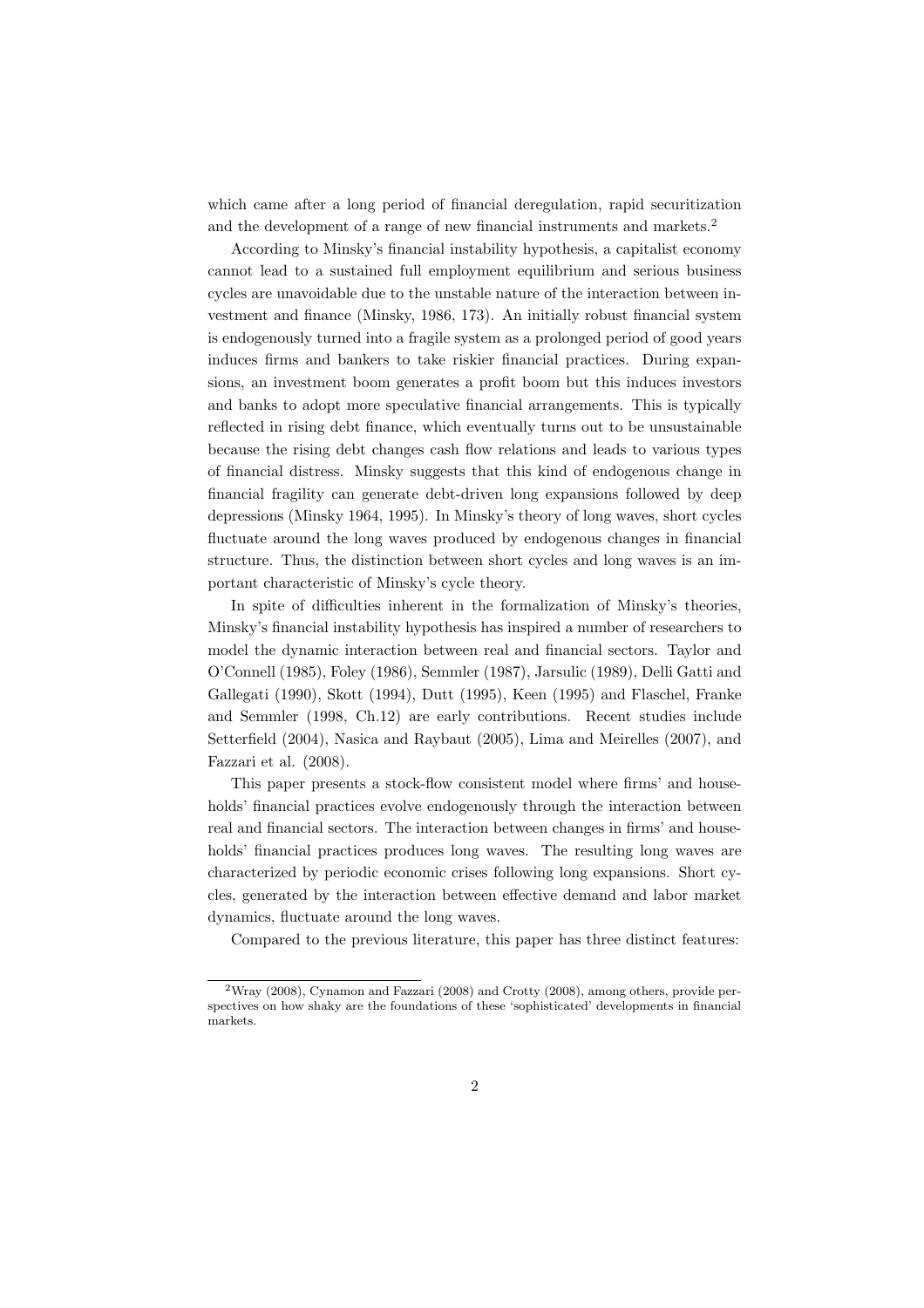First, the model in this paper is stock-flow consistent.<sup>3</sup> Financial stocks are explicitly introduced and their implications for income and financial flows are carefully modeled. In particular, unlike the previous studies listed above, capital gains from holding stocks are not assumed away and enter the definition of the rate of return on equity.<sup>4</sup> The rate of return on equity defined in this way provides a basis of households' portfolio decision. Firms' and households' financial decisions jointly determine stock prices and the rate of return on equity in equilibrium. Thus, stock markets receive a careful treatment in this model and play a central role in producing cycles.

Second, this paper pays attention to both firms' and households' financial decisions. Minsky's own account of financial instability tends to privilege the firm sector as a source of fragility.<sup>5</sup> Most previous studies follow this tradition and tend to neglect the role of households' financial decisions in creating instability and cycles. Some of the previous studies, including Taylor and O'Connell (1985), Delli Gatti and Gallegati (1990), and Flaschel, Franke and Semmler (1998, Ch.12), do not suffer from this kind of limitation but analyze households' portfolio decision as well. However, their neglect of the role of capital gains in households' portfolio decision makes it difficult to analyze the implication of households' financial decisions and stock market behavior for instability and cycles. In contrast to these models, the model in this paper analyzes both households' and firms' financial decisions. Capital gains and stock markets are considered explicitly in a stock-flow consistent framework. The interactions between households and firms turn out to be critical to the behavior of the system. The model consists of two subsystems: firms' debt dynamics and households' portfolio dynamics. One interesting result of our analysis is that two stable subsystems can be combined to produce instability and cycles in the whole system (See section 3). Thus, the resulting instability and cycles are genuinely attributed to the interaction between sectors rather than characteristics of one particular sector.

Lastly, existing Minskian models do not distinguish long waves from short

<sup>3</sup>See Skott (1981), Godley and Cripps (1983) and Taylor (1985) for early introductions of explicit stock-flow relations in a post-Keynesian / structuralist context. Simulation exercises based on the stock-flow consistent framework have been flourishing since Lavoie and Godley  $(2001-2)$ .

<sup>4</sup>Empirically, the movements of capital gains explain most of cyclical movements of the rate of return on equity.

<sup>5</sup>Minsky's neglect of the household sector is explained by his observation that "[H]ousehold debt-financing of consumption is almost always hedge financing." (1982, p. 32) This position, however, has been challenged by some Minskian explanations of the sub-prime mortgage crisis. (e.g. Wray(2008) and Kregel (2008))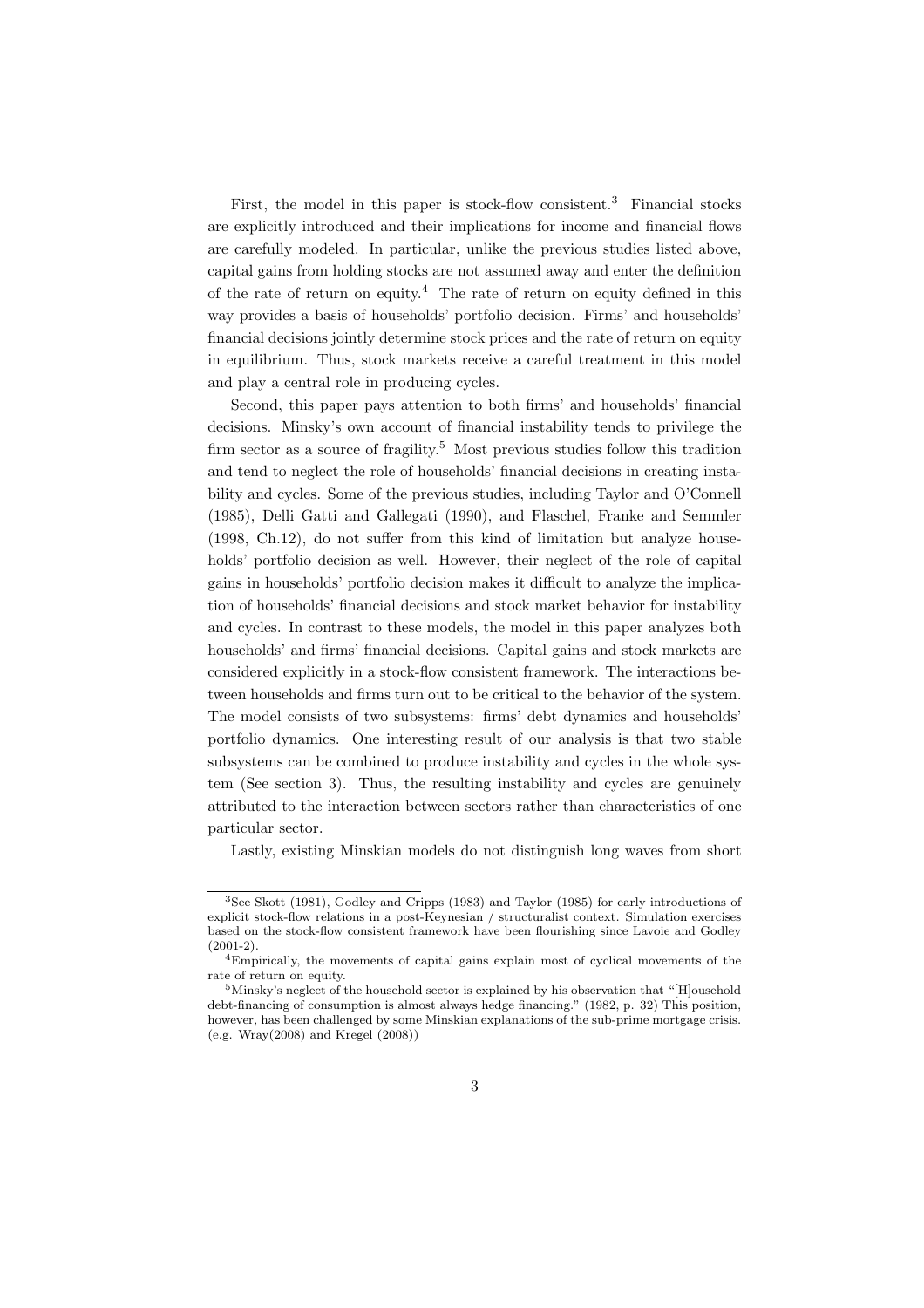cycles and the periodicity of cycles in those models is ambiguous. My model is explicit in this matter. It produces two distinct cycles: long waves and short cycles. Long waves are produced by the interaction between firms' and households' financial decisions, while short cycles are generated by the interaction between effective demand and labor market dynamics. In this framework, Minsky's financial instability hypothesis is seen as a basis of long waves.<sup>6</sup> To the best of my knowledge, my model is the first to integrate an analysis of Minskian long waves with that of short cycles.

The analysis of the implications of financial behavior for instability and cycles in this paper complements previous studies on financialization and financeled growth in Skott and Ryoo (2008) where the emphasis is on the effects of changes in financial behavior on long-run steady growth path with little attention to questions of stability and fluctuations.

The rest of the paper is structured as follows. Section 2 sets up a stock-flow consistent model. Section 3 analyzes how the interaction between firms' and households' financial practices produces long waves. Section 4 briefly introduces a model of short cycles into the current context. Section 5 combines our model of long waves with the short-cycle model and provides simulation results. Section 6, finally, offers some concluding remarks.

#### **2. Model**

This section presents a model. Firms make decisions concerning accumulation, financing, and pricing/output; households make consumption and portfolio decisions; banks accept deposits and make loans. It is assumed that there are only two types of financial assets - equity and bank deposits - and banks are the only financial institution. It is assumed that the available labor force grows at a constant rate<sup>7</sup> and long run growth is constrained by the availability of labor.

 $6$ Minsky's two papers (Minsky, 1964, 1995) provide a strong support for this view. In these two papers, Minsky argues that there exists a mechanism in a capitalist economy that generates a 'long swing': the "mechanism which has generated the long swings centers around the cumulative changes in financial variables that take place over the long-swing expansions and contractions." (Minsky, 1964). "The more severe depressions of history occur after a period of good economic performance, with only minor cycles disturbing a generally expanding economy."(Minsky, 1995, p.85) During this long expansion, an initially robust financial structure is transformed to a fragile structure.

<sup>7</sup>We assume that there is no technical progress but the model can easily accommodate Harrod neutral technical progress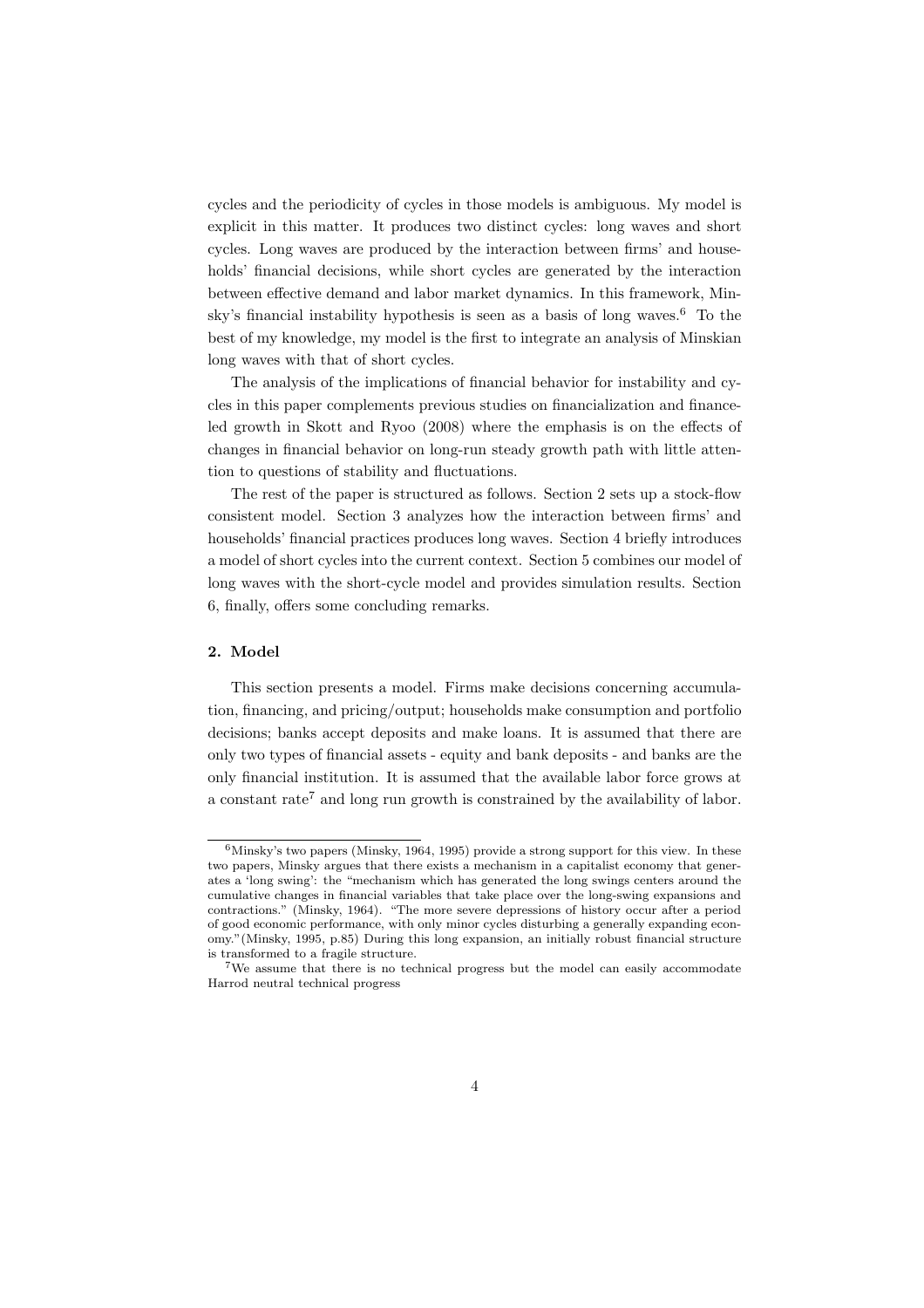#### *2.1. Firms*

#### *2.1.1. The finance constraint*

Firms have three sources of funds in our framework: profits, new issue of equity and debt finance. Using these funds, firms make investments in real capital, pay out dividends and make interest payments. Algebraically,

$$
pI + Div + iM = \Pi + v\dot{N} + \dot{M}
$$
\n<sup>(1)</sup>

where *I*, Π, *Div*, *M*, and *N* are real gross investment, gross profits, dividends, bank loans and the number of shares, respectively. Bank loans carry the nominal interest rate (*i*). *p* represents the price of investment goods as well as the general price of output in this one-sector model. All shares are assumed to have the same price *v*. 8

We assume that firms' dividend payout is determined as a constant fraction of profits net of depreciation and real interest payments. The dividend payout rate is denoted as  $1 - s_f$  and, consequently,  $s_f$  represents firms' retention rate. Thus, we have

$$
Div = (1 - s_f)(\Pi - \delta pK - rM) \tag{2}
$$

where  $K$  and  $\delta$  are real capital stock and the rate of depreciation of real capital. *r* represents the real interest rate,  $r = i - \hat{p}$ .<sup>9</sup> Lavoie and Godley (2001-2002) and Dos Santos and Zezza (2007), among others, use the specification (2) regarding firms' retention policy.

New equity issue can be represented by the growth of the number of shares  $(N)$  or by the share of investment financed by new issues denoted as x. Skott (1989) and Foley and Taylor (2004) use the former and Lavoie and Godley (2001-2002) the latter. Two measures, however, are related to each other in the following manner.

$$
vN\hat{N} = xpI \tag{3}
$$

Substituting  $(2)$  into  $(1)$ , we get

$$
pI - \delta pK = s_f(\Pi - \delta pK - rM) + vN\hat{N} + M(\hat{M} - \hat{p})
$$
\n(4)

Scaling by the value of capital stock  $(pK)$ , we have

$$
\hat{K} \equiv g = s_f(\pi u \sigma - \delta - rm) + x(g + \delta) + \dot{m} + gm \tag{5}
$$

<sup>&</sup>lt;sup>8</sup>A dot over a variable refers to a time derivative  $(\dot{y} = dy/dt)$ .

<sup>&</sup>lt;sup>9</sup>A hat over a variable is used to denote a growth rate of the variable, for instance,  $\hat{v}$  = (1*/y*)(*dy/dt*)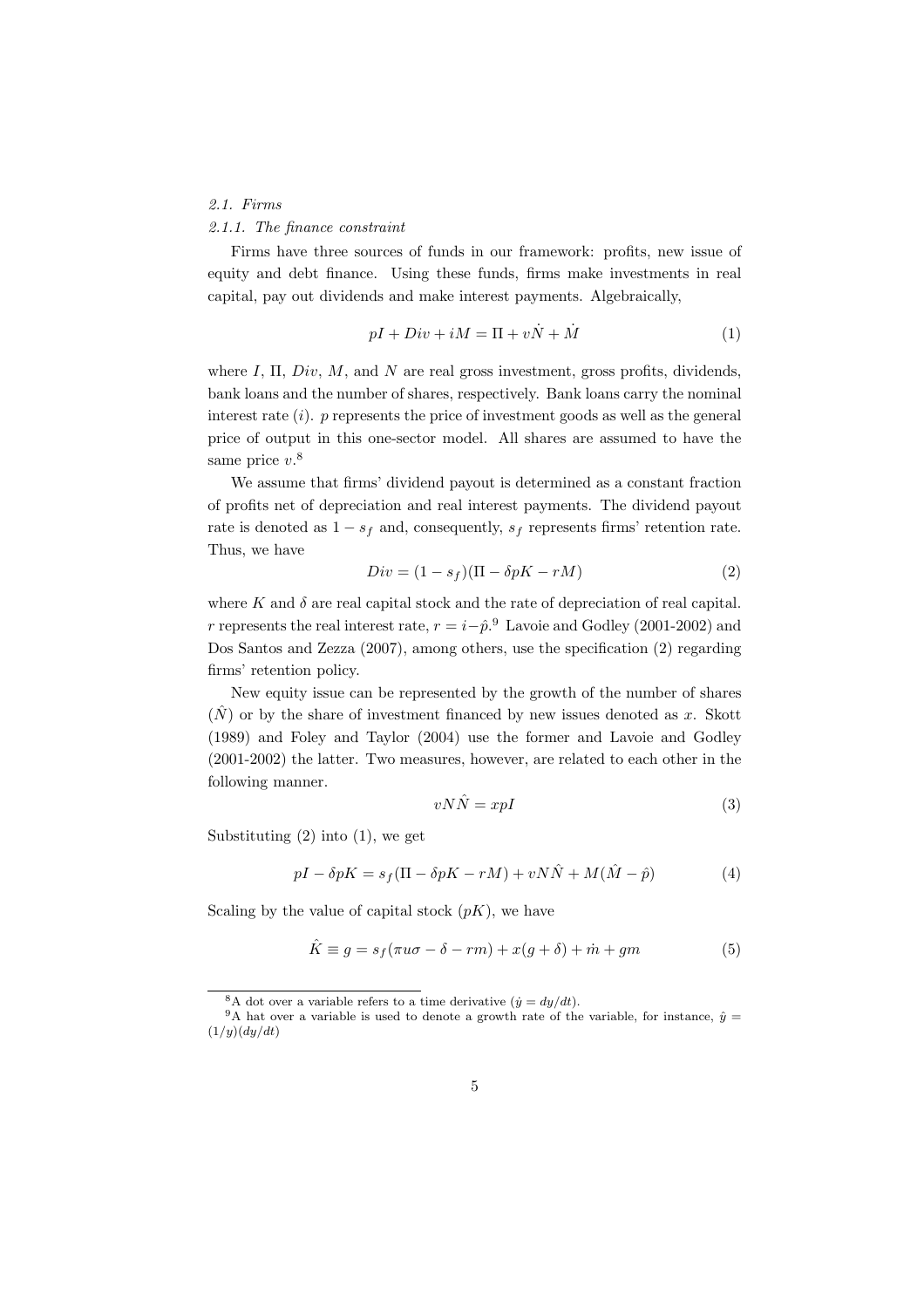where  $\pi$ , *u*, and *m* is the profit share  $(\pi \equiv \frac{\Pi}{pY})$ , the utilization rate  $(u \equiv \frac{Y}{Y_F})$ , *Y<sub>F</sub>* is full capacity output) and the debt-capital ratio ( $m \equiv \frac{M}{pK}$ ). The technical output/capital ratio,  $\sigma$  ( $\equiv \frac{Y_F}{K}$ ), is assumed to be fixed.  $\delta$  is the depreciation rate. Equation (5) has a straightforward interpretation: firms' investment (*g*) is financed by three sources: retained earnings,  $s_f(\pi u\sigma - \delta - rm)$ , new equity issue,  $x(q + \delta)$  and bank loans,  $\dot{m} + qm$ . Given this finance constraint, firms' financial behavior is characterized by  $s_f$ , *x* (or  $\hat{N}$ ) and *m*. Most theories treat the rates of firms' retention and equity issue as parameters and debt finance as an accommodating variable (Skott 1989, Lavoie and Godley 2001-2002 and Dos Santos and Zezza 2007). This paper assumes that the retention rate  $(s_f)$  is exogenous as in the above literature but both the rate of equity issue  $(x \text{ or } N)$ and the leverage ratio *m* are endogenous. However, our way of treating equity finance and debt finance is not symmetric.

Debt finance evolves through endogenous changes in firms' and banks' financial practices which are directly influenced by the relationship between firms' profitability and leverage ratio (see section 2.1.2 below). With debt finance determined in this way, equity finance  $(x)$  serves as a buffer in the sense that once the other sources of finance *−* the retention and debt finance policies *−* and investment plans are determined, equity issues fill the gap between the funds needed for the investment plans and the funds available from retained earnings and bank loans. In this regard, equity finance is seen as a pure residual of firms' financing constraint. Formally, for a given set of parameters  $s_f$ ,  $\sigma$ ,  $\delta$  and  $r$ , the trajectories of endogenous variables  $g, \pi, u, m$  and  $\dot{m}$  determine the required ratio of equity finance to gross investment:

$$
x = \frac{g - s_f(\pi u \sigma - \delta - rm) - \dot{m} - gm}{g + \delta} \tag{6}
$$

The treatment of equity finance as a residual may appear to be unsatisfactory from a point of view that emphasizes substantial difficulty involved in raising capital in equity markets compared to the other methods of finance. However, as Figure 1 shows, the degree of flexibility in issuing equities was historically very large. This was even more prominent when there were significant stock buybacks, i.e. the rate of net issue of equity was negative (*x <* 0). For instance, the share of fixed investment financed by equity issues was nearly zero in 1982 but reached -42% in 1985. It then bounced back to a positive rate, 4.3% in 1991, and hit the historical low, -71.5% in 2007.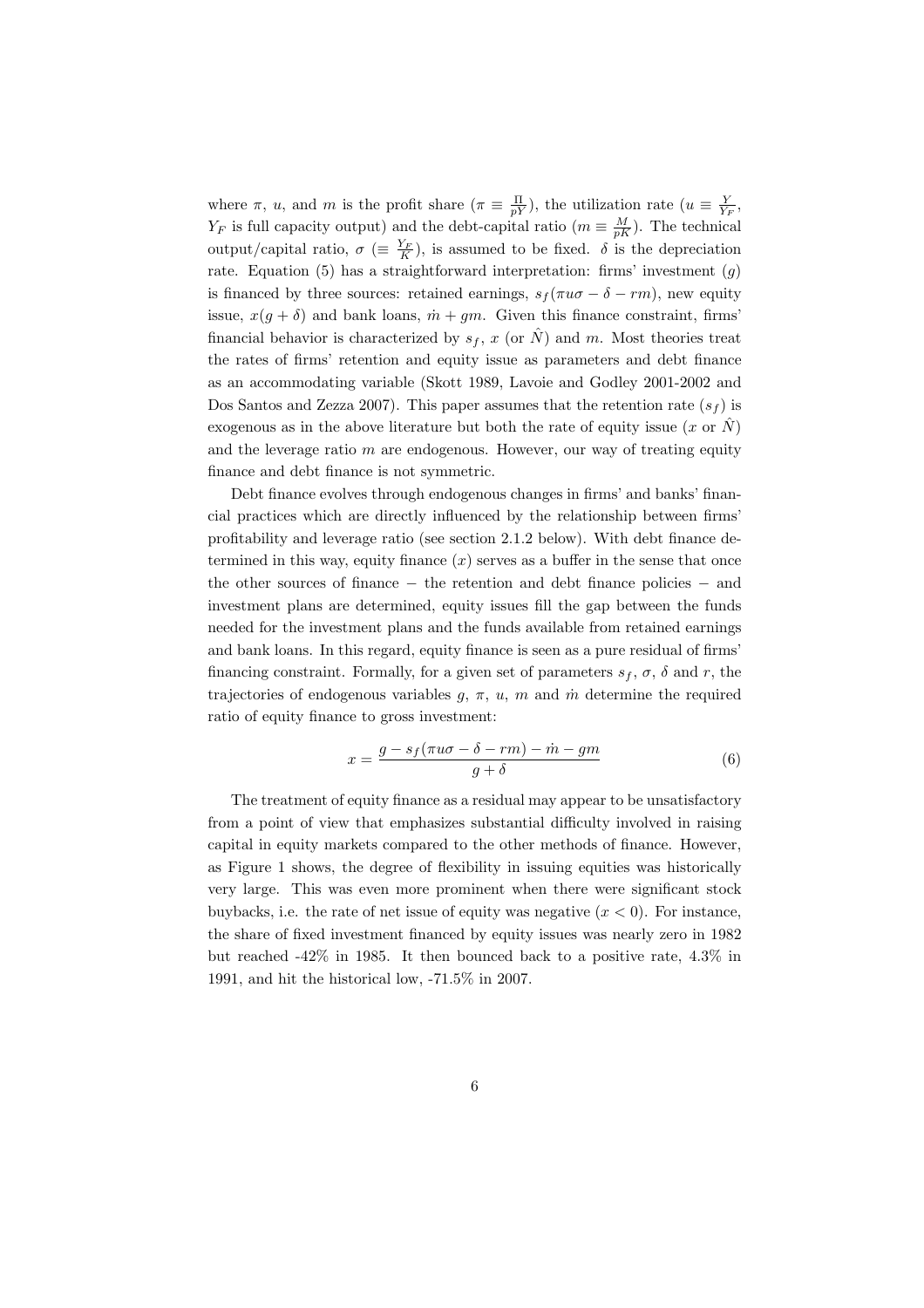

Figure 1: The Ratio of Net Issues of Equities to Fixed Investment (1952-2007) *Notes:* Net issues of nonfinancial corporate equities divided by nonfarm nonfinancial corporate (gross) fixed investment *Sources:*Federal Reserve Board, *Flow of Funds Accounts of the United States*, Table

F.213 and Table F.102. Author's calculation.

#### *2.1.2. Endogenous changes in firms' liability structure*

Endogenous changes in firms' liability structure, which are captured by changes in firms' debt-capital ratio (*m*), are central in this paper, and a Minskian perspective suggests that the debt-capital ratio evolves according to sustained changes in firms' profitability relative to their payment obligations on debt. Changes in profitability that are perceived as highly temporary have only limited effects on desired leverage. I, therefore, distinguish cyclical movements in profitability from the trend in average profitability and assume that changes in liability structure are determined as the trend of profitability.<sup>10</sup>

The perception of strong profitability relative to payment commitments during good years, Minsky argues, induces bankers and businessmen to adopt riskier financial practices which typically results in increases in the leverage ratio. Following Minsky's idea (Minsky, 1982, 1986), I assume that changes in the ratio of profit to debt service commitments drive changes in the debt structure. Formally,

$$
\dot{m} = \tau \left(\frac{\rho_T}{rm}\right); \quad \tau'(\cdot) > 0 \tag{7}
$$

where  $\rho_T$  represents the *trend* rate of profit<sup>11</sup> and  $\tau$  is an increasing function. During a period of good years when the level of profit is sufficiently high com-

<sup>10</sup>See section 3.1 for more discussion.

 $11A$  definition of the trend rate of profit will be provided in section 3.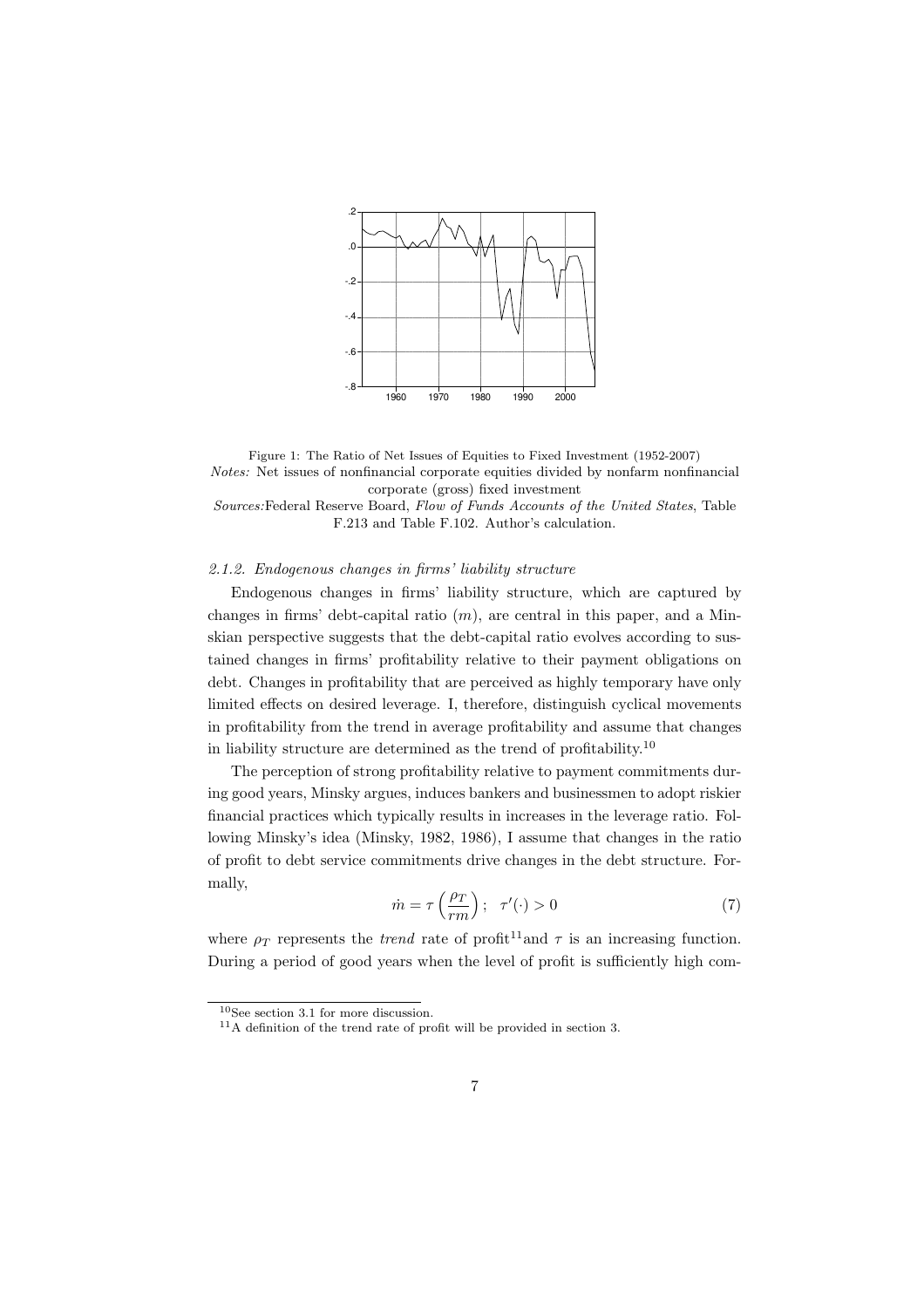pared to interest payment obligations, firms' and bankers' optimism, reinforced by their success, tends to make them adopt riskier financial arrangements which involve higher leverage ratios. Moreover, a high profit level compared to debt servicing is typically associated with a low probability of default which helps bankers maintain their optimism. The opposite is true when the ratio of profit to interest payments is low. Firms' failure to repay debt obligations - defaults and bankruptcies in the firm sector - put financial institutions linked to those firms in trouble as well. This situation, which is often manifested in a system-wide credit crunch, tends to force firms and bankers to reduce firms' indebtedness.

#### *2.1.3. Accumulation*

In general, capital accumulation is affected by several factors including profitability, utilization, Tobin's q, the level of internal cash flows, the real interest rates and the debt ratio, but there is no consensus among theorists concerning the sensitivity of firms' accumulation behavior to changes in the various arguments. This paper follows a Harrodian perspective in which capacity utilization has foremost importance in firms' accumulation behavior (Harrod, 1939). The perspective assumes that firms have a desired rate of utilization. In the short run, the actual rate of utilization may deviate from the desired rate since firms' demand expectations are not always met and capital stocks slowly adjust. If the actual rate exceeds the desired rate, firms will accelerate accumulation to increase their productive capacity and if the actual rate is smaller than the desired rate, they will slow down accumulation to reduce the undesired reserve of excess productive capacity. However, in the long run, it is not reasonable to assume that the actual rate can persistently deviate from the desired rate because capital stocks can flexibly adjust to maintain the desired rate. This perspective naturally distinguishes the short-run accumulation function from the long-run accumulation function.<sup>12</sup>

A simple version of the long-run accumulation function can be written as

$$
u = u^* \tag{8}
$$

where  $u^*$  is an exogenously given desired rate of utilization. (8) represents the idea that in the long run, the utilization rate must be at what firms want it to be and capital accumulation is perfectly elastic so as to maintain the desired rate. The strict exogeneity of the desired rate in (8) may exaggerate reality but tries to capture mild variations of the utilization rate in the long-run. For

<sup>12</sup>This Harrodian perspective is elaborated in Skott (1989, 2008a, 2008b) in greater detail.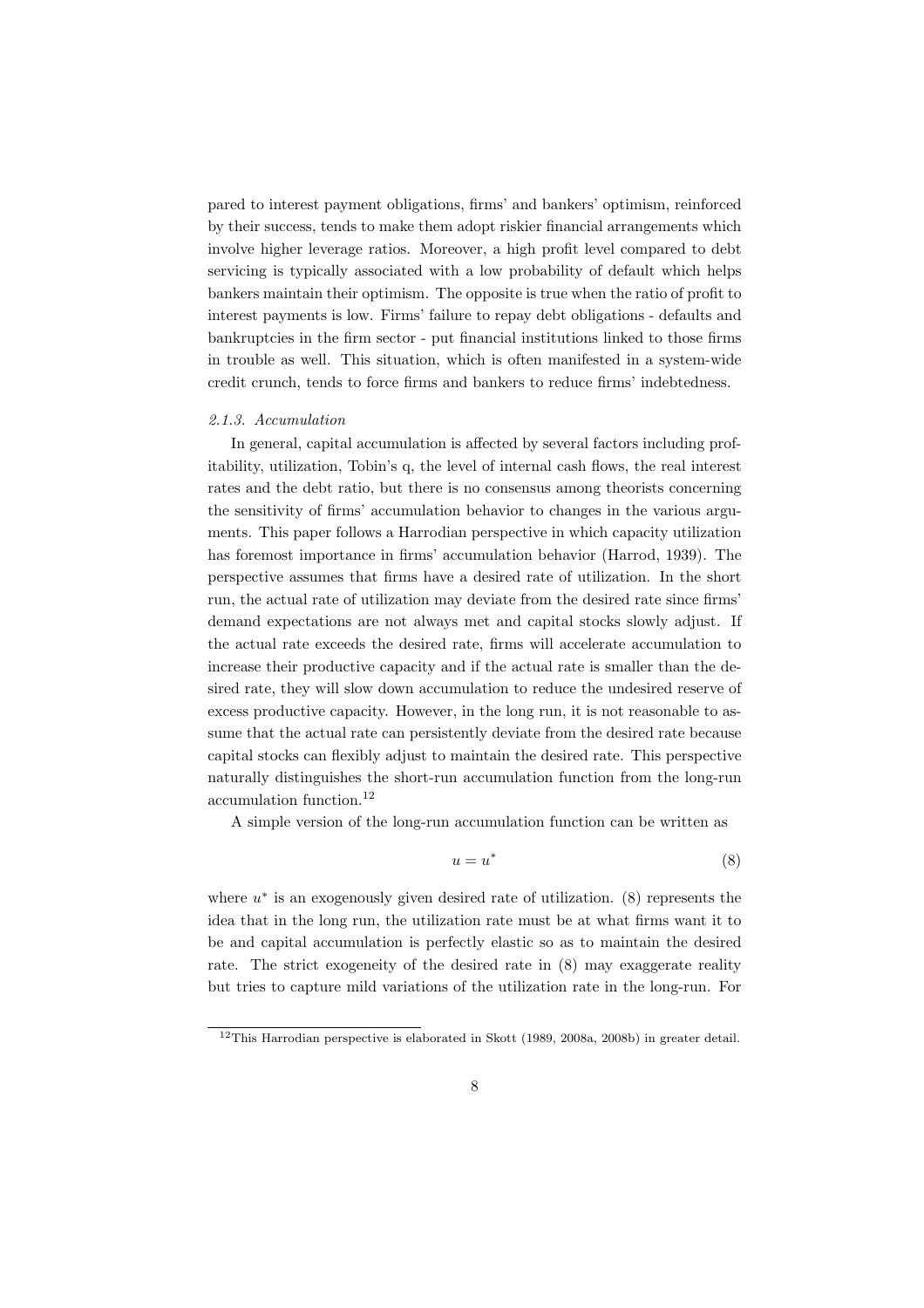

Figure 2: Capacity Utilization. U.S (1948-2008) *Sources*: Federal Reserve Board, *Industrial Production and Capacity Utilization*

instance, Figure 2 (a) and (b) plot the rate of capacity utilization in the U.S. for the industrial sector and the manufacturing sector, respectively. The Hodrick-Prescott filtered series (dotted lines) are added to capture the long-run variations in the utilization rate. The figures show that the degree of capacity utilization is subject to significant short-run variations but exhibits only mild variations around 80% in the long-run.

In this paper, we use the long run accumulation function (8) to analyze long waves: as long as we are interested in cycles over a fairly long period of time, the assumption that the actual utilization rate is on average at the desired rate is a reasonable approximation.

For the analysis of short cycles, however, the accumulation function (8) cannot be an appropriate specification because the deviation of the actual from the desired rate normally occurs in the short run. Thus, we will use the following specification (9) to describe accumulation behavior during a course of short cycles in section 4.

$$
\hat{K} \equiv g = \phi(u); \quad \phi'(u) \gg 0, \quad \phi(u^*) = n \tag{9}
$$

The strong positive effect of utilization on accumulation in (9) embodies the Harrodian accelerator principle and the function  $\phi$  is configured so that the desired rate of utilization is consistent with steady growth at a natural rate.<sup>13</sup>

 $13$ The specification (9) is clearly an oversimplification since it leaves out other determinants of investment. For instance, it does not capture the direct impact of financial variables such as cash flow and asset prices which are highly emphasized by Minsky (1975, 1982, 1986) and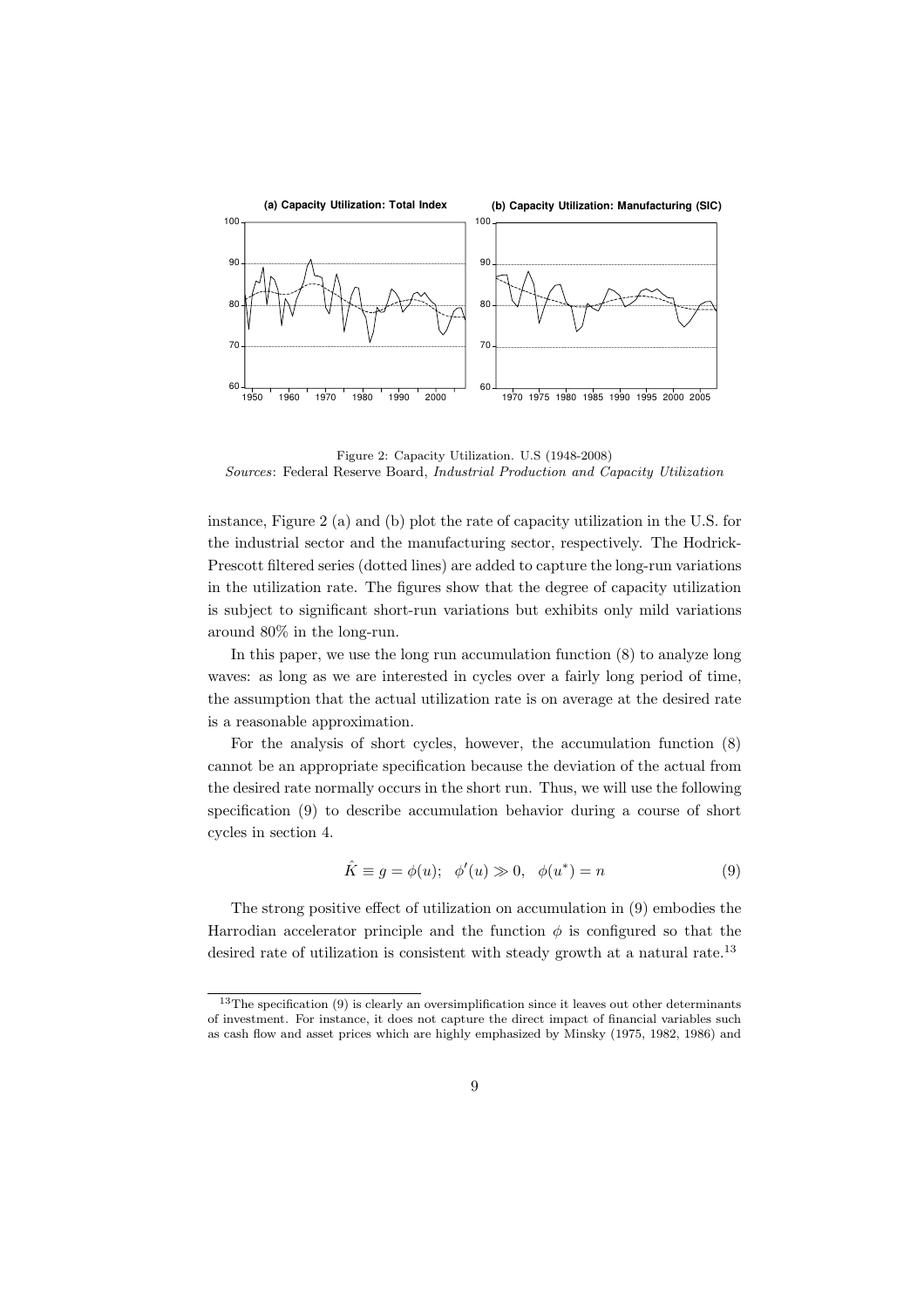#### *2.2. Banks*

In the model, banks' active role in shaping firms' financial structure is represented by equation (7) which reflects both firms' and banks' behavior. For a given profit-interest ratio, equation (7) determines the trajectory of the debtcapital ratio *m*. At any moment, the amount of loans supplied to firms will be  $M = mpK$ . I assume that neither households nor firms hold cash, the loan and deposit rates are equal and there are no costs involved in banking. With these assumptions, the amount of loans to the firm sector must equal the total deposits of the household sector.

$$
M = M^H \tag{10}
$$

where  $M^H$  represents households' deposit holdings.

Banks set the nominal interest rate *i*, which is typically affected by inflation. To simplify the analysis, I assume that banks effectively control the real interest rate *r*.

#### *2.3. Households*

Households receive wage income, dividends in return for their stock holdings and interest income. Thus, household real disposable income denoted as  $Y^H$  is given as:  $Y^H = \frac{W + Div + rM^H}{r}$ . *p*

Households hold stocks and deposits and household wealth is denoted as  $NW^H$ , where  $NW^H = \frac{vN^H + M^H}{p}$ . Based on their income and wealth, households make consumption and portfolio decisions. We adopt a conventional specification of consumption function. (e.g. Ando and Modigliani, 1963)

$$
C = C(Y^H, NW^H); \ C_{Y^H} > 0, C_{NW^H} > 0 \tag{11}
$$

For simplification, we assume that the function takes a linear form. We then have, after normalizing by capital stock and simple manipulations,

$$
\frac{C}{K} = c_1[u\sigma - s_f(\pi u\sigma - \delta - rm)] + c_2q \tag{12}
$$

where  $u\sigma - s_f(\pi u\sigma - \delta - rm)$  is household income scaled by capital stock and Tobin's q captures household wealth.  $c_1$  and  $c_2$  are household propensities to consume out of income and wealth.

Tobin (1969), as well as current New Keynesian economics (Fazzari et al.(1988) and Bernanke, Gertler and Gilchrist (1996), among others). However, equation (9) can be easily extended to accommodate the effect of those variables without affecting major results of this study. In fact, the effect of cash flow and Tobin's q on accumulation, it can be shown, reinforces the utilization effect on accumulation embodied in (9). The merit of simple specification in equation (9) is that it shows the underlying mechanisms in a transparent way.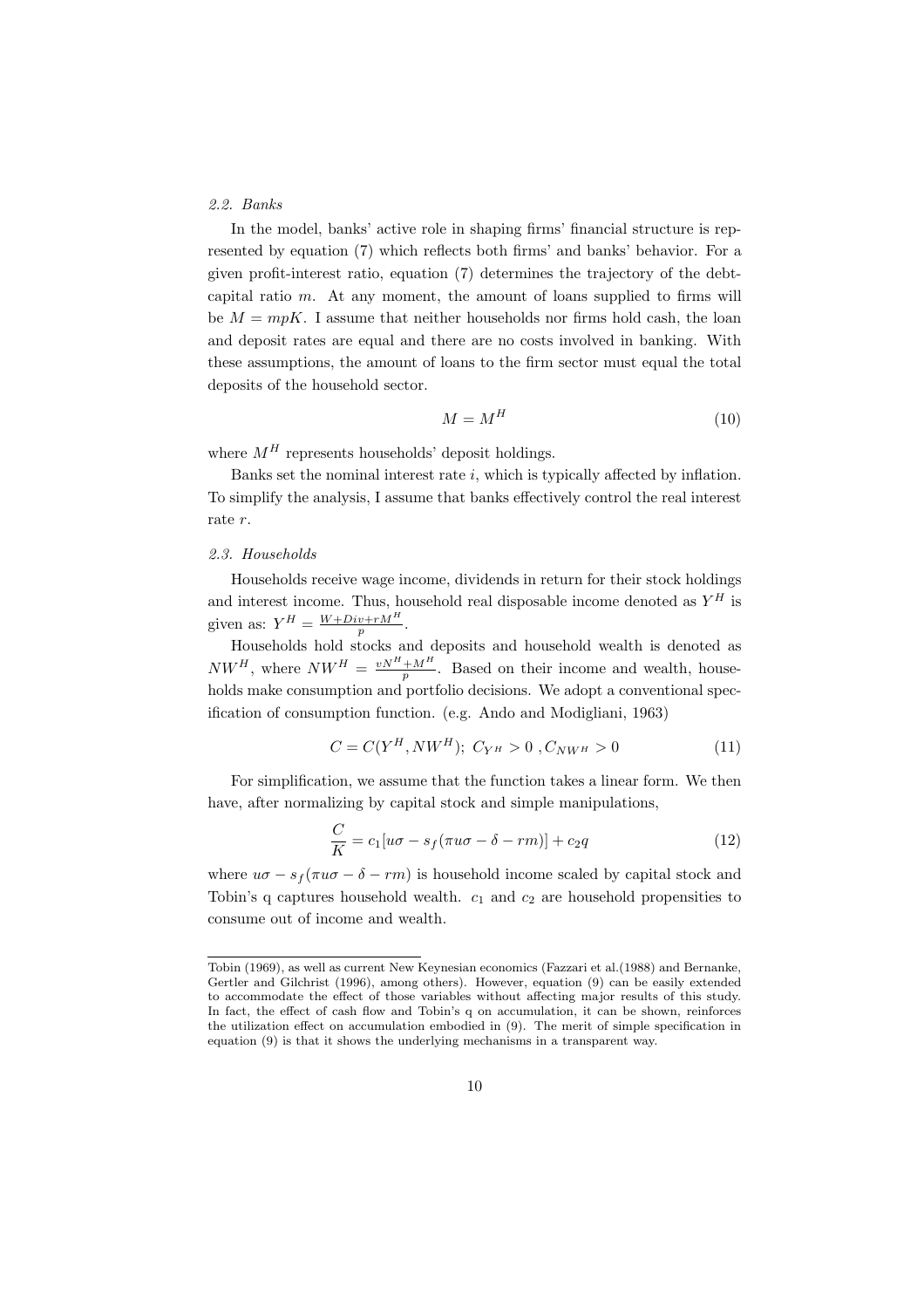In addition to consumption/saving decisions, households make portfolio decisions. We denote the equity-deposit ratio as  $\alpha$ , where  $\alpha \equiv \frac{vN^H}{M^H}$ .

I assume that the composition of households' portfolio is affected by their views on stock market performance. Applying a Minskian hypothesis to household behavior, it is assumed that during good years, households tend to hold a greater proportion of financial assets in the form of riskier assets. In our twoasset framework, equity represents a risky asset and deposits a safe asset. Thus, a rise in fragility during good years is captured by a rise in  $\alpha$ . We introduce a new variable *z* to represent the degree of households' optimism about stock markets. We can normalize the variable  $z$  so that  $z = 0$  corresponds to the state where households' perception of tranquility is neutral and there is no change in  $\alpha$ . Given this framework, the evolution of  $\alpha$  is determined by an increasing function of *z*.

$$
\dot{\alpha} = \zeta(z); \quad \zeta(0) = 0, \quad \zeta'(z) > 0 \tag{13}
$$

The next question is what determines households' views about stock markets, *z*. It is natural to assume that household portfolio decisions, the division of their wealth into stocks and deposits, will be affected by the difference between the rates of return on stocks and deposits.

Our specification of the process in which households form their views on stock markets emphasizes historical elements in financial markets. Thus, the past trajectories of rates of return on assets as well as those of  $\alpha$  matter in the formation of *z*. As a crude approximation of this perception formation process, the following exponential decay specification is introduced:

$$
z = \int_{-\infty}^{t} \exp\left[-\lambda(t-\nu)\right] \kappa \left(r_{\nu}^{e} - r, \alpha_{\nu}\right) d\nu \tag{14}
$$

where  $r^e$  is the real rate of return on equity,  $\kappa_{r^e} \equiv \frac{\partial \kappa(r^e - r, \alpha)}{\partial r^e} > 0$  and  $\kappa_\alpha \equiv$  $\frac{\partial \kappa(r^e-r,\alpha)}{\partial \alpha}$  < 0. In expression (14),  $\kappa(r^e_\nu-r,\alpha_\nu)$  represents the information regarding the state of asset markets at time  $\nu$ . The higher the rate of return on equity relative to the deposit rate of interest, the more optimistic households' view on stock markets becomes  $(\kappa_{r^e} > 0)$ . However, other things equal, a higher proportion of their financial wealth in the form of stock holdings (high *α*) tempers the desire of further increases in equity holdings, i.e.  $κ<sub>α</sub> < 0$ .

Information on asset markets at different times enters in the formation of *z* with different weights. The term,  $\exp[-\lambda(t-\nu)]$ , represents these weights, implying that a more remote past receives a smaller weight in the formation of households' perception of tranquility. Thus,  $\lambda$  may be seen as the rate of loss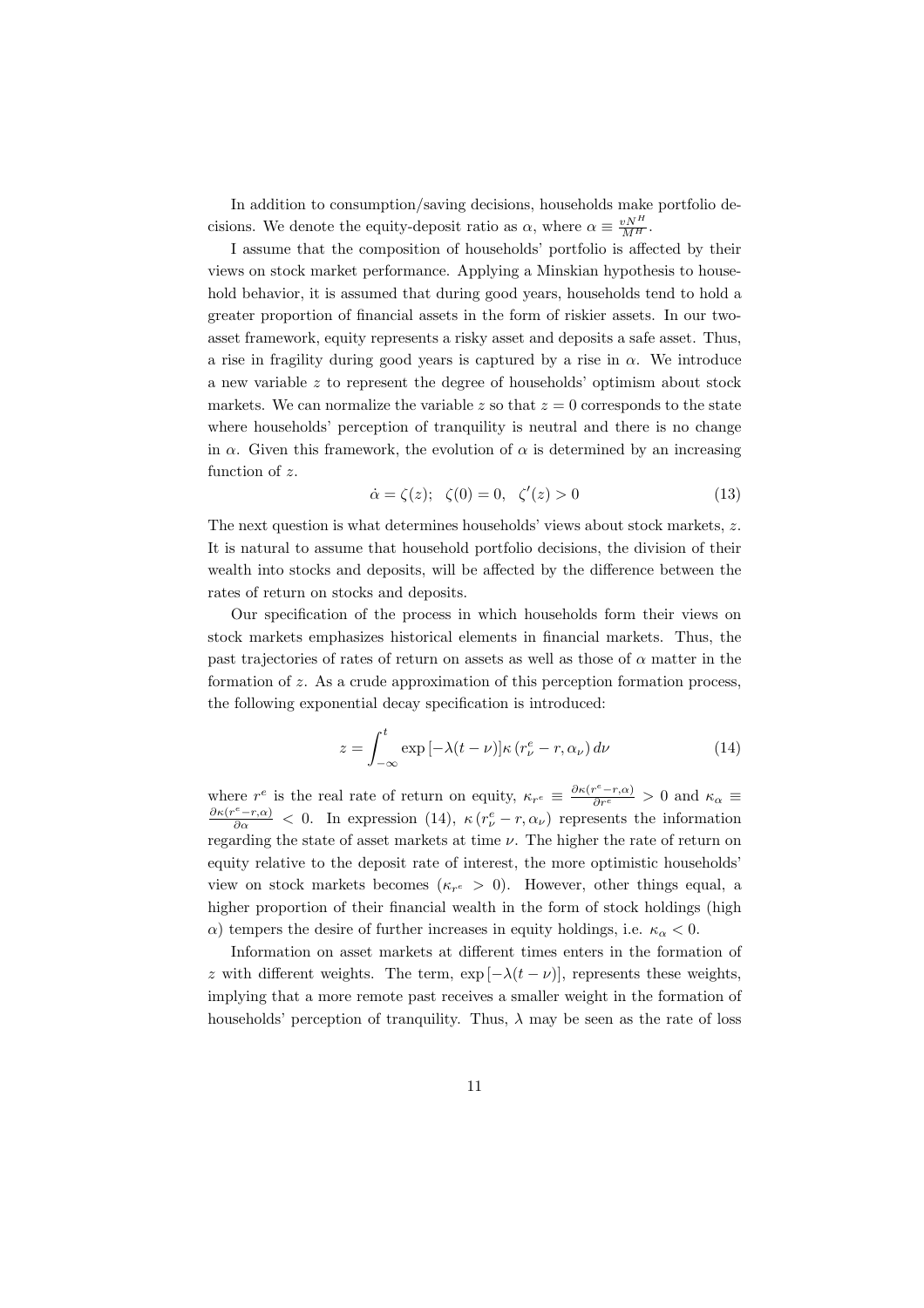of relevance or loss of memory of past events. The higher  $\lambda$ , the more quickly eroded is the relevance of past events.<sup>14</sup>

Differentiation of (14) with respect to *t* yields the following differential equation:

$$
\dot{z} = \kappa \left( r^e - r, \alpha \right) - \lambda z \tag{15}
$$

Two dynamic equations (13) and (15),along with the equation describing the evolution of firms' liability structure, (7), are essential building blocks for our model of long waves. To proceed, we need to see how the rate of return on equity,  $r^e$ , is determined.  $r^e$  is defined as follows:

$$
r^{e} \equiv \frac{Div + \Gamma}{vN^{H}} = \frac{(1 - s_f)(\Pi - \delta pK - rM) + (\hat{v} - \hat{p})vN^{H}}{vN^{H}}
$$
(16)

where  $\Gamma$  is capital gains adjusted for inflation  $(\Gamma \equiv (\hat{v} - \hat{p})vN^H)$ .

The rate of return on equity is determined by stock market equilibrium. Stock market equilibrium requires that the number of shares supplied by firms equals that of shares held by households,  $N = N^H$ , which implies  $\dot{N} = \dot{N}^H$  in terms of the change in the number of shares. Firms issue new shares whenever retained earnings and bank loans fall short of the funds needed to carry their investment plans. Thus firms' finance constraint (1) implies that:

$$
\dot{N} = \frac{1}{v}[pI + Div + iM - \Pi - \dot{M}]
$$
\n(17)

Simple algebra shows that capital gains can be expressed as follows:

$$
\Gamma = (\hat{v} - \hat{p})vN^H = (\hat{\alpha} + \hat{m} + \hat{K})vN^H - v\dot{N}^H
$$
\n(18)

$$
\dot{\alpha} = \zeta(\alpha^* - \alpha) \tag{13a}
$$

$$
\alpha^* = \int_{-\infty}^t \exp\left[-\lambda(t-\nu)\right] \bar{\kappa} \left(r^e_\nu - r\right) d\nu \tag{14a}
$$

where  $\bar{\kappa}'$  (*·*) > 0 and  $\alpha^*$  is the desired equity-deposit ratio. (14a) tells us that households' desired portfolio is determined by the trajectory of the difference between the rates of return on equity and deposit. This desired ratio may not be instantaneously attained so that the adjustment of the actual to the desired ratio takes time. (13a) represents this kind of lagged adjustment of the actual equity-deposit ratio toward the desired ratio. In spite of different interpretations, the two specifications, (13)-(14) and (13a)-(14a), are qualitatively similar. To see this, let  $z \equiv \alpha^* - \alpha$ . Then  $\dot{z} = \dot{\alpha}^* - \dot{\alpha}$ . Differentiating (14a) with respect to t, we have  $\dot{\alpha}^* = \bar{\kappa}(r^e) - \lambda \alpha^* = \bar{\kappa}(r^e) - \lambda(\alpha + z)$ . Therefore, we can rewrite (13a) and (14a) to:

$$
\dot{\alpha} = \zeta(z) \tag{13b}
$$

$$
\dot{z} = \bar{\kappa}(r^e) - \lambda \alpha - \zeta(z) - \lambda z \tag{15a}
$$

One may want to compare  $(13b)-(15a)$  with  $(13)-(15)$ .

<sup>&</sup>lt;sup>14</sup>An alternative specification to  $(13)$  and  $(14)$  is possible. Consider the following specification.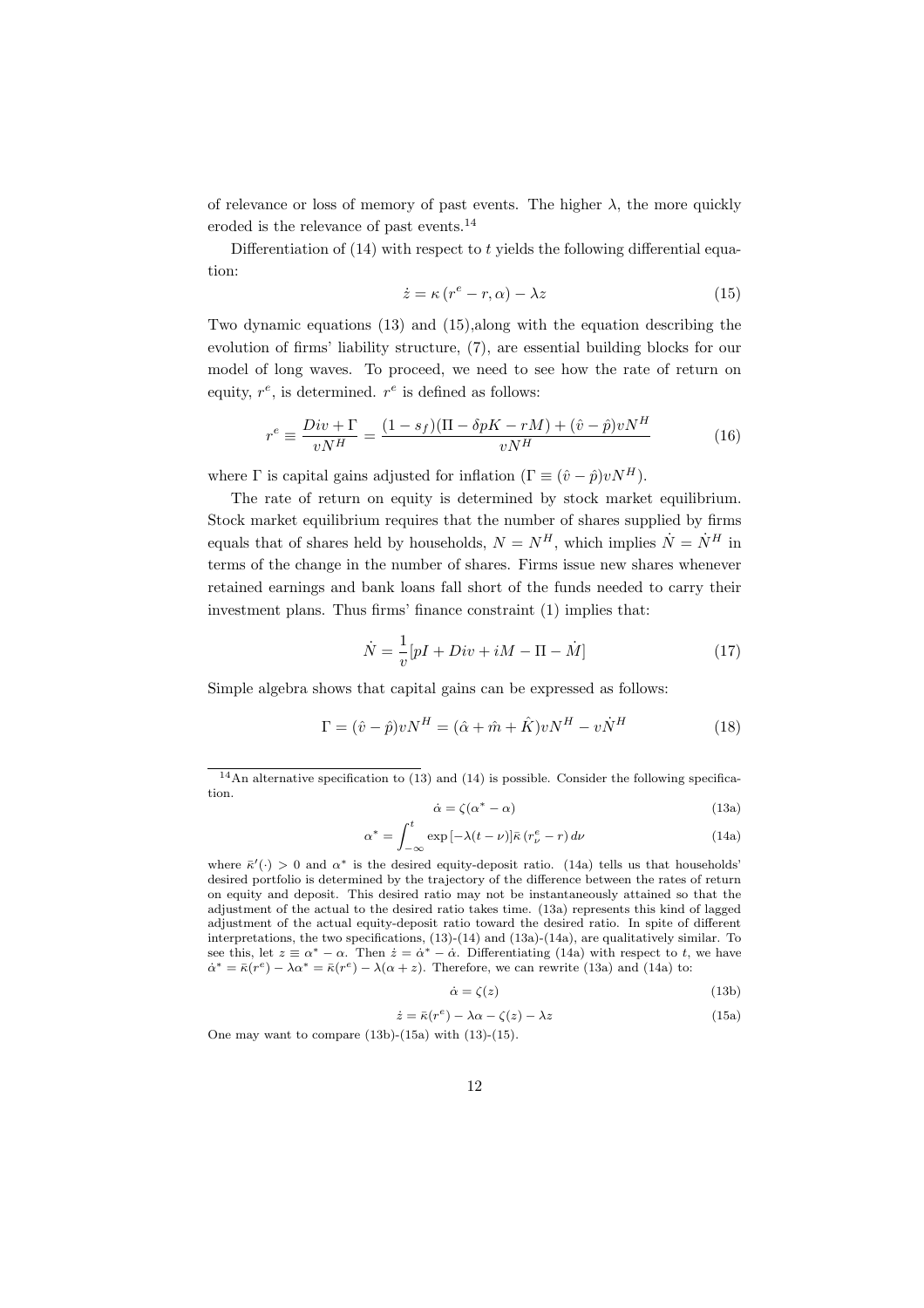$(\hat{\alpha} + \hat{m} + \hat{K}) v N^H$  represents the total increase in the real value of stock market wealth<sup>15</sup> but some of the increase is attributed to the increase in the number of shares ( $= v\dot{N}^H$ ). To get the measure of capital gains, the latter should be deducted from the total increase.

Using  $N = N<sup>H</sup>$ , substituting (20) in (21) and plugging this result in (19), we get the new expression for  $r^e$ :

$$
r^{e} = \frac{\Pi - iM + \dot{M} + (\hat{\alpha} + \hat{m} + \hat{K})vN^{H} - pI}{vN^{H}}
$$
\n(19)

Normalizing by  $pK$ , we get the expression for  $r^e$  as a function of  $\pi$ ,  $u$ ,  $m$ ,  $\dot{m}$ ,  $\alpha$ and  $\dot{\alpha}$ :

$$
r^{e} = \frac{\pi u \sigma - \delta - rm + (1 + \alpha)[\dot{m} + m\phi(u)] + \dot{\alpha}m - \phi(u)}{\alpha m}
$$
(20)

$$
\equiv r^e(\pi, u, m, \alpha, \dot{m}, \dot{\alpha}) \tag{21}
$$

Substituting this expression in the dynamic equation (15), we have:

$$
\dot{z} = \kappa \left[ r^e(\pi, u, m, \alpha, \dot{m}, \dot{\alpha}) - r, \alpha \right] - \lambda z \tag{22}
$$

(22) shows that households' views of tranquility are affected by a number of variables and the relationship is complex. We consider several cases according to the property of (22) in section 3.

#### *2.4. Goods market equilibrium*

The equilibrium condition for the goods market is that  $\frac{C}{K} + \frac{I}{K} = \frac{Y}{K}$ , and the definition of *q* implies that  $q = (1+\alpha)m$ . Using these, the equilibrium condition for the goods market can be written as:

$$
c_1[u\sigma - s_f(\pi u\sigma - \delta - rm)] + c_2(1+\alpha)m + \phi(u) + \delta = u\sigma \tag{23}
$$

We take the profit share  $(\pi)$  as endogenous and the equilibrium value of  $\pi$  can be found for given  $u$ ,  $m$  and  $\alpha$ . Explicitly, we have:

$$
\pi = \frac{\phi(u) + \delta - (1 - c_1)u\sigma + c_2(1 + \alpha)m + c_1s_f(\delta + rm)}{c_1s_fu\sigma} \tag{24}
$$

$$
\equiv \pi(u, m, \alpha) \tag{25}
$$

As  $u, m$  and  $\alpha$  evolve over time, the profit share changes as well. The Harrodian investment function adopted in this paper emphasizes a high sensitivity of investment to changes in the utilization. Specifically, it assumes that investment

<sup>&</sup>lt;sup>15</sup>Note that  $\hat{\alpha} + \hat{m} + \hat{K} = \hat{v} + \hat{N} - \hat{p}$ .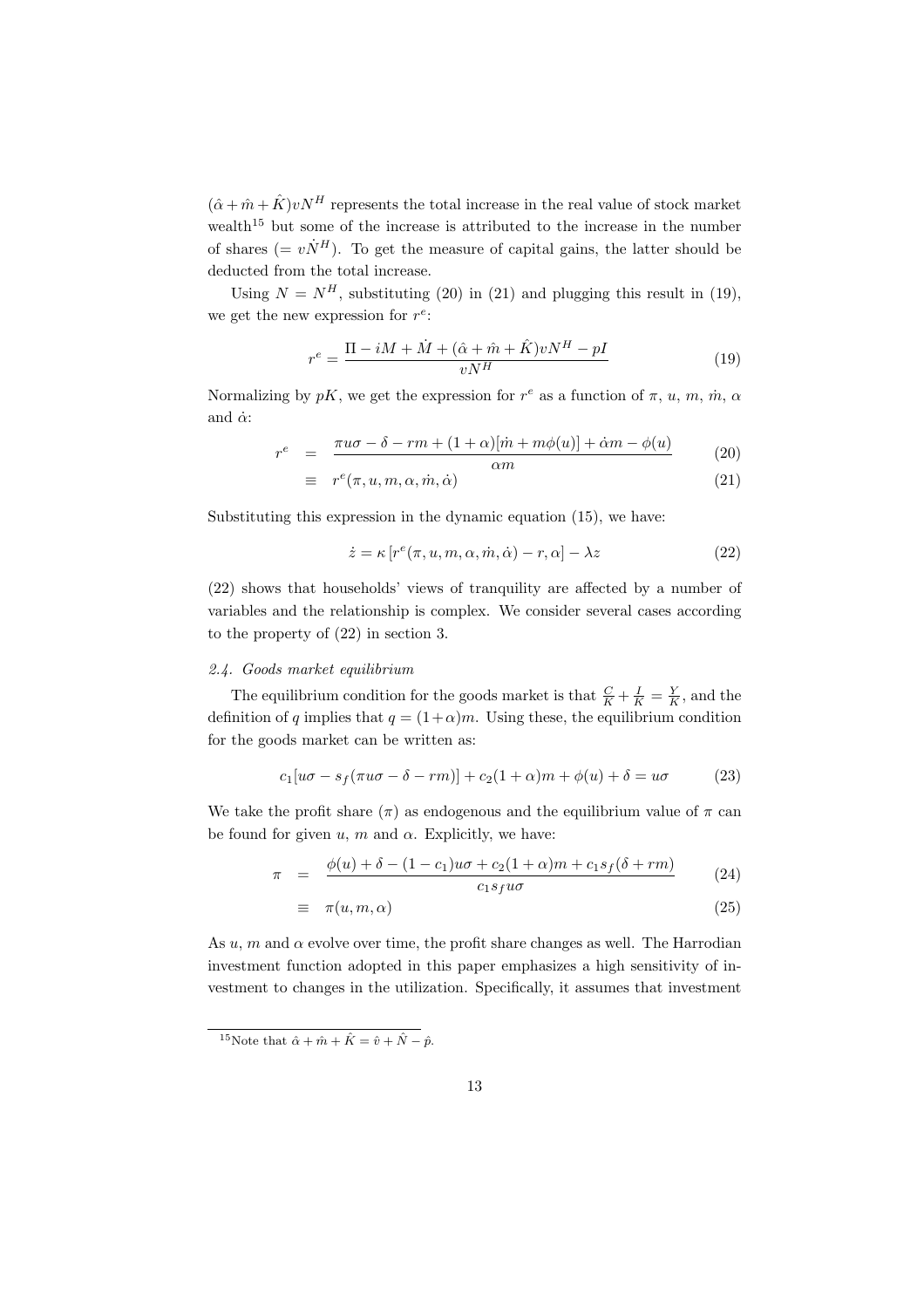rises much faster than saving as the utilization rate changes. This Harrodian assumption has an implication for the effect of changes in utilization on profitability: utilization has a positive effect on the profit share and the magnitude will be quantitatively large.<sup>16</sup> The large effect of changes in utilization on the profit share plays an important role in generating short cycles. (See section 4)

It is also readily seen that changes in the debt ratio and the equity-deposit ratio positively affect the profit share. Increases in the debt ratio or the equitydeposit ratio raise consumption demand though changes in disposable income or wealth, thereby increases the profit share. $17$ 

#### **3. Long Waves**

This section shows how endogenous changes in firms' and households' financial practices generate long waves. Our model of long waves consists of two subsystems: one describes changes in firms' liability structure and the other specifies changes in households' portfolio composition. Section 3.1 analyzes the evolution of firms' liability structure, assuming households' portfolio composition is frozen. Section 3.2 examines households' portfolio dynamics, given the assumption that firms' liability structure does not change. Section 3.3 combines two subsystems and shows how long waves emerge from the interaction between two subsystems.

#### *3.1. Long-Run Debt Dynamics*

This section analyzes the long-run evolution of firms' debt structure. For convenience, I reproduce equation (7).

$$
\dot{m} = \tau \left(\frac{\rho_T}{rm}\right) \quad \text{where} \quad \tau'(\cdot) > 0 \tag{7}
$$

Regarding the shape of  $\tau$  in (7), Minsky's discussion suggests that the prosperity during tranquil years tends to induce firms and bankers to *gradually* raise the leverage ratio; the rise in the leverage ratio, however, cannot sustain because it worsens the profit/interest relation. Minsky points out that the financial system is prone to crises as the ratio of profit to interest traverses a critical level (Minsky, 1995). The resulting systemic crisis may prompt a rapid de-leveraging process. To capture this idea, we assume that  $\tau'(\cdot)$  takes relatively small positive values within a narrow bound when  $\frac{\rho_T}{rm}$  is above a threshold level (good years),

<sup>&</sup>lt;sup>16</sup>If  $\frac{\partial (I/K)}{\partial u} = \phi'(u) > (1-c_1)\sigma + c_1 s_f \pi \sigma = \frac{\partial (S/K)}{\partial u}$ , then  $\frac{\partial \pi}{\partial u} = \frac{\phi'(u) - (1-c_1)\sigma - c_1 s_f \pi \sigma}{c_1 s_f u \sigma} > 0$ .<br>
<sup>17</sup> $\frac{\partial \pi}{\partial m} = \frac{c_1 s_f r + c_2 (1+\alpha)}{c_1 s_f u \sigma} > 0$  and  $\frac{\partial \pi}{\partial \alpha} = \frac{c_2 m}{c_1 s_f u \sigma} > 0$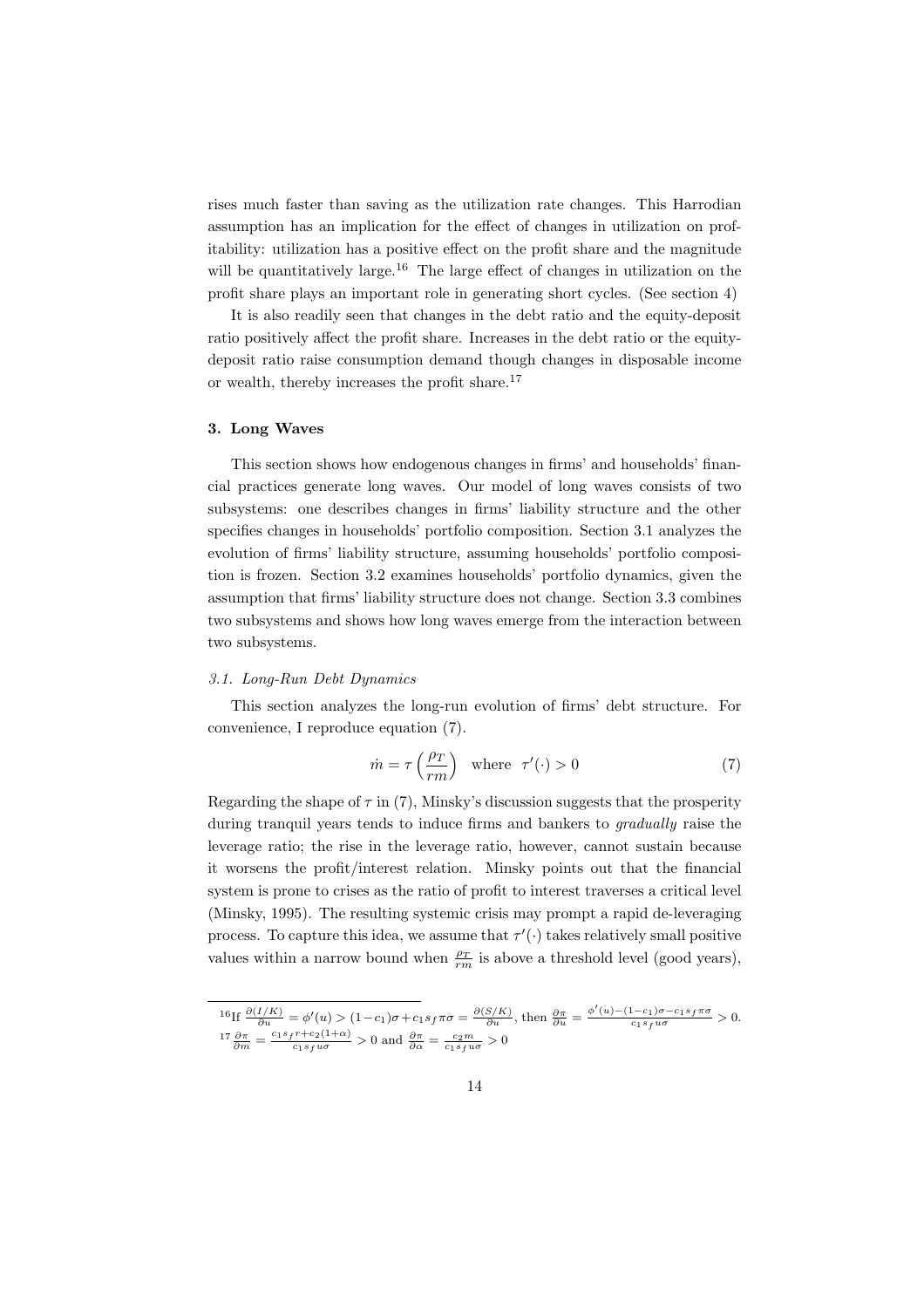whereas it takes relatively large negative values when  $\frac{\rho_T}{rm}$  is below the threshold level (bad years). When falling profit/interest ratio passes through the threshold level,  $\dot{m}$  sharply falls reflecting a rapid del-everaging process. Thus,  $\tau'(\cdot)$  is likely to be very large when  $\frac{\rho_T}{rm} = \tau^{-1}(0)$ . Figure 3 reflects this assumption.



Figure 3: **Debt-Capital Ratio and Profit-Interest Ratio**

As briefly discussed in section 2.1.2, we use the trend rate of profit  $\rho_T$  as a basis of the evolution of firms' liability structure. Behind equation (7) is the idea that firms' liability structure evolves endogenously over time and that the key determinant of the evolution is firms' and banks' perception of tranquility. The level of firms' profit relative to payment commitments on liabilities is an indicator of firms' performance and solvency status. Movements of the profit rate in general include both trend and cyclical components. It seems reasonable to assume that the long-run evolution of firms' liability structure is primarily determined by the trend of the profit rate rather than the current profit rate.<sup>18</sup>

The driving force of the short-run cyclical movements in the current profit rate is changes in capacity utilization while the desired rate, *u ∗* , provides a good approximation of the long-run average of actual rates of utilization. Thus setting the utilization rate at the desired rate, the short-run cyclical component

<sup>18</sup>This perspective is in line with Minsky's statement that "[T]he inherited debt reflects the history of the economy, which includes a period in the not too distant past in which the economy did not do well. Acceptable liability structures are based on some margin of safety so that expected cash flows, even in periods when the economy is not doing well, will cover contractual debt payments"(Minsky, 1982, 65).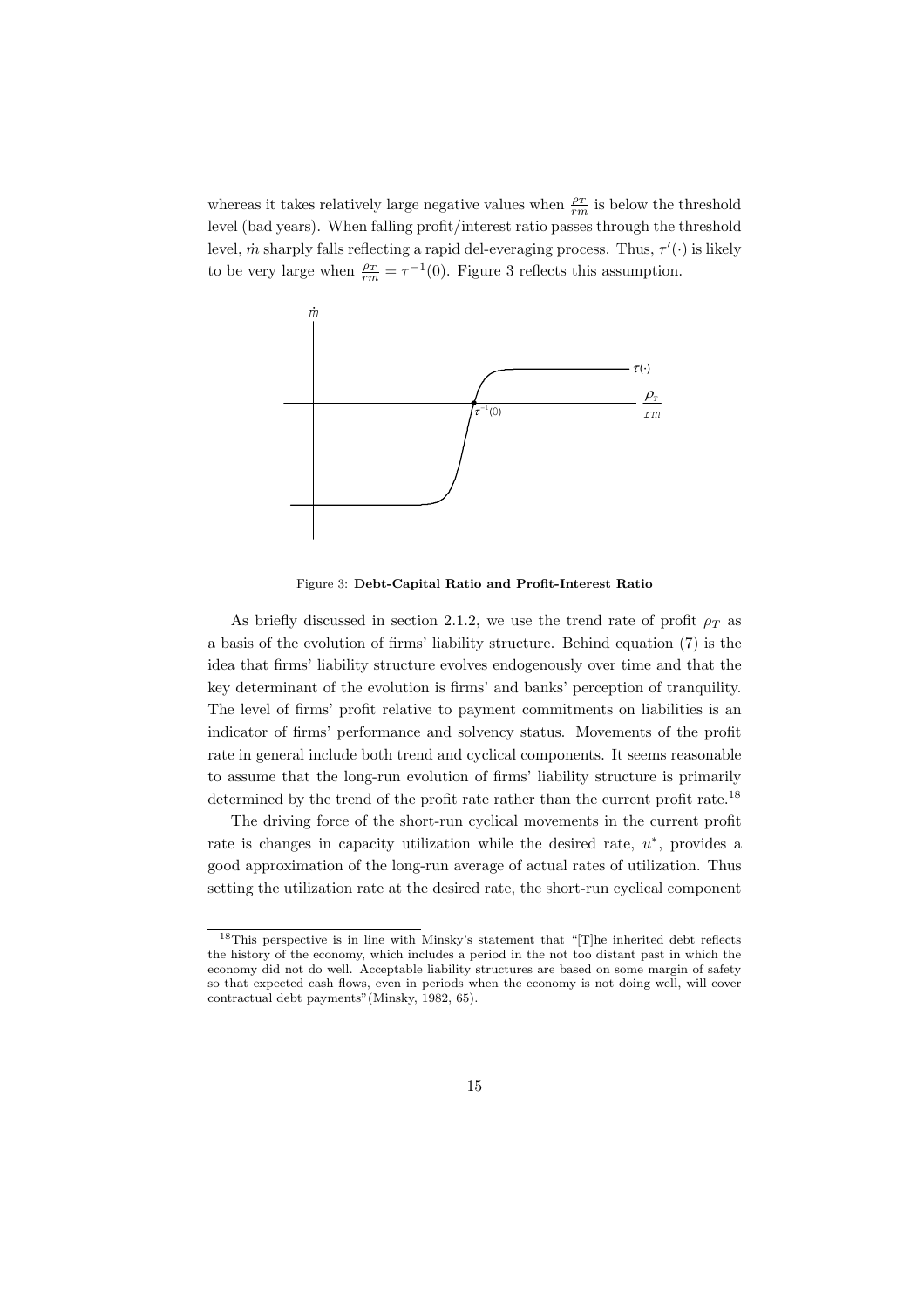in the profit rate is effectively eliminated, and we have

$$
\rho_T = \pi(u^*, m, \alpha)u^*\sigma
$$
  
= 
$$
\frac{n + \delta - (1 - c_1)u^*\sigma + c_2(1 + \alpha)m + c_1s_f(\delta + rm)}{c_1s_f}
$$
 (26)

The trend rate of profit defined as (26) depends positively on the debt-capital ratio *m* and the equity-deposit ratio  $\alpha$  ( $\frac{\partial \rho_T}{\partial m} > 0$  and  $\frac{\partial \rho_T}{\partial \alpha} > 0$ ). The profitinterest ratio, the key determinant of the liability structure, is written as

$$
\frac{\rho_T}{rm} = \frac{n + \delta - (1 - c_1)u^*\sigma + c_2(1 + \alpha)m + c_1s_f(\delta + rm)}{c_1s_frm}
$$
(27)

(27) implies that for a given value of  $\alpha$ , the profit-interest ratio is uniquely determined by the debt-capital ratio *m*. Minsky's implicit assumption that a rising debt ratio deteriorates the profit/commitment relation can be written as:

$$
n + \delta - (1 - c_1)u^*\sigma + c_1s_f\delta > 0
$$
\n<sup>(28)</sup>

The average gross saving rate is typically greater than household marginal propensity to save out of disposable income, and this condition ensures that (28) will be met: if  $\frac{S}{Y} = \frac{I}{Y} = \frac{n+\delta}{u^*\sigma} > (1-c_1)$ , then  $n+\delta - (1-c_1)u^*\sigma + c_1s_f\delta > 0$ . Thus, we assume that this condition is satisfied.<sup>19</sup>

Using (7) and (27),  $\dot{m}$  can be written as a function of  $m$  and  $\alpha$ .

$$
\dot{m} = \tau \left( \frac{n + \delta - (1 - c_1)u^* \sigma + c_2 (1 + \alpha) m + c_1 s_f (\delta + r m)}{c_1 s_f r m} \right) \equiv \mathcal{F}(m, \alpha) \quad (29)
$$

(29), along with the condition (28), implies that for any value of  $\alpha$ , (i) F is decreasing in *m*, (ii) there exists a unique value of the debt ratio  $m^*(\alpha)$  such that if  $m = m^*(\alpha)$ ,  $\dot{m} = 0$ , and (iii)  $m^*(\alpha)$  depends positively on  $\alpha$ , i.e.  $m^{*'}(\alpha) > 0$ . By setting  $\dot{m}$  to zero and solving for  $m$ , we obtain the algebraic expression for *m<sup>∗</sup>* (*α*):

$$
m^*(\alpha) \equiv \frac{n + \delta - (1 - c_1)u^*\sigma + c_1s_f\delta}{[\tau^{-1}(0) - 1]c_1s_f r - c_2(1 + \alpha)}
$$
(30)

It is straightforward from properties (i), (ii) and (iii) that (assuming  $\alpha$  constant) our dynamic specification of Minsky's financial instability hypothesis implies that firms' debt structure monotonically converges to a stable fixed point *m*<sup>∗</sup>. The intuition is simple. When the actual debt ratio  $(m)$  is lower than  $m<sup>*</sup>(\alpha)$ , the corresponding profit-interest ratio is greater than the threshold level

<sup>19</sup>Otherwise, an increase in the debt ratio will raise the profit-interest ratio which leads to a self-repelling process of debt ratio without any ceiling.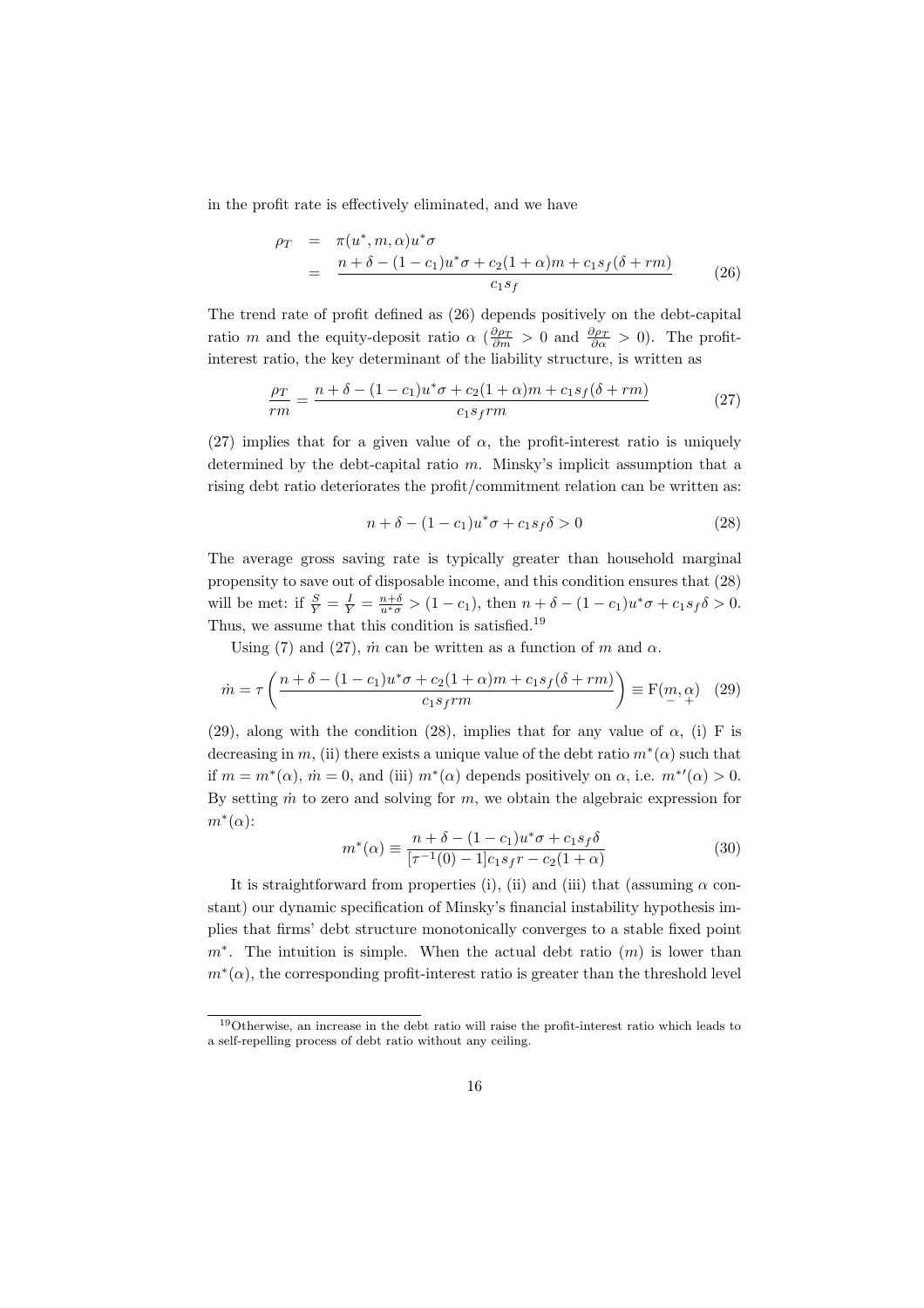at which the debt ratio does not change. This will induce firms to raise the debt ratio. The same kind of event will happen as long as  $m < m^*(\alpha)$ : *m* will eventually converge to  $m^*(\alpha)$ . The opposite will happen when the debt ratio is greater than the critical level  $(m > m^*(\alpha))$ .

Given assumption (28), a *stable* dynamics is inevitable in a one-dimensional continuous time framework. Moving from continuous to discrete time framework may change the picture so that firms' debt dynamics alone can produce long-run cyclical movements. In this paper, however, I explore another avenue toward long waves by integrating firms' debt dynamics into households' portfolio dynamics.

#### *3.2. Household Portfolio Dynamics*

The other subsystem of our model of long waves, which describes households' portfolio dynamics, consists of two dynamic equations:

$$
\dot{\alpha} = \zeta(z) \tag{13}
$$

$$
\dot{z} = \kappa (r^e - r, \alpha) - \lambda z \tag{15}
$$

Analogously to the analysis of firms' debt dynamics, we are interested in the long-run evolution of household portfolio decisions and, to simplify the analysis abstracts from the effect of short-run variations in capacity utilization. The rate of return on equity evaluated at  $u = u^*$  equals

$$
r^{e}|_{u=u^{*}} = \frac{\rho_{T}(m,\alpha) - \delta - rm + (1+\alpha)[F(m,\alpha) + mn] + \zeta(z)m - n}{\alpha m}
$$
 (31)

Given this expression for  $r^e$ , equation (15) becomes

$$
\dot{z} = \kappa (r^{e}|_{u=u^{*}} - r, \alpha) - \lambda z \equiv G(m, \alpha, z)
$$
\n(32)

(13), (29), and (32) constitute a three-dimensional dynamical system. To better understand the mechanics of this three dimensional system, let us take a look at the subsystem (13) and (32), assuming that *m* is fixed. By differentiating (32) with respect to  $\alpha$  and  $z$ , the effects of  $\alpha$  and  $z$  on  $\dot{z}$  are given by:

$$
G_{\alpha} = \kappa_{r}e \frac{\partial r^{e}}{\partial \alpha} + \kappa_{\alpha} \leq 0
$$
 (33)

$$
G_z = \kappa_{r^e} \frac{\partial r^e}{\partial z} - \lambda = \kappa_{r^e} \frac{\zeta'}{\alpha} - \lambda \lesseqgtr 0 \tag{34}
$$

The effect of changes in  $\alpha$  on  $z$ ,  $G_{\alpha}$  in (43), is decomposed into two parts. First, changes in  $\alpha$  affect the rate of return on equity, which influences households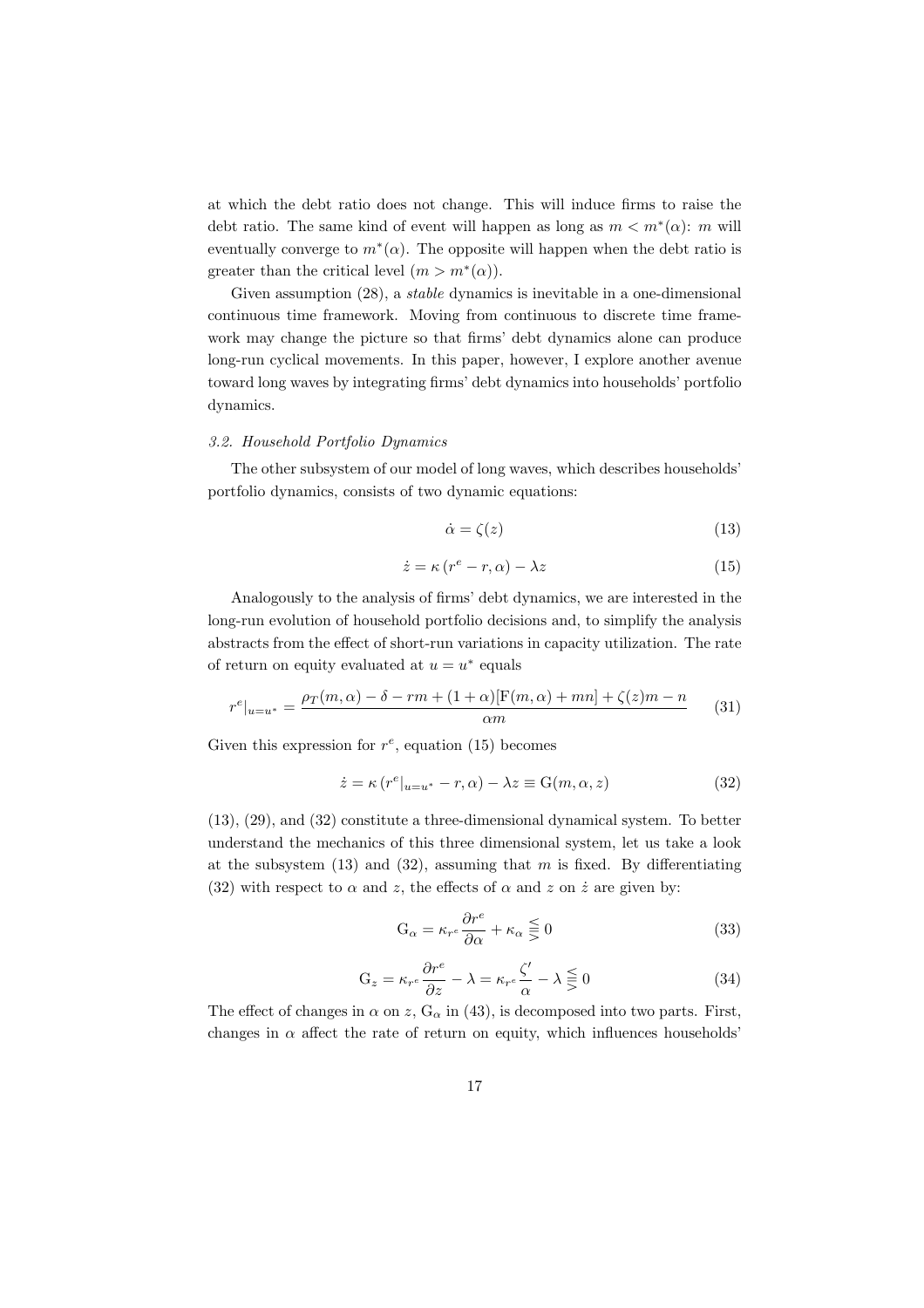views on stock markets,  $\kappa_{r}e \frac{\partial r^{e}}{\partial \alpha}$ . The effect of an increase in  $\alpha$  on  $r^{e}$ ,  $\frac{\partial r^{e}}{\partial \alpha}$ , can be negative or positive in the steady state. Second, an increase in  $\alpha$  mitigates the desire for further increases in equity holdings ( $\kappa_{\alpha}$  < 0). Thus, the overall effect depends on the precise magnitude of these two effects.

The effect of  $z$  on  $\dot{z}$  is also unclear. On the one hand, an increase in households' optimism about stock markets accelerates stock holdings, which raises capital gains and the rate of return on equity. The increase in  $r^e$  reinforces their optimism  $(\kappa_r e^{\frac{\partial r^e}{\partial z}} > 0)$ . On the other hand, the degree of optimism will erode at a speed of  $\lambda$ , holding  $r^e$  and  $\alpha$  constant. Thus, the net effect is ambiguous.

Let  $J^H$  be the Jacobian matrix evaluated at the fixed point of  $(39)$  and  $(42)$ . The ambiguity of the signs of  $G_{\alpha}$  and  $G_{z}$  yields four cases. Table 1 summarizes it.

Table 1: Classifying Fixed Points

|                  | $G_{z} < 0$                                                            | $G_z > 0$                                                                 |
|------------------|------------------------------------------------------------------------|---------------------------------------------------------------------------|
| $G_{\alpha} < 0$ | <b>Case I</b> Stable<br>$\text{Tr}(J^H) < 0$ and $\text{Det}(J^H) > 0$ | <b>Case II</b> Unstable<br>$\text{Tr}(J^H) > 0$ and $\text{Det}(J^H) > 0$ |
| $G_{\alpha} > 0$ | Case III Saddle<br>$\text{Tr}(J^H) < 0$ and $\text{Det}(J^H) < 0$      | Case IV Saddle<br>$\text{Tr}(J^H) > 0$ and $\text{Det}(J^H) < 0$          |

A locally stable steady state in the subsystem is obtained when  $G_z$  and  $G_\alpha$ are both negative (Case I). In this case,  $\lambda$  is large relative to  $\kappa_{r}e\frac{\partial r^e}{\partial z}$ , and  $\kappa_{r}e\frac{\partial r^e}{\partial \alpha}$ is negative or, if positive, relatively small compared to the absolute value of  $\kappa_{\alpha}$ . Thus, to get a local stable steady state for households' portfolio dynamics, the positive effect of changes in  $\alpha$  and  $z$  on  $\dot{z}$  via the rate of return on equity needs to remain relatively small in the neighborhood of the steady state.

Moving from Case I, as  $\lambda$  gets smaller than  $\kappa_{r^e} \frac{\partial r^e}{\partial z}$  (G<sub>z</sub> > 0), keeping the condition  $G_{\alpha}$  < 0, the steady state becomes locally unstable, yielding Case II. In this case, a high optimism further boosts households' optimistic views on stock markets, creating destabilizing forces. The locally unstable steady state, along with nonlinearities of (13) and (32), can produce limit cycles as long as  $\lambda$  is not too small. Thus, in this case, households' portfolio dynamics alone can generate persistent long waves.

If  $G_{\alpha} > 0$ , i.e.  $\kappa_{r}e \frac{\partial r^{e}}{\partial \alpha}$  is larger than  $|\kappa_{\alpha}|$ , then the fixed point of the households' portfolio dynamics becomes saddle, regardless of the sign of  $G_z$  (Case III) and IV). In both Case III and IV, a high level of equity holdings creates increasing optimism  $(G_{\alpha} > 0)$ , making the steady state a saddle point. However, Case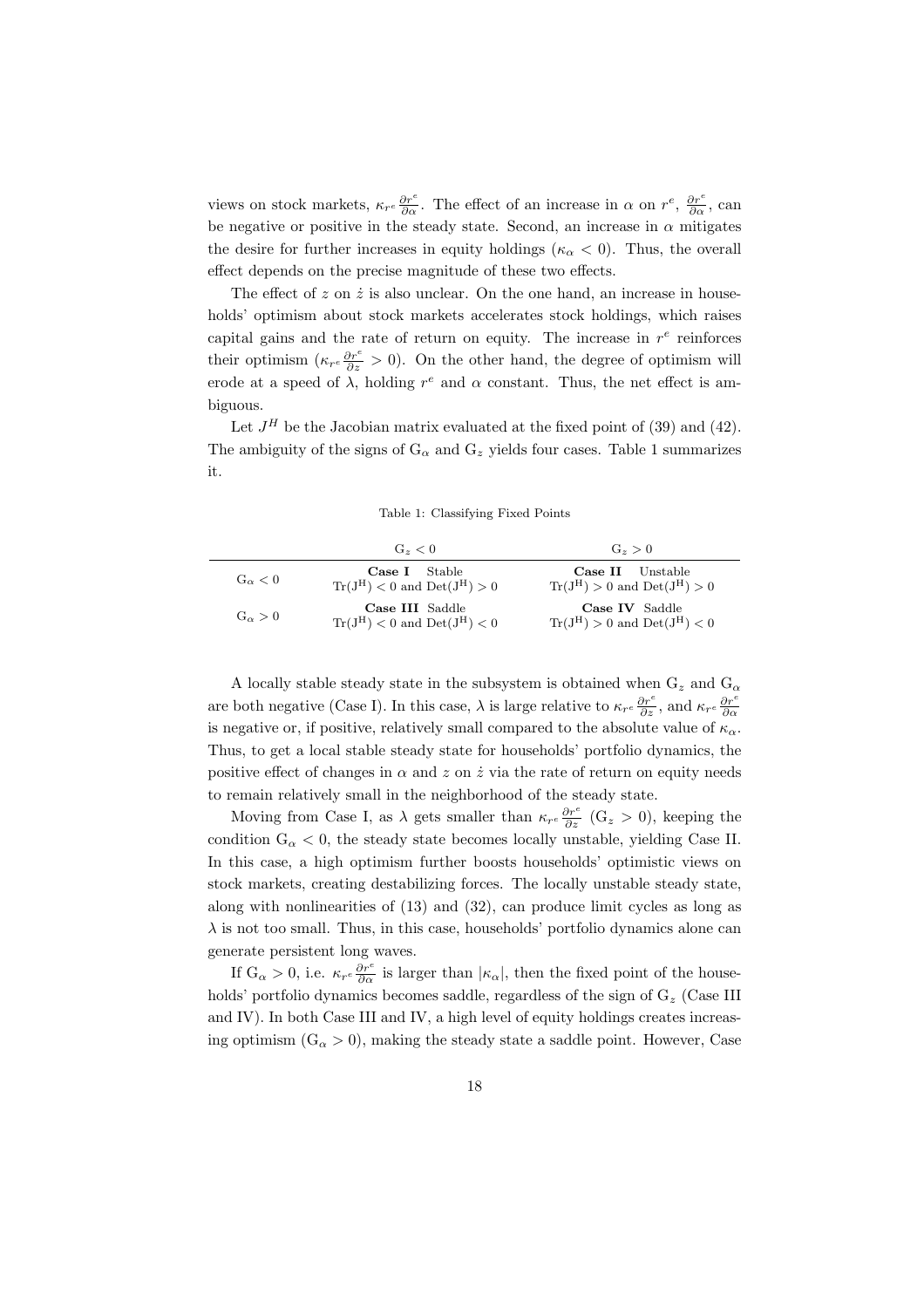IV is distinguished from Case III because it is an exceptional case: it turns out that the destabilizing force in Case IV is too strong to produce a limit cycle for the three dimensional full system  $((13), (29),$  and  $(32))$ , whereas, in all other three cases I, II, and III, an appropriate choice of parameter values can produce a limit cycle for the full system. The next section analyzes the full system of long waves.

#### *3.3. Full Dynamics: Long Waves*

We now put together firms' debt and households' portfolio dynamics and obtain the following three dimensional dynamical system:

$$
\dot{m} = \mathcal{F}(m, \alpha) \tag{29}
$$

$$
\dot{\alpha} = \zeta(z) \tag{13}
$$

$$
\dot{z} = \mathcal{G}(m, \alpha, z) \tag{32}
$$

Let us first consider the Jacobian matrix of the system evaluated in the steady state.

$$
\mathbf{J} = \begin{bmatrix} F_m & F_\alpha & 0 \\ 0 & 0 & \zeta' \\ G_m & G_\alpha & G_z \end{bmatrix} = \begin{bmatrix} - & + & 0 \\ 0 & 0 & + \\ - & +/- & +/- \end{bmatrix}
$$
(35)

 $G_{\alpha}$  and  $G_z$  are ambiguously signed but the partial derivative of G with respect to *m* is likely to be negative:

$$
G_m = \kappa_{r^e} \frac{\partial r^e}{\partial m} \tag{36}
$$

where

$$
\frac{\partial r^e}{\partial m} = \frac{\left[\frac{\partial \rho_T}{\partial m}m - \rho_T\right] + (1 + \alpha)mF_m + n + \delta}{\alpha m^2} \tag{37}
$$

in the steady state. The sign of (37) may appear to be indeterminate: while  $\frac{\partial \rho_T}{\partial m} m - \rho_T$  is negative due to assumption (28) and  $(1 + \alpha)mF_m$  is negative since  $F_m < 0$ ,  $n + \delta$  is positive. The discussion on the shape of  $\tau(\cdot)$  in section 3.1, however, suggests that  $F_m$  is large in magnitude at the steady state growth path.<sup>20</sup> Thus, at the steady state, the negative terms in the numerator in (37) dominate, and the rate of return on equity will decrease as firms' indebtedness increases in the neighborhood of the steady state. Thus, we have  $G_m = \kappa_{r^e} \frac{\partial r^e}{\partial m}$ 0.

<sup>&</sup>lt;sup>20</sup>If  $\tau'(\cdot)$  is large at  $\frac{\rho_T}{rm} = \tau^{-1}(0)$ , the derivative of  $F(m,\alpha)$  with respect to *m* is strongly negative at  $m = m^*(\alpha)$ , i.e.  $|F_m|$  is large. In a limiting case where the de-leveraging process is instantaneous at  $m^*(\alpha)$ ,  $F_m \to -\infty$ .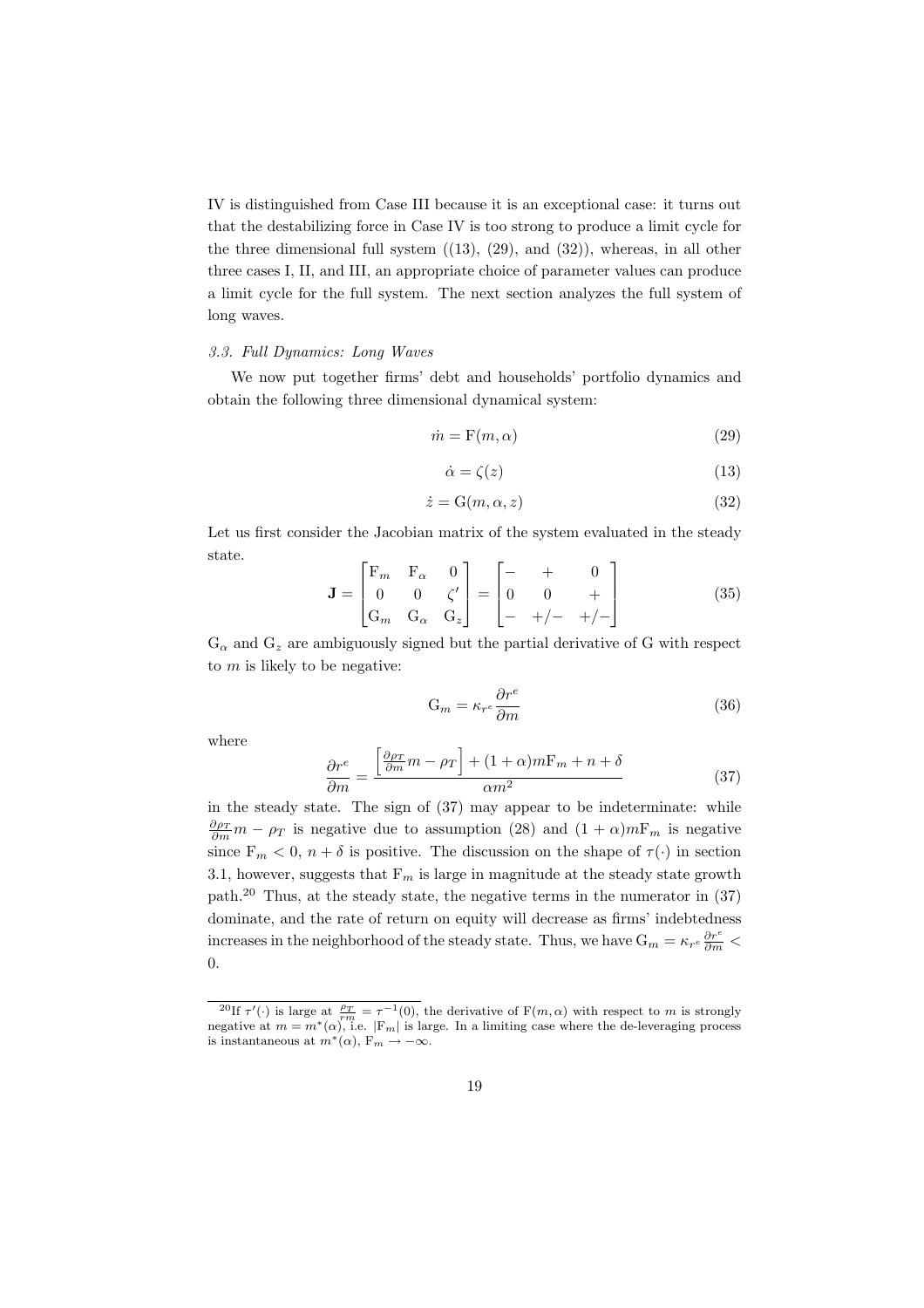We are interested in the conditions under which the system exhibits limit cycle behavior. As 3.1 and 3.2 showed, the specification of firms' financial decisions, (29), leads to asymptotically stable dynamics, whereas households' portfolio dynamics ((13) and (32)) produces several cases in Table 1. Our analytic result suggests that if households' portfolio dynamics is neither strongly stabilizing nor strongly destabilizing, our baseline system of (13), (29) and (32) tends to generate limit cycles. Our analysis of limit cycles is based on the Hopf bifurcation theorem. The Hopf bifurcation occurs if the nature of the system experiences the transition from stable fixed point to stable cycle as we gradually change a parameter value of a dynamical system (Medio, 1992, section 2.7). I will use  $\lambda$  as the parameter for the analysis of bifurcation.<sup>21</sup> Proposition 1<sup>22</sup> provides the main results of our analysis of long waves:

**Proposition 1.** *Consider the three dimensional system of (12), (29) and (32) and the Jacobian matrix (35) where the partial derivatives are taken at the steady state values. Let*

$$
b \equiv \frac{(|\mathbf{F}_m|^2 - \zeta'\mathbf{G}_\alpha) - \sqrt{(|\mathbf{F}_m|^2 - \zeta'\mathbf{G}_\alpha)^2 + 4\zeta'|\mathbf{F}_m||\mathbf{G}_m|\mathbf{F}_\alpha}}{2|\mathbf{F}_m|} < 0
$$

- *(I)* (*Case I and Case II) Suppose that*  $G_z < \min \left\{ |F_m|, \frac{\zeta' |G_{\alpha}|}{|F_{\alpha'}|} \right\}$ *|*F*m|* } <sup>23</sup> *and*  $G_{\alpha} < 0$ . Then a Hopf bifurcation occurs at  $\lambda = \lambda^* \equiv \kappa_{r^e} \frac{\partial r^e}{\partial z} + |b|$ . *As λ falls passing through λ ∗ , the system with a stable steady state loses its stability, giving rise to a limit cycle.*
- *(II) (Case III) Suppose that*  $G_z < 0$  *and*  $0 < G_\alpha < \min\left\{ \frac{|F_m||G_z|}{\zeta'}, \frac{F_\alpha|G_m|}{|F_m|} \right\}$ *|*F*m|* } *. Then a Hopf bifurcation occurs at*  $\lambda = \lambda^* \equiv \kappa_{r^e} \frac{\partial r^e}{\partial z} + |b|$ *. As*  $\lambda$  *falls passing through λ ∗ , the system with a stable steady state loses its stability, giving rise to a limit cycle.*
- *(III)* (*Case IV*) *Suppose that*  $G_{\alpha} > 0$  *and*  $G_{z} > 0$ *. Then the steady state is unstable. There exists no limit cycle by way of Hopf bifurcation.*

Part (I) in the proposition suggests that the existence of a limit cycle requires at least three conditions: first, the mitigation effect of a high proportion

 $^{21}\lambda$  is particularly useful for the analysis not only because it is of obvious behavioral importance but also because it provides analytic tractability due to the fact that changes in *λ* do not affect steady state values.

 $^{22}$ The proof of Proposition I is found in Appendix A but the proof is concerned about only the existence of a limit cycle. The computation of the coefficient that shows whether the limit cycle is stable is very complicated and hard to interpret. Therefore, we extensively use simulation exercises to observe the stability of cycles.

<sup>&</sup>lt;sup>23</sup>Note that Case I automatically satisfies the second condition since  $G_z < 0$  in Case I.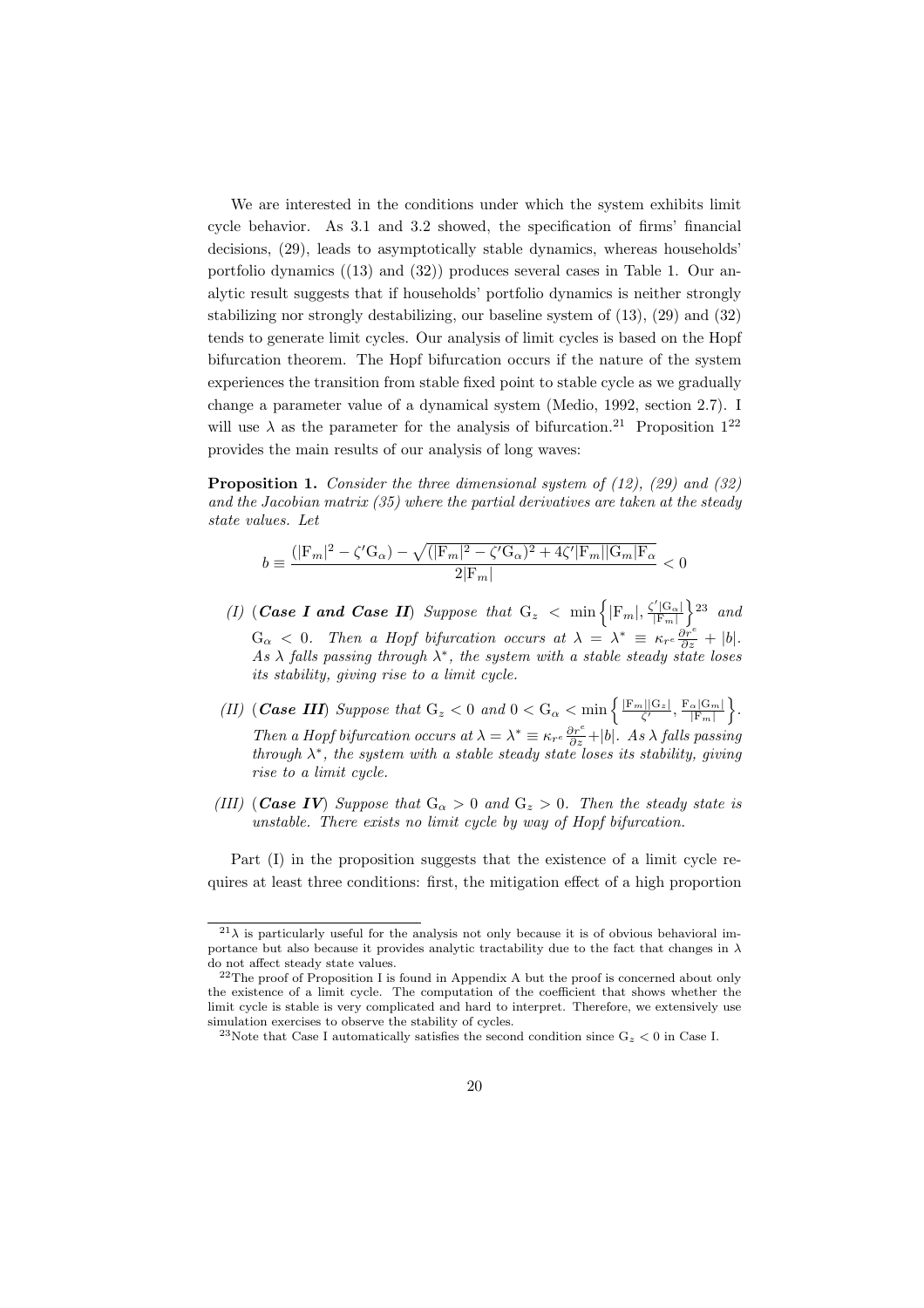

Figure 4: **A Limit Cycle in the Model of Long Waves**

of equity holdings on increasing optimism  $(|\kappa_{\alpha}|)$  is sufficiently large so that  $G_{\alpha} < 0^{24}$ ; second, households' optimistic or pessimistic view on stock markets is not excessively persistent  $(G_z < min)$   $\{ |F_m|, \frac{\zeta' |G_{\alpha}|}{|F_m|} \}$ *|*F*m|* } ); third, the rate of loss of relevance of past events ( $\lambda$ ) should not be too large ( $\lambda < \lambda^*$ ).<sup>25</sup> The second and third conditions imply that for the existence of a limit cycle,  $\lambda$  should be of appropriate magnitude:

$$
\kappa_{r^e} \frac{\partial r^e}{\partial z} - \min \left\{ |\mathcal{F}_m|, \frac{\zeta' | \mathcal{G}_\alpha|}{|\mathcal{F}_m|} \right\} < \lambda < \kappa_{r^e} \frac{\partial r^e}{\partial z} + |b| \tag{38}
$$

All of these conditions imply that to get a limit cycle, households' portfolio dynamics should be neither strongly stabilizing nor strongly destabilizing.

One interesting aspect of Part (I) in Proposition I is that the interaction between two *stable* subsystems - firms' debt and households' portfolio dynamics - can generate an unstable steady state and a limit cycle (Case I). Thus, in this case, the source of the resulting long waves lies purely in the *interaction* between both firm and household sectors. Figure 4 depicts the emergence of a limit cycle

<sup>&</sup>lt;sup>24</sup>Or the positive effect of changes in  $\alpha$  on  $\dot{z}$  via its effect on the rate of return on equity should not be too large.

<sup>&</sup>lt;sup>25</sup>If  $\lambda$  exceeds  $\lambda^*$ , then the system will be stabilized.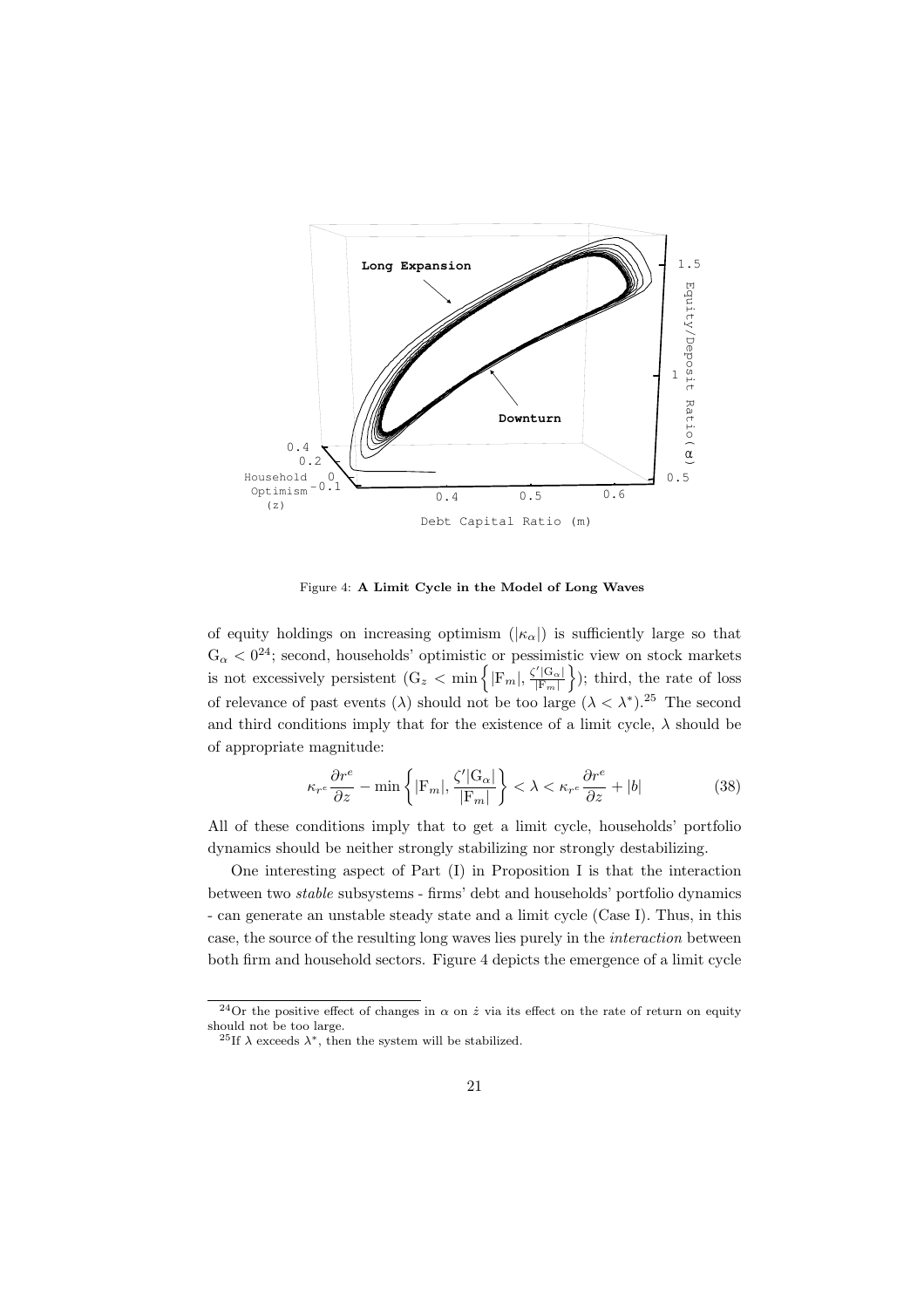in this case in a three dimensional space. Figure 5 shows the trajectories of the debt-capital ratio and the equity-deposit ratio in this case.<sup>26</sup>



Figure 5: **Long Waves**

The debt-capital ratio and the equity-deposit ratio steadily increase during a long boom.<sup>27</sup> This expansion, however, is followed by a sharp fall in *m* and  $\alpha$ , which have significant negative impacts on effective demand and trigger an abrupt downturn in the real sector (See section 4 below).

Part (I) also covers Case II where the subsystem of households' portfolio dynamics is unstable. As shown in 3.2, in Case II, portfolio dynamics alone can create a limit cycle. Part (I) in the proposition suggests that the system can still have a limit cycle when the portfolio dynamics is combined with firms' debt dynamics. Then what is the implication of introducing the debt dynamics into portfolio dynamics? The qualitative analysis does not tell much about the answer to this question. Numerical experiments, however, provide a case in which the amplitude and period of long waves get significantly larger as we

<sup>26</sup>The functions and parameter values for this simulation, which are also used for the simulation in section 5, are found in Appendix B. A sufficiently long period of time (from  $t = 0$ ) to  $t = 30000$ ) is taken in all simulation exercises in this paper.

 $27$ Figure 5 (b) shows the steady increase in the equity-deposit ratio during a long expansion. This implies that firms' debt/equity ratio *steadily falls* during a expansion (Note that firms' stock of debt is always equal to household deposits in this model. Thus, firms' debt/equity ratio is given by  $1/\alpha$ .). Minsky often uses the debt/equity ratio to refer to the degree of indebtedness. The result in this paper, however, shows that rising indebtedness, measured by the debt-capital ratio  $(m)$ , is consistent with falling debt-equity ratio  $(1/\alpha)$ . Interestingly, Lavoie and Seccareccia (2001) question the empirical relevance of Minsky's Financial Instability Hypothesis based on their finding that the debt-equity ratio is not procyclical. The result of this paper suggests that Minsky's Instability Hypothesis does not necessarily imply the procyclical movement of debt-equity ratio.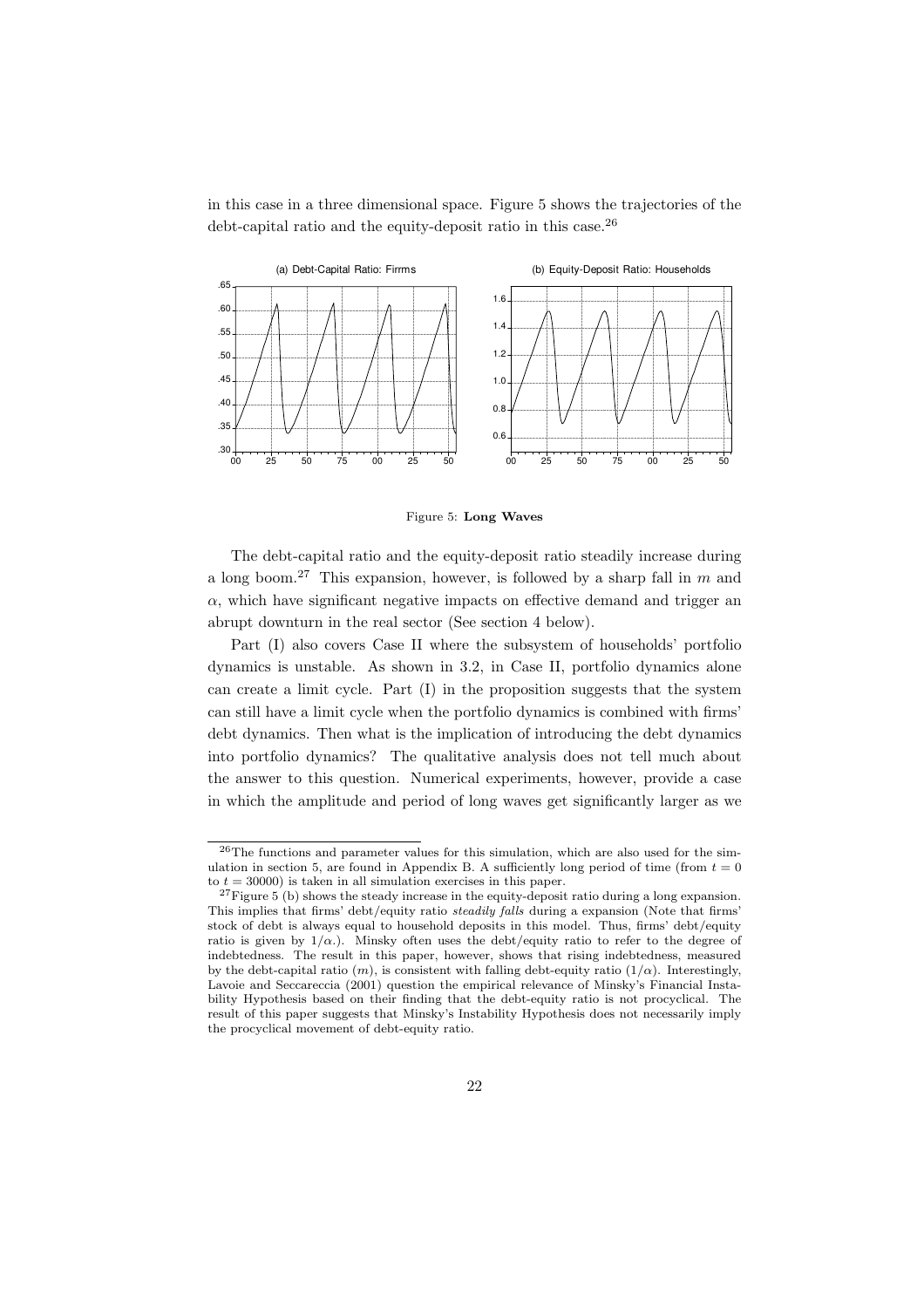move from the 2D subsystem of portfolio dynamics to the full 3D system.

Part (II) in the proposition concerns Case III where the household portfolio subsystem yields a saddle point steady state. Thus, this part of Proposition 1 shows how stabilizing debt dynamics and households' portfolio dynamics with saddle property are combined to produce a limit cycle. Not surprisingly, not all saddle cases can generate a limit cycle. First, the destabilizing effect that makes the fixed point in the 2D household subsystem saddle *−* the magnitude of G<sub>*a*</sub> *–* should be mild:  $G_{\alpha} < \min \left\{ \frac{|F_m||G_z|}{\zeta'} , \frac{F_{\alpha}|G_m|}{|F_m|} \right\}$ *|*F*m|*  $\}$ . Second,  $G_z$  should be negative. If it is positive  $(G_z > 0)$ , the condition for the saddle point,  $G_{\alpha} > 0$ , eliminates the possibility of the emergence of a limit cycle *a la* the Hopf bifurcation. Proposition 1-(III) makes this point. Intuitively, if *both*  $G_{\alpha} > 0$  and  $G_z > 0$  (Case IV), the portfolio dynamics in the household sector is excessively destabilizing in the sense that stabilizing forces in firms' debt dynamics cannot contain such a strong destabilizing effect.



Figure 6: **The relationship between the debt-capital ratio and the profit-interest ratio**

To understand the mechanism behind the long waves, it is illuminating to compare the full system with the subsystem of debt dynamics. As seen in section 3.1, with households' portfolio composition  $(\alpha)$  fixed, the debt-capital ratio  $(m)$ monotonically converges to its steady state value  $m^*(\alpha)$ . The main reason for this convergence was the inverse relation between *m* and  $\frac{\rho_T}{rm}$ : a rising debtcapital ratio deteriorates firms' profit-interest ratio for any given  $\alpha$ . However,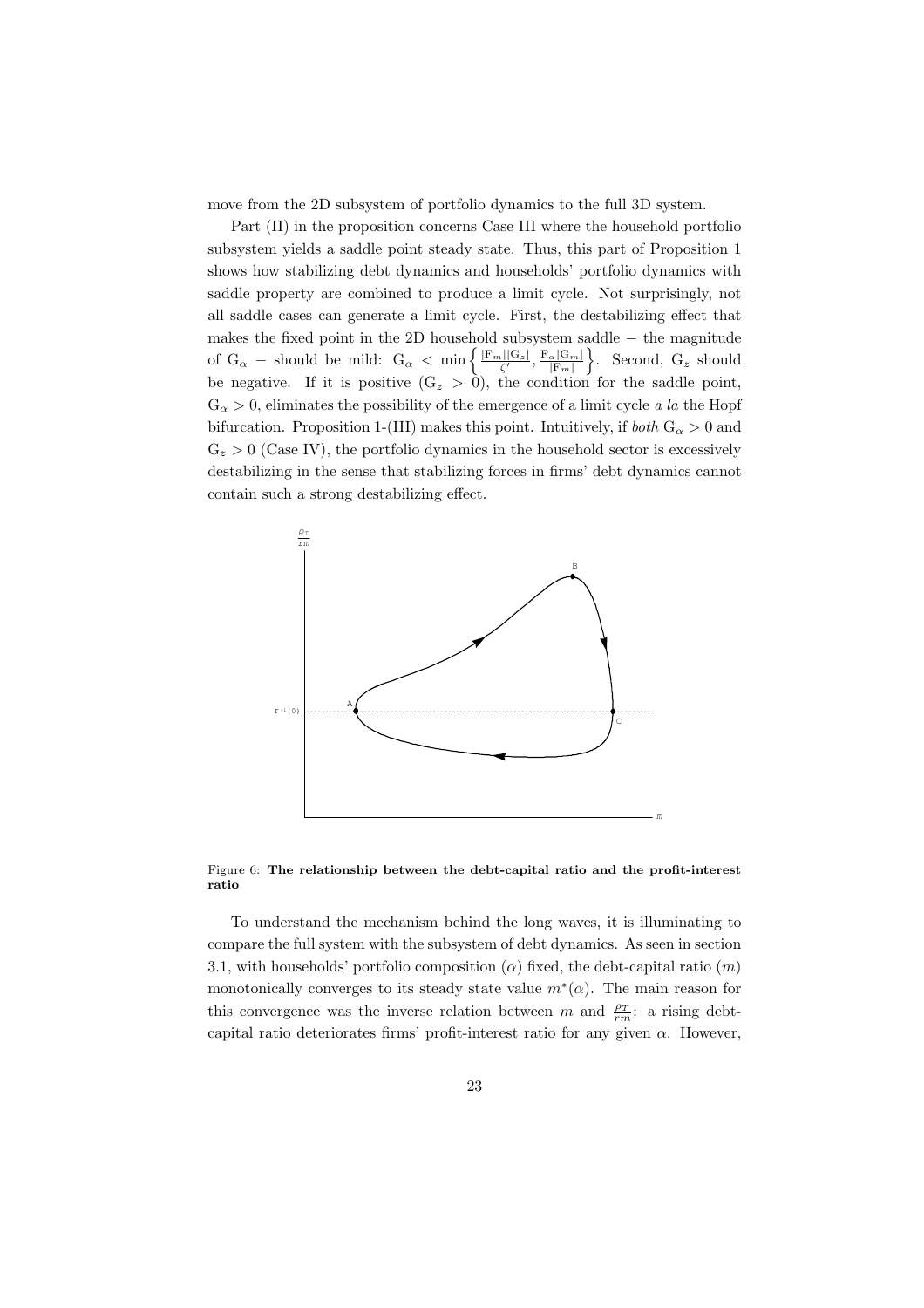once households' portfolio composition evolves endogenously, this kind of strict inverse relationship breaks down because changes in  $\alpha$  also affect  $\frac{\rho_T}{rm}$ .

Figure 6 illustrates this point, where the horizontal dotted line represents the threshold level  $(=\tau^{-1}(0))$  of the profit-interest ratio that makes  $\dot{m}$  zero. In the area above the horizontal line, the debt-capital ratio increases and in the area below the line, it decreases. With  $\alpha$  held fixed, the movement along the curve AB is not possible since for any given  $\alpha$ , a rise in  $m$  is incompatible with a rise in  $\frac{\rho_T}{rm}$ . However, increases in  $\alpha$  fueled by households' optimism during an expansion have a positive effect on the profit-interest ratio by raising aggregate demand. Thus, from A to B, the economy experiences increases in both  $\alpha$  and *m*. <sup>28</sup> However, households' optimistic views on stock markets eventually fade as both  $m$  and  $\alpha$  increase. As a result, the negative effect of a rise in the debt ratio starts to be dominant at some point and the profit-interest ratio begins falling (point B). Because the profit-interest ratio is still above the threshold level, the debt ratio keeps increasing and the profit-interest ratio falls along the curve BC. When the profit-interest ratio passes through point C, the debtcapital ratio starts to fall. When the economy reaches point A, a new cycle begins.

Figure 7 depicts the same story from a slightly different angle. The solid line plots a trajectory of the actual debt-capital ratio over time and the dotted line a trajectory of the desired debt ratio  $(m^* \equiv m^*(\alpha)$  in (30)). For a given value of  $\alpha$ , the debt dynamics, (29), implies that the actual debt ratio  $m$  tends to gravitate toward the desired ratio  $m^*(\alpha)$ . However, when  $\alpha$  changes, the desired ratio becomes a *moving* target of the actual ratio. From this view, a period of expansion (contraction) is the time when the actual ratio is below (above) the desired ratio, i.e.  $m < m^*$  ( $m > m^*$ ) and consequently the actual debt ratio is increasing (decreasing). In words, a stock market boom (rising *α*) tends to raise the tolerable level of the debt-capital ratio which the actual ratio is chasing. When the relation between *m* and *m<sup>∗</sup>* is reversed, a long downturn begins (See point C in Figure 7).

#### **4. A Model of Short Cycles**

The model of long waves in section 3.3 can be combined with a model of short cycles. In our analysis of long waves, the degree of capacity utilization is set at its long run average. However, when it comes to short cycles, the

<sup>&</sup>lt;sup>28</sup>The positive effect of the rise in  $\alpha$  on the profit-interest ratio dominates the negative effect of the rise in *m* and consequently the profit-interest ratio also increases during this period.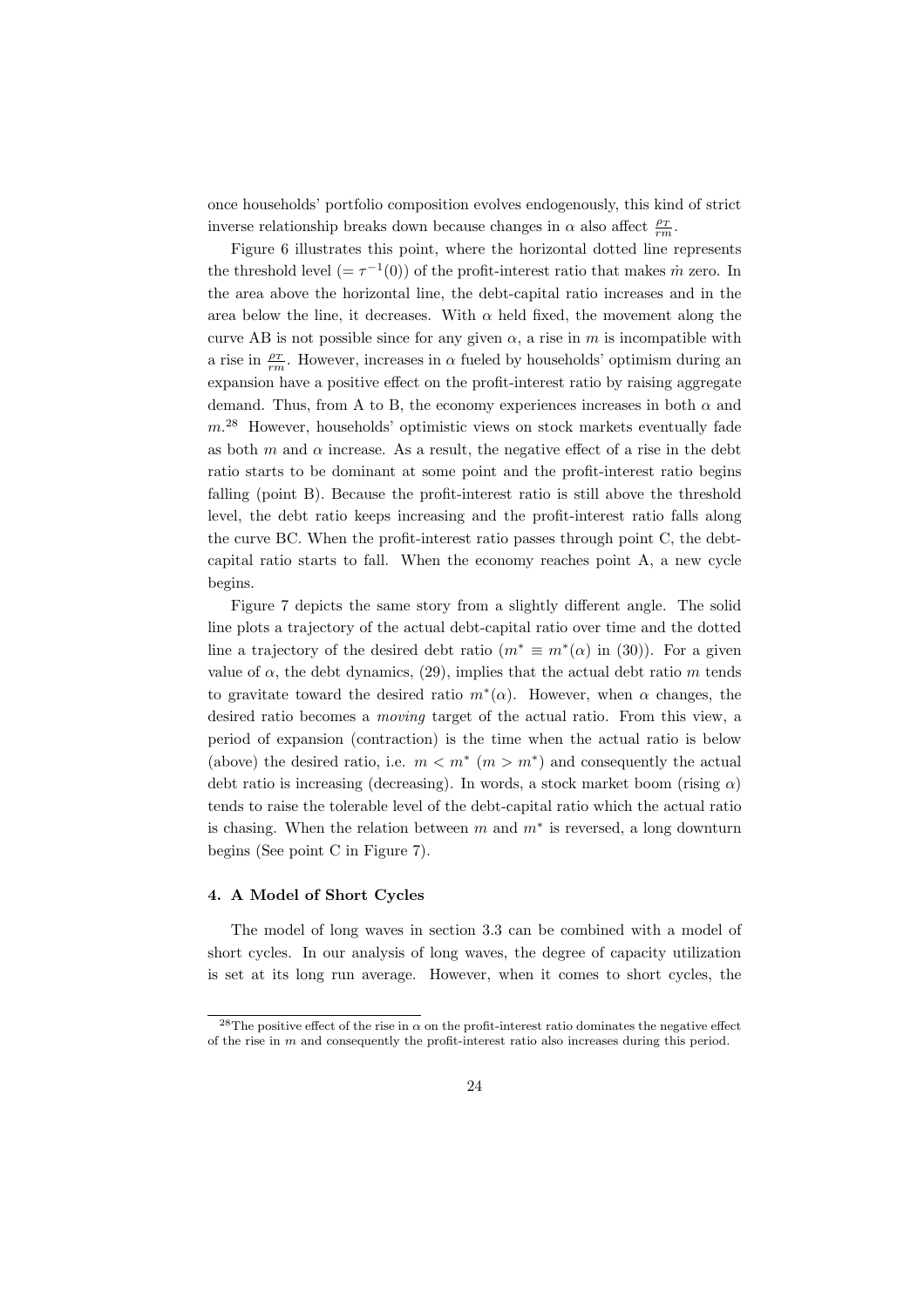

Figure 7: **Actual and Desired Debt Ratios**

utilization rate can deviate from the desired rate due to falsified demand expectations and slow adjustment of capital stocks. Thus, we use equation (9) for our analysis of short cycles. In 2.4, using this accumulation function (9) and the consumption function (12), we derived the profit share that ensures the goods market equilibrium, which depends positively on  $u, m$ , and  $\alpha$ . (See (24))

Regarding firms' pricing/output decisions, this paper adopts a Marshallian approach elaborated in Skott (1989). The Keynesian literature often assumes that prices are sticky while output adjusts instantaneously and costlessly to absorb demand shocks but the Marshallian approach assumes the opposite. Output does not adjust instantaneously due to a production lag and substantial adjustment costs.<sup>29</sup> In this framework, fast adjustments in prices and the profit share establish product market equilibrium for a given level of output. In a continuous-time setting, sluggish output adjustment can be approximated by assuming that output is predetermined at each moment and that firms choose the rate of growth of output, rather than the level of output. Then output growth is determined by comparing the costs and benefits involved in the output

 $^{29}$ For instance, increases in production and employment require substantial search, hiring and training costs. Hiring or layout costs include not only explicit costs but also hidden costs such as a deterioration in industrial relations and morale.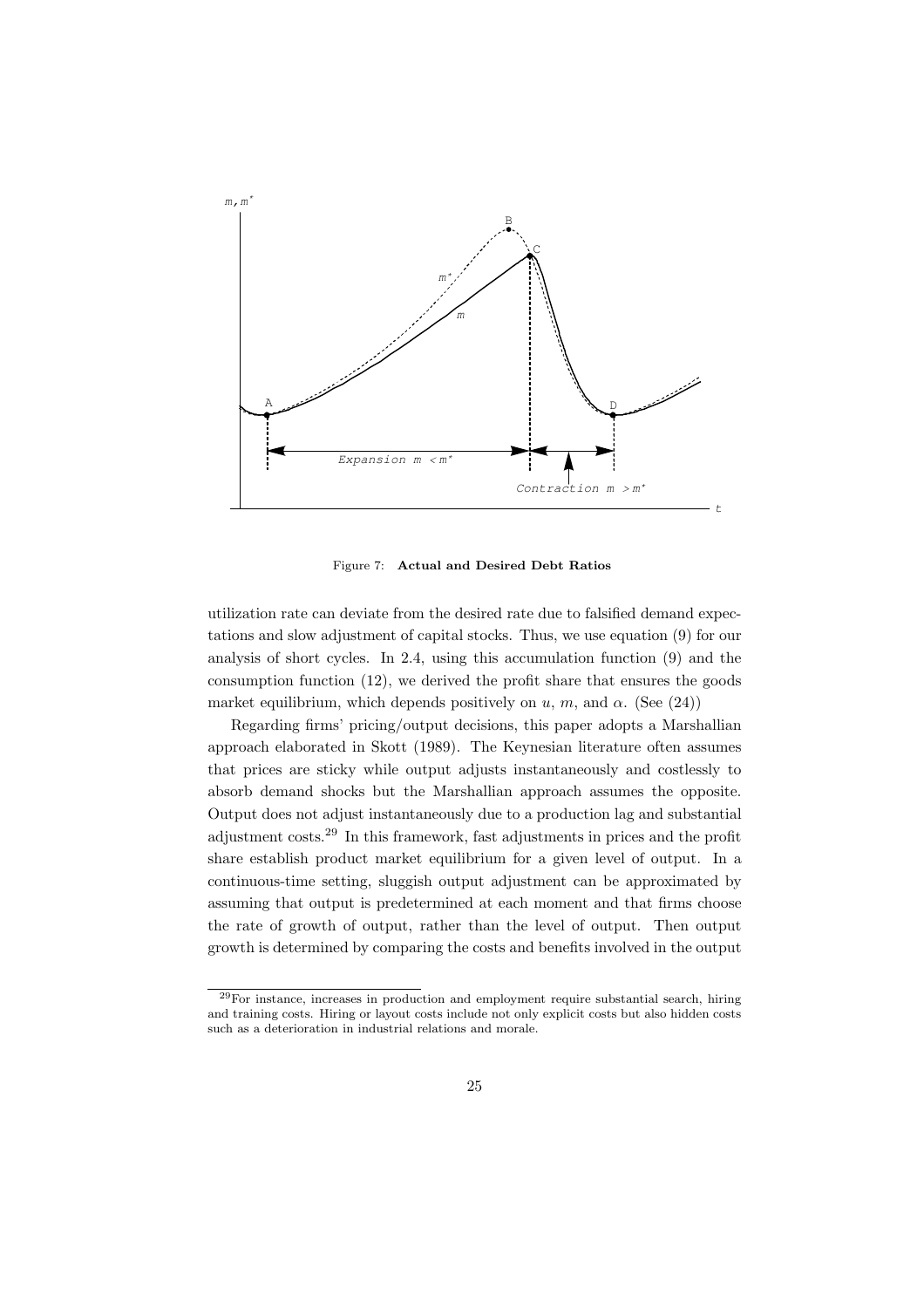adjustment which in turn are determined by the labor market conditions and the profit signal in the goods market, respectively. Thus we can formulate:

$$
\hat{Y} = h(\pi, e); h_{\pi} > 0, h_e < 0
$$
\n(39)

where  $e$  is the employment rate. A higher profitability induces firms to expand output more rapidly whereas the tightened labor market gives firms negative incentives to expand production.<sup>30</sup> Assuming a fixed-coefficient Leontief technology,  $Y = \min\{\sigma K, \nu L\}$ , the employment rate can be expressed as:  $e = \frac{Y/\nu}{\bar{L}}$ , where  $\nu$  is constant labor productivity and  $\overline{L}$  is available labor force which exponentially grows at a constant natural rate *n*. From this definition,

$$
\hat{e} = \hat{Y} - n \tag{40}
$$

The definition of *u* yields:

$$
\hat{u} = \hat{Y} - \hat{K} \tag{41}
$$

Putting together  $(9)$ ,  $(24)$ ,  $(39)$ ,  $(40)$  and  $(41)$ , we get the following system of short cycles.

$$
\hat{u} = h(\pi(\mu, m, \alpha), e) - \phi(\mu)
$$
\n<sup>(42)</sup>

$$
\hat{e} = h(\pi(\underbrace{u}_{+}, \underbrace{m}_{+}, \underbrace{\alpha}_{+}) - n \tag{43}
$$

When *m* and  $\alpha$  are fixed, the system of (42) and (43) exhibits essentially the same dynamic properties as Skott (1989). As Skott shows, under plausible assumptions, the system of (42) and (43) ensures the existence of a steady growth equilibrium and the steady state is locally asymptotically unstable unless the negative effect of employment on output expansion is implausibly large. Once the boundedness of the trajectories is proved, the system (42) and (43) will generate a limit cycle *a la* the Poincare-Bendixson theorem (See Skott 1989, Appendix 6C for the proof).

#### **5. Putting all together: Long Waves and Short Cycles**

This section puts all elements together in order to integrate long waves with short cycles and presents our simulation results.<sup>31</sup> Our full model of long waves and short cycles is a five dimensional dynamical system that consists of (12),

 $30$ For more details about the behavioral foundation of (39), see Skott (1989, Ch.4).

<sup>31</sup>Parameter values and functions used for this simulation are available in Appendix B. The simulation in this section is based on Case I in Table 1. Simulation results in other cases are available upon request.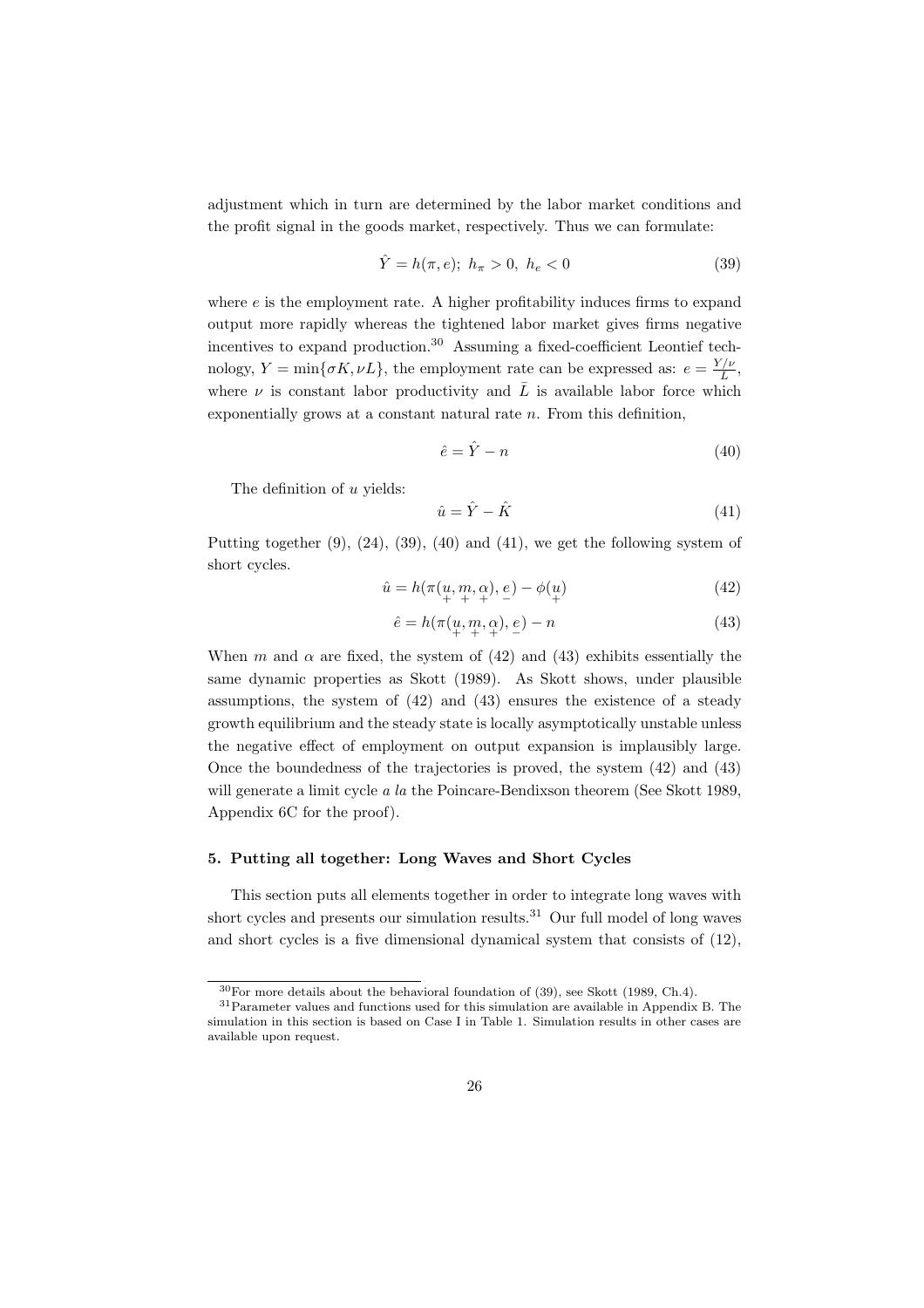$(29), (32), (42),$  and  $(43).$  We have seen that  $(12), (29),$  and  $(32)$  provide a model of long waves, whereas  $(42)$  and  $(43)$  generate a mechanism of short cycles.<sup>32</sup>



#### Figure 8: **Comparison**

As seen in section 4, if *m* and  $\alpha$  are fixed, (42) and (43) produce a limit cycle under plausible conditions. It can be shown that the resulting limit cycle exhibits a clockwise movement on the  $e$ -*u* space, or alternatively, the  $e$ - $\pi$  space. Figure 8 (a) presents an example of the limit cycle on the  $e-\pi$  space. The system of (12), (29) and (32), however, generates long waves of the debt-capital ratio  $(m)$  and the equity-deposit ratio  $(\alpha)$ , which are represented in Figure 5. As *m* and  $\alpha$  change endogenously, the limit cycle in Figure 8 (a) breaks down and the clockwise movement of  $e$  and  $\pi$  spirals up to the northeast or down to the southwest, depending on the direction of changes in  $m$  and  $\alpha$ . Figure 8 (b) illustrates this. The upward spiral from A to B represents a long expansion driven by increases in the debt-capital ratio and the equity-deposit ratio, whereas the downward spiral from B to A an economic downturn prompted by sharp decreases in *m* and *α*.

During each long expansion, the profit share exhibits a strong upward movement with mild cyclical fluctuations around the trend (Figure 9 (a)). The similar

 $32\text{By using (26)}$  as our definition of trend profitability based on  $u = u^*$ , the system of long waves becomes independent of that of short cycles, while the latter depends on the former. This kind of unilateral dependence can be relaxed by adopting an alternative formulation of trend profitability, without affecting the qualitative results. For instance, we can use a weighted moving average of current profit rates as a measure of the trend rate of profit (See Appendix C).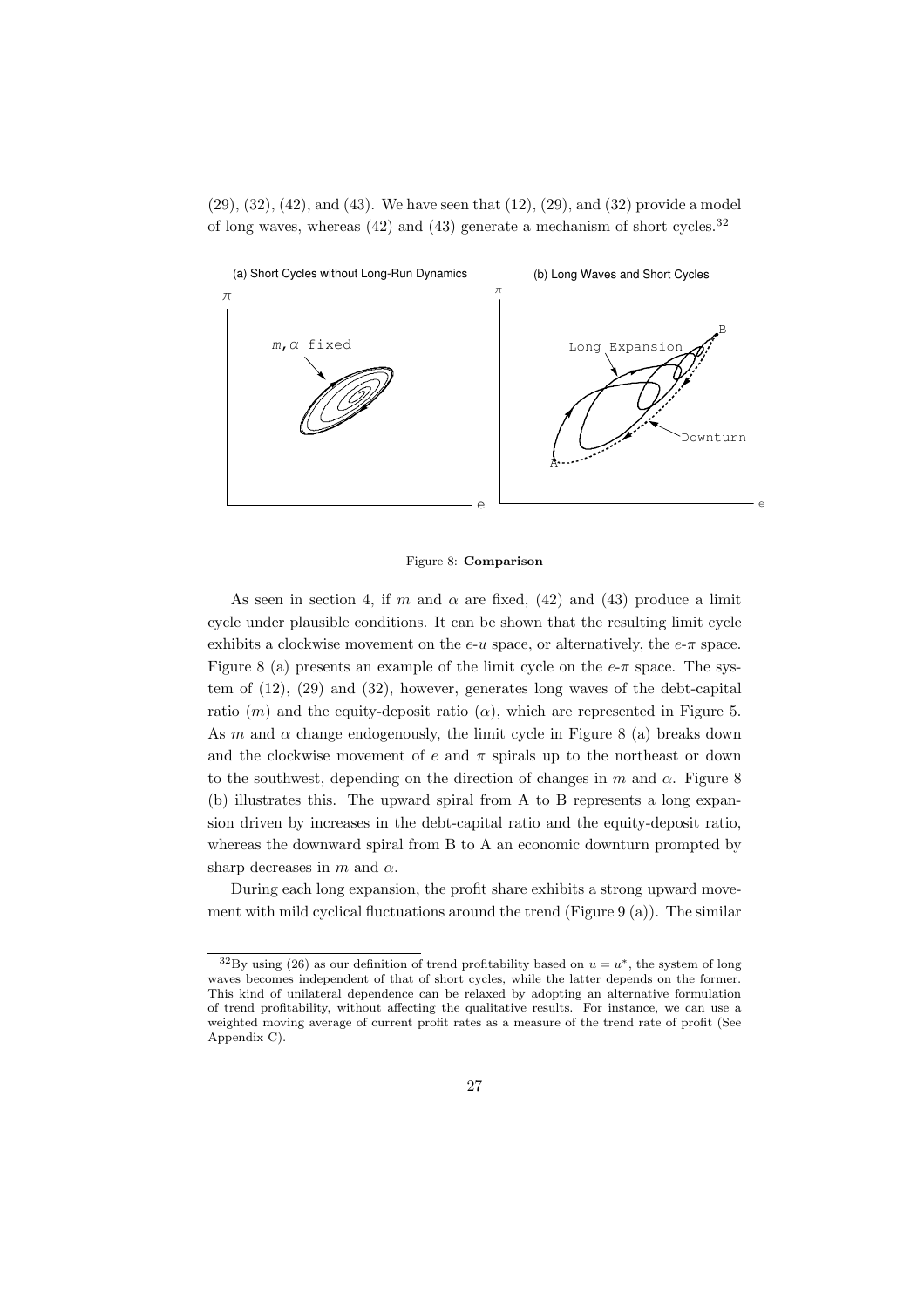

Figure 9: **Simulation Paths I**

pattern characterizes the movements in the profit rates (Figure 9 (b)). During crises, the rate of profit net of depreciation and interest payment  $(\pi u \sigma - \delta - r m)$ tumbles even to negative rates. A change in the debt structure have large impacts on the real sector performance through its effect on the profitability. This is prominently shown in the behavior of the employment rate (Figure 9 (c)). Figure 9 (d) depicts a trajectory of the rate of return on equity. During long booms, the rate of return on equity is strong and sound on average but during crises, it suddenly drops to significantly negative rates.

Figure 10 (b) shows the growth rate of output where the Hodrick-Prescott filtered trend is added.<sup>33</sup> A financial sector induced crisis triggers a deep recession in the real sector which is reflected in the negative growth rates during

<sup>&</sup>lt;sup>33</sup>The filtered series is only for illustrative purpose since it simply smoothes the original series and it does not adequately capture asymmetric features and structural breaks in the original series.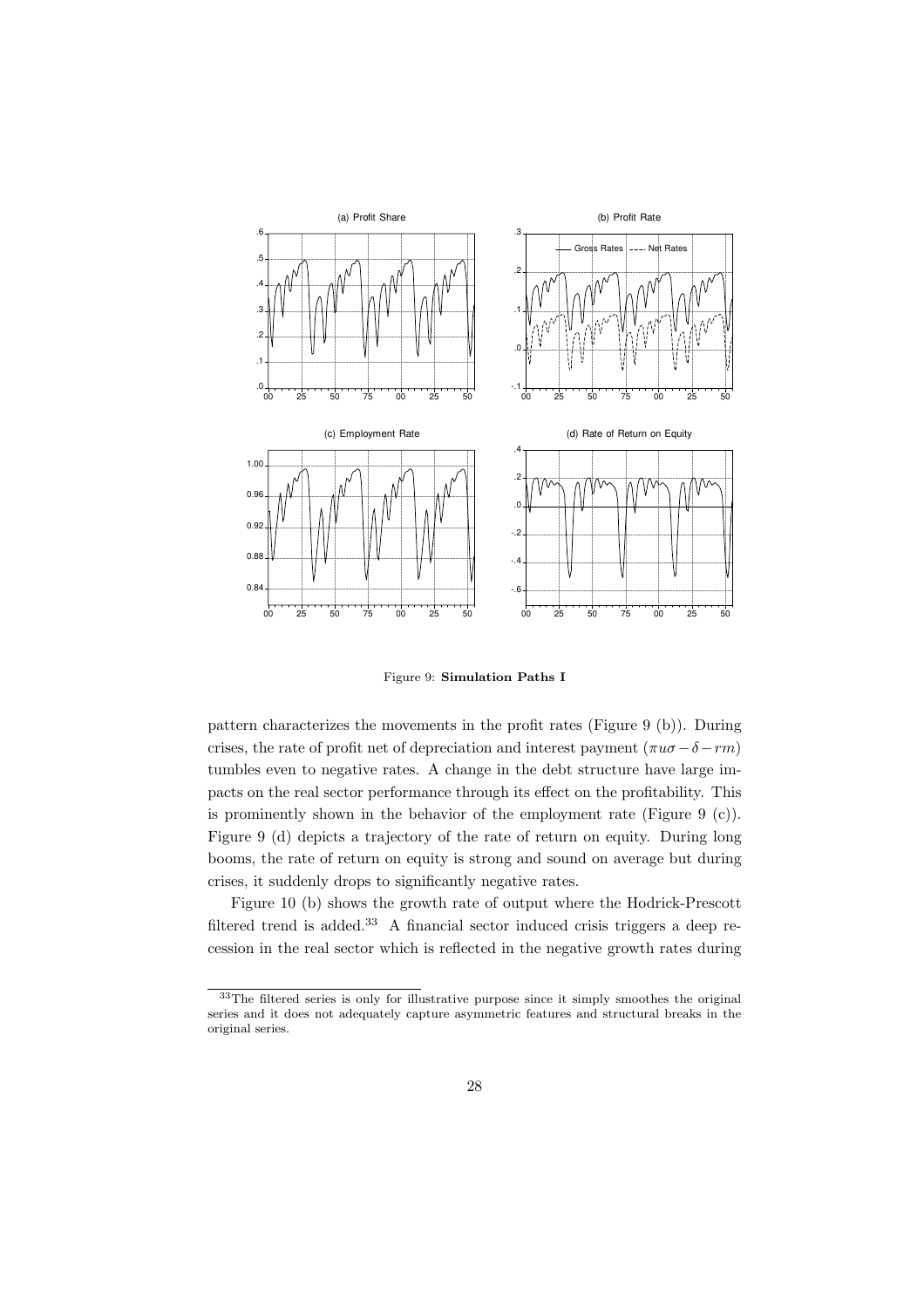

Figure 10: **Simulation Paths II**

periodic deep downturns. Capacity utilization and capital accumulation follow the pattern similar to that of output growth(Figure 10 (a) and  $(c)$ ). Figure 10 (d), finally, plot the ratio of consumption to household income. The series follows the basic long waves/short cycles patten as shown in the profit share and the employment rate but the movement in the consumption/income ratio is noticeably smooth compared to other simulated series.  $^{34}$ 

#### **6. Conclusion**

The U.S. economy is going through a deep recession triggered by the biggest financial crisis since the Great Depression. A Minskian perspective suggests

 $34$ The long run behavior of consumption is closely related to the movement in household net worth to income ratio:  $\frac{C}{Y^H} = \frac{c_1 Y^H + c_2 N W^H}{Y^H} = c_1 + c_2 \frac{N W^H}{Y^H}$  where  $\frac{N W^H}{Y^H} =$  $\frac{(1+\alpha)m}{u\sigma - s_f(\pi u\sigma - \delta - rm)}.$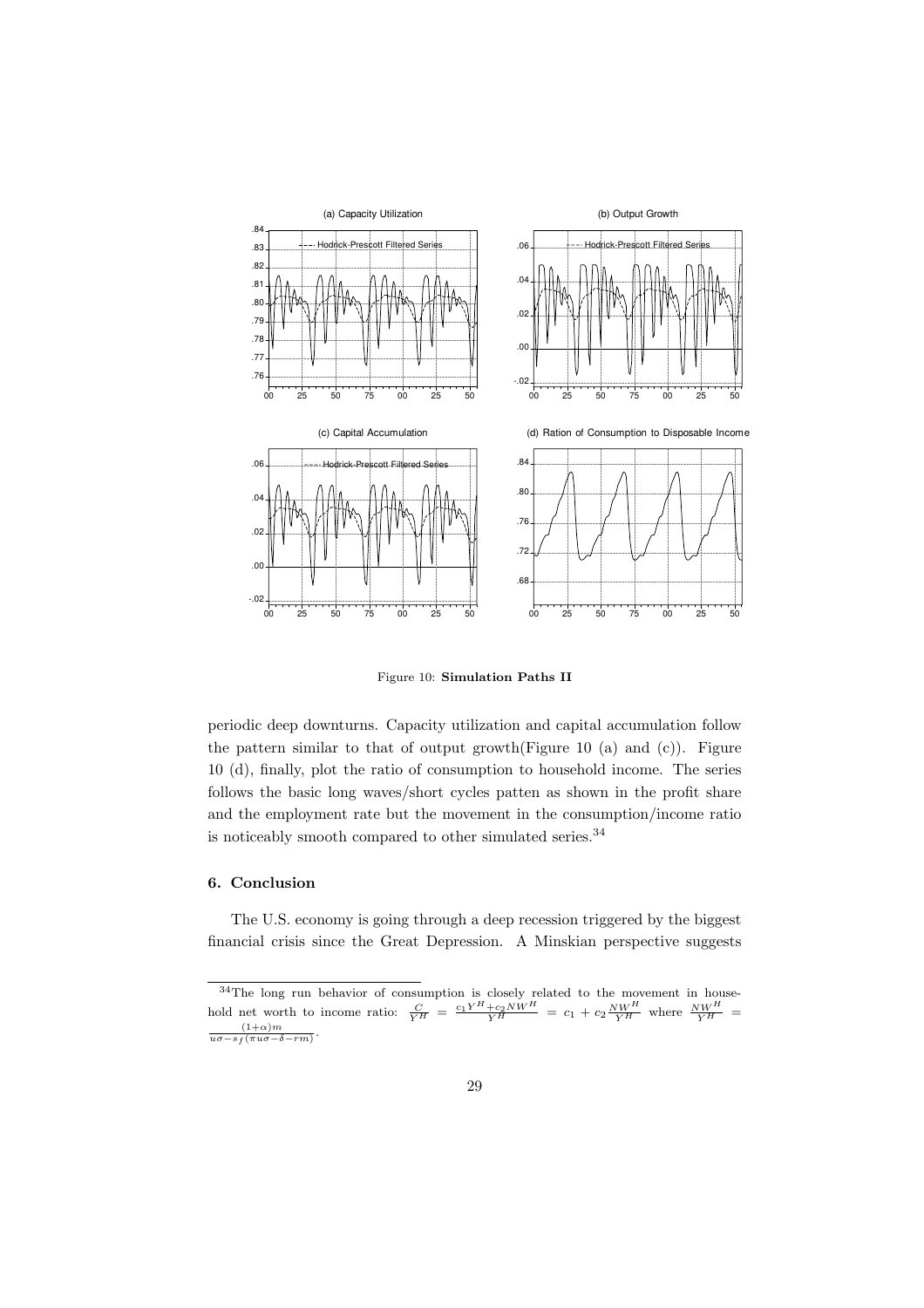that the explanation of this crisis should be found in endogenous changes in financial fragility.

This study has modeled a Minskian theory of long waves. The model clarifies the underlying mechanism of endogenous changes in financial fragility and the interaction between real and financial sectors. At a theoretical level, the study provides a promising way of integrating two types of instability principles: Minsky's Financial Instability Hypothesis and Harrod's Instability Principle. While both principles provide a source of cycles, they have distinct frequencies and amplitudes in this model. The Minskian instability hypothesis creates long waves and the Harrodian instability principle produces short cycles. The limit to the upward trend created by Minskian instability is imposed by financial crisis, while explosive trajectories implied by Harrodian instability are contained by stabilizing labor market dynamics.<sup>35</sup> When two principles are combined into a coherent stock-flow consistent framework, the proposed pattern of long waves and short cycles emerges.

A purely mathematical model of this kind may clarify the logic of interactions but clearly has many limitations. The depth of the current crisis and the time needed to initiate a new cycle depend on institutional and policy dimensions. Minsky devotes a large part of his analysis to the institutional and historical developments of financial markets and policy responses. Thus, the patterns of long waves are heavily affected by these elements. The full account of long waves and crises is possible only when one takes a serious look at these dimensions.

Disregarding the historical contingencies of actual movements, it may be useful to extend the model in a number of directions. First, it may be desirable to explicitly treat the banking sector as an active profit-seeking unit. Bankers' perception of tranquility, possibly affected by their own profitability, may not always agree with those of the firm and household sectors.<sup>36</sup> Next, this paper did not explore the implications of households' indebtedness. Instead, it has focused on an increasing share of stocks (riskier asset) in households' financial wealth as an indicator of increasing fragility in the household sector. It would be interesting to see the effect of the introduction of the evolution of household

<sup>35</sup>The following quote from Minsky (1995, 84) is suggestive: "As reasonable values of the parameters of the endogenous interactions lead to an explosive endogenous process, and as explosive expansions and contractions rarely occur, then constraints by devices such as the relative inelasticity of finance or an inelastic labor supply need to be imposed and be effective in generating what actually happens."

 $36$ Setterfield (2004) assumes that the private sector (the aggregate of firm and household sectors) and the banking sector have different fragility functions but does not try to justify the assumed shapes of those functions.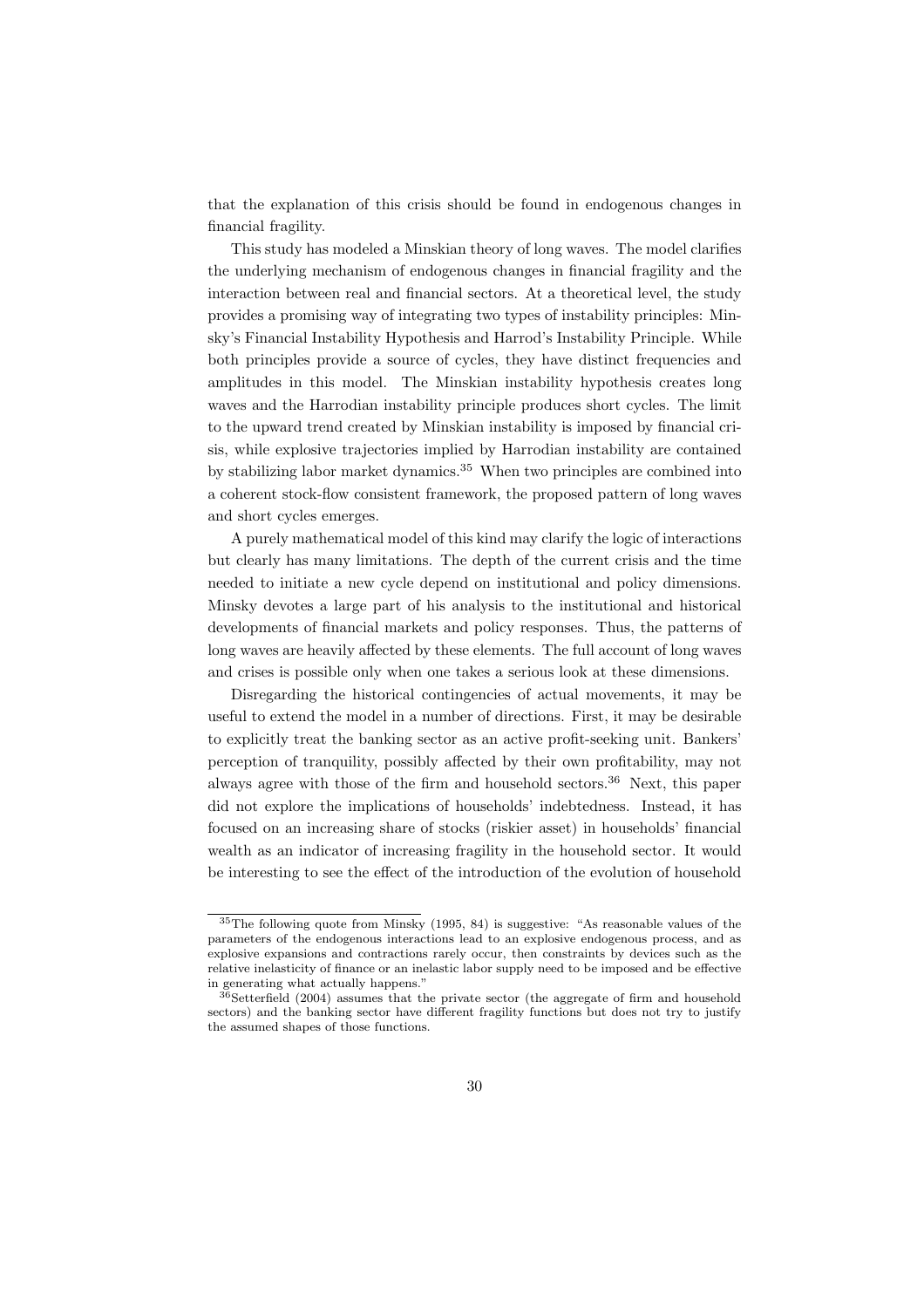debt into the model.<sup>37</sup> Third, the proposed model is inflation neutral in the sense that the decisions on real quantities such as investment, consumption and output expansion are made with no reference to inflation and the banking sector holds the real interest rate at a constant level. In some account of Minskian ideas (e.g see Fazzari et al., 2008), changes in the inflation rate play an important role. Finally, the assumption of a closed economy in this paper is another major limitation. Unfettered international capital flows, in contrast to the belief of its proponents, have created growing instability and global imbalances (Blecker, 1999). Several authors suggest that Minsky's theory can be extended to an international context (e.g. Wolfson, 2002), but few attempt has been made to formalize the ideas and to propose precise mechanisms behind them. Addressing these issues is left for future research.

<sup>&</sup>lt;sup>37</sup>To introduce this aspect, the model may have to be extended to allow heterogeneity among households as long as the household sector as a whole is in a net credit position.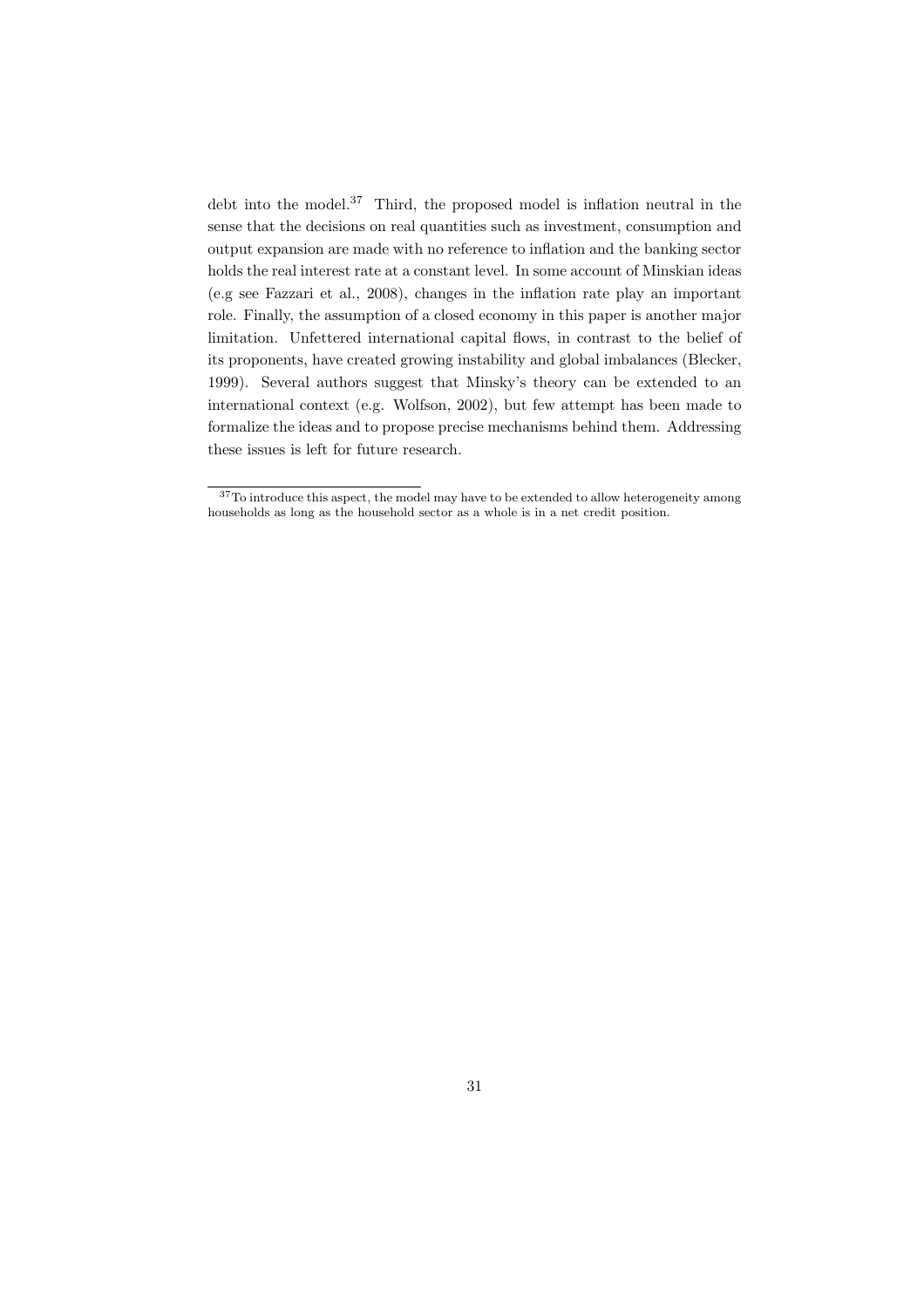#### **References**

- [1] Ando, A., Modigliani, F., 1963. The life cycle hypothesis of saving: Aggregate implications and tests. American Economic Review 53, 55-84.
- [2] Bernanke, B., Gertler, M., Gilchrist, S., 1996. The Financial Accelerator and the Flight to Quality. The Review of Economics and Statistics 78(1), February.
- [3] Blecker, R., 1999. Taming Global Finance: A better Architecture for Growth and Equity. Washington DC: Economic Policy Institute.
- [4] Crotty, J., 2008. Structural Causes of the Global Financial Crisis: A Critical Assessment of the 'New Financial Architecture'. Working paper series 2008-14. Department of Economics, University of Massachusetts Amherst.
- [5] Cynamon, B. Z., Fazzari, S. M., 2008. Household Debt in the Consumer Age: Source of Growth-Risk of Collapse. Capitalism and Society 3(2).
- [6] Delli Gatti, D. Gallegati, M., Gardini, L., 1994. Complex Dynamics in a Simple Macroeconomic Model with Financing Constraints. In: Dymski, G., Pollin, R. (Eds.). New Perspectives in Monetary Macroeconomics: Explorations in the Tradition of Hyman Minsky. Ann Arbor: University of Michigan Press.
- [7] Dos Santos, C.H., Zezza, G., 2007. A simplified, benchmark, stock-flow consistent Post-Keynesian growth model. Metroeconomica 59(3), 441-478.
- [8] Dutt, A.K., 1995. Internal Finance and Monopoly Power in Capitalist Economies: A Reformulation of Steindl's Growth Model. Metroeconomica 46(1), February.
- [9] Fazzari, S., Ferri, P., Greenberg, E., 2008. Cash flow, investment, and Keynes-Minsky cycles. Journal of Economic Behavoir and Organization 65, 555-572.
- [10] Fazzari, S.M., Hubbard, R. G., Peterson, B.C., 1988. Financing constraints and corporate investment. Brookings Papers on Economic Activity 1, 141- 195.
- [11] Flaschel, P., Franke, R., Semmler, W., 1998. Dynamic Macroeconomics: Instability, Fluctuation, and Growth in Monetary Economies. The MIT Press.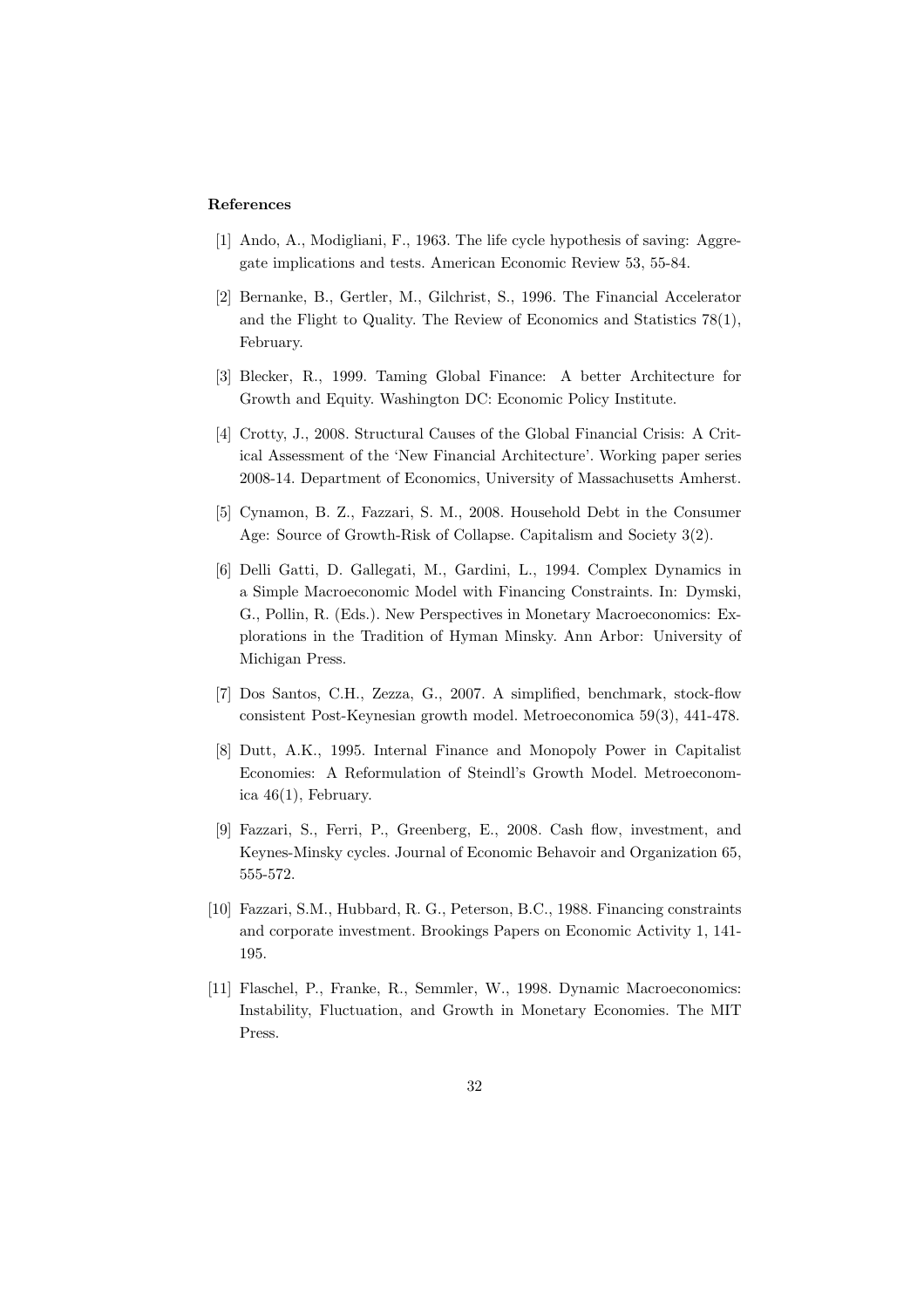- [12] Foley, D. K., 1986. Liquidity-Profit Rate Cycles in a Capitalist Economy. Journal of Economic Behavior and Organization, 363-376.
- [13] Foley, D. K., Taylor, L., 2006. A Heterodox Growth and Distribution Model. In: Salvadori, N. (Ed). Economic Growth and Distribution: On the Nature and Causes of the Wealth of Nations. Edward Elgar.
- [14] Godley, W., Cripps, F., 1983. Macroeconomics, Oxford: Fontana and Oxford University Press.
- [15] Godley, W., Lavoie, M., 2007. Monetary Economics: An Integrated Approach to Credit, Money, Income, Production and Wealth. London and Basingstoke: Palgrave Macmillan.
- [16] Harrod, R., 1939. An Essay in Dynamic Theory. The Economic Journal, March.
- [17] Jarsulic, M., 1989. Endogenous credit and endogenous business cycle. Journal of Post Keynesian Economics 12(1), 35-48
- [18] Keen, S., 1995. Finance and economic breakdown: modeling Minsky's "financial instability hypothesis. Journal of Post Keynesian Economics 17(4), 607-635
- [19] Lavoie, M., Godley, W., 2001-2002. Kaleckian models of growth in a coherent stock-flow monetary framework: a Kaldorian view. Journal of Post Keynesian Economics 24 (2), 277-311.
- [20] Lavoie, M., Seccareccia, M., 2001. Minsky's Financial Fragility Hypothesis: A Missing Macroeconomic Link? In: Bellofiore, R., Ferri, P. (Eds). Financial Fragility and Investment in the Capitalist Economy: The Economic Legacy of Hyman Minsky Vol.2. Cheltenham, U.K.: Edward Elgar.
- [21] Lima, G. T., Meirelles, A., 2007. Macrodynamics of debt regimes, financial instability and growth. Cambridge Journal of Economics 31, 563-580.
- [22] Medio, A., 1992. Chaotic Dynamics: Theory and Applications to Economics. Cambridge University Press.
- [23] Minsky, H.P., 1964. Longer Waves in Financial Relations: Financial Factors in the More Severe Depressions. The American Economic Review 54(3), Papers and Proceedings of the Seventy-sixth Annual Meeting of the American Economic Association, 324-335.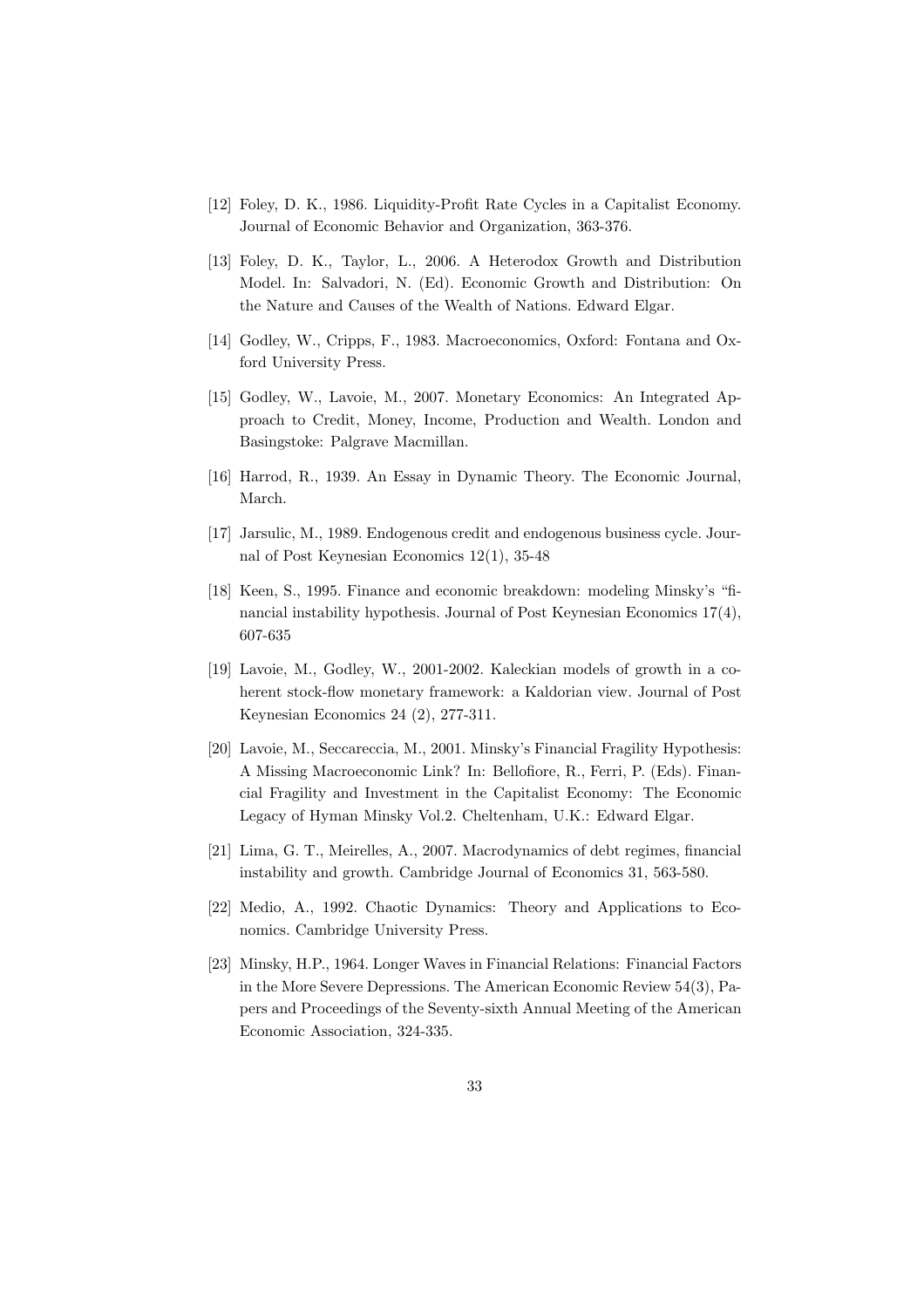- [24] Minsky, H.P., 1975. John Maynard Keynes. Macmillan.
- [25] Minsky, H.P., 1982. Can "It" Happen Again? Essays on Instability and Finance. M.E. Sharpe, Inc.
- [26] Minsky, H. P., 1986. Stabilizing an Unstable Economy. Yale University Press.
- [27] Minsky, H.P., 1995. Longer Waves in Financial Relations: Financial Factors in the More Severe Depressions II. Journal of Economic Issues 29(1), 83-96.
- [28] Nasica, E., Raybaut, A., 2005. Profits, confidence, and public deficits: modelling Minsky's institutional dynamics. Journal of Post Keynesian Economics 28(1), 135-155.
- [29] Semmler, W., 1987. A Macroeconomic Limit Cycle with Financial Pertubations. Journal of Economic Behavior and Organization 8, 469-495.
- [30] Setterfield, M., 2004. Financial Fragility, Effective Demand and the Business Cycle. Review of Political Economy 16(2), 207-223.
- [31] Skott, P., 1981. On the 'Kaldorian Saving Function'. Kyklos 34, 563-81.
- [32] Skott, P., 1989. Conflict and Effective Demand in Economic Growth. Cambridge: Cambridge University Press.
- [33] Skott, P., 1994. On the Modelling of Systemic Financial Fragility. In: Dutt, A. K. (Ed). New Directions in Analytic Political Economy. Aldershot, UK and Brookfield, US, Edward Elgar.
- [34] Skott, P., 2008. Theoretical and empirical shortcomings of the Kaleckian investment function. Working paper series 2008-14, Department of Economics, University of Massachusetts Amherst.
- [35] Skott, P., 2008b. Growth, instability and cycles: Harrodian and Kaleckian models of accumulation and income distribution. Working paper series 2008-14, Department of Economics, University of Massachusetts Amherst.
- [36] Skott, P., Ryoo, S., 2008. Macroeconomic Implications of Financialization. Cambridege Journal of Economics 32, 827-862.
- [37] Taylor, L., 1985. A stagnationist model of economic growth. Cambridge Journal of Economics 9, 383-403.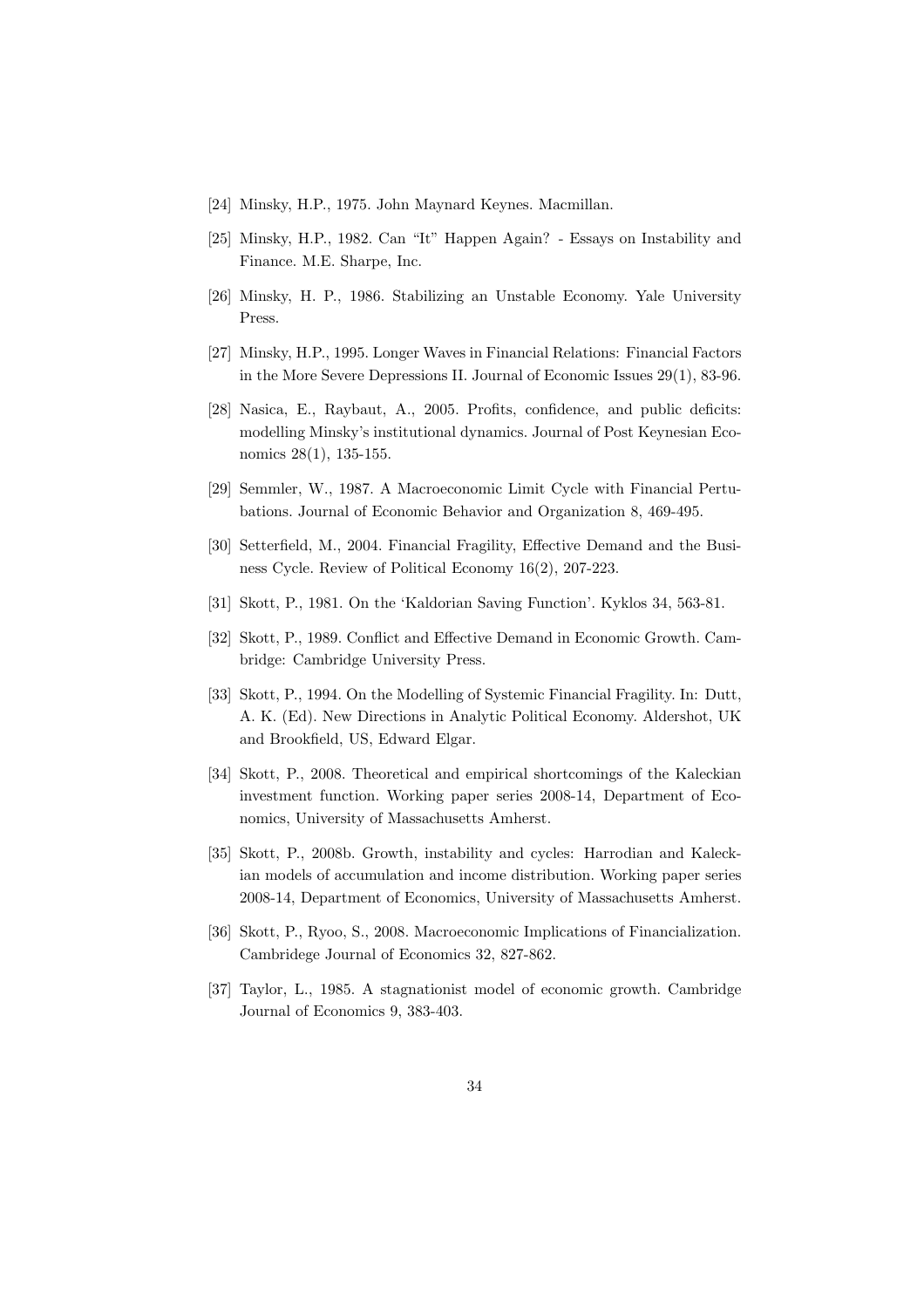- [38] Taylor, L., O'Connell, S.A., 1985. A Minsky Crisis. The Quarterly Journal of Economics 100.
- [39] Tobin, J., 1969. A General Equilibrium Approach to Monetary Theory. Journal of Money, Credit, and Banking 1, 15-29.
- [40] Wolfson, M. H., 2002. Minsky's Thoery of Financial Crises in a Global Context. Journal of Economic Issues 36(2).
- [41] Wray, L. R., 2008. Financial Markets Meltdown: What Can We Learn from Minsky. Public Policy Brief No.94, The Levy Economics Institutte of bard College.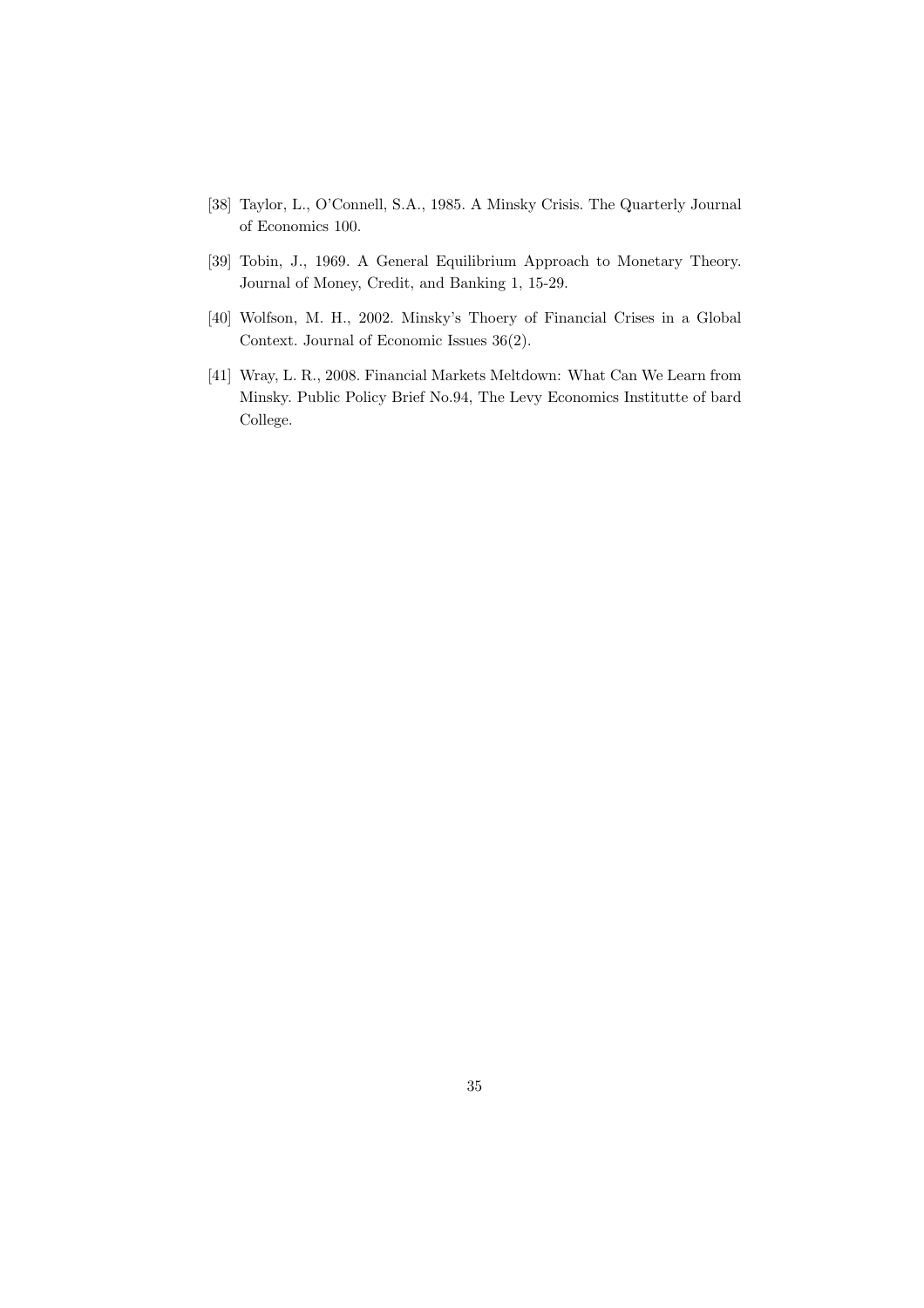#### **Appendix A: Proof of Proposition 1**

To prove the existence of a limit cycle for the system of (12), (29), and (32), we need to show that the Jacobian matrix (35) evaluated at  $(m(\lambda), \alpha(\lambda), z(\lambda))$ , *λ*), where  $(m(λ), \alpha(λ), z(λ))$  is a fixed point of the system,<sup>38</sup> should have the following properties:

• The Jacobian matrix has a pair of complex conjugate eigenvalues  $\beta(\lambda) \pm$  $\theta(\lambda)i$  such that  $\beta(\lambda^*) = 0$ ,  $\theta(\lambda^*) \neq 0$ , and  $\beta'(\lambda^*) \neq 0$  and no other eigenvalues with zero real part exist at  $(m(\lambda^*), \alpha(\lambda^*), z(\lambda^*), \lambda^*)$ 

where  $\lambda^*$  is a Hopf bifurcation point.

To apply the above condition for the Hopf bifurcation to the current context, I will use the fact that the Jacobian matrix will have a negative real root and a pair of pure imaginary roots if and only if:

- $(\text{R1})$   $\text{Tr}(\textbf{J}) = \text{F}_m + \text{G}_z < 0$
- $(R2)$   $J_1 + J_2 + J_3 = F_m G_z \zeta' \cdot G_\alpha > 0$
- $(\text{R3}) \text{ Det}(\mathbf{J}) = -\zeta' \cdot (\text{F}_m \text{G}_\alpha \text{F}_\alpha \text{G}_m) < 0$
- ${\rm (R4)}\; -{\rm Tr}({\bf J})({\bf J_1}+{\bf J_2}+{\bf J_3})+{\rm Det}({\bf J})\,=\,-({\rm F}_m+{\rm G}_z)({\rm F}_m{\rm G}_z-\zeta'\cdot{\rm G}_\alpha)-\zeta'\cdot$  $(F_m G_\alpha - F_\alpha G_m) = 0$

Let us denote the eigenvalues of the Jacobian matrix as  $\mu(\lambda)$  and  $\beta(\lambda) \pm \theta(\lambda)i$ .

*Proof of (I).* Suppose that  $G_{\alpha} < 0$ *.* Then (R3) is always met. In order to satisfy (R1) and (R2), we should have  $G_z < \min \{ |F_m|, \frac{\zeta' |G_{\alpha}|}{|F_m|} \}$ *|*F*m|* } . (R4) is quadratic in G*z*. (R4) can be rewritten as:

$$
a_1 G_z^2 + a_2 G_z + a_3 = 0 \tag{A1}
$$

where

$$
a_1 \equiv -F_m > 0
$$
  
\n
$$
a_2 \equiv - (F_m^2 - \zeta' G_\alpha) \leq 0
$$
  
\n
$$
a_3 \equiv \zeta' F_\alpha G_m < 0
$$

Solving (A1) for  $G_z$ , we obtain one negative and one positive real roots. Let us select the negative root<sup>39</sup>, which is given as:

<sup>&</sup>lt;sup>38</sup>Note that in our case the fixed point is independent of the value of  $\lambda$ .  $39$ It can be shown that the positive root is irrelevant for the analysis.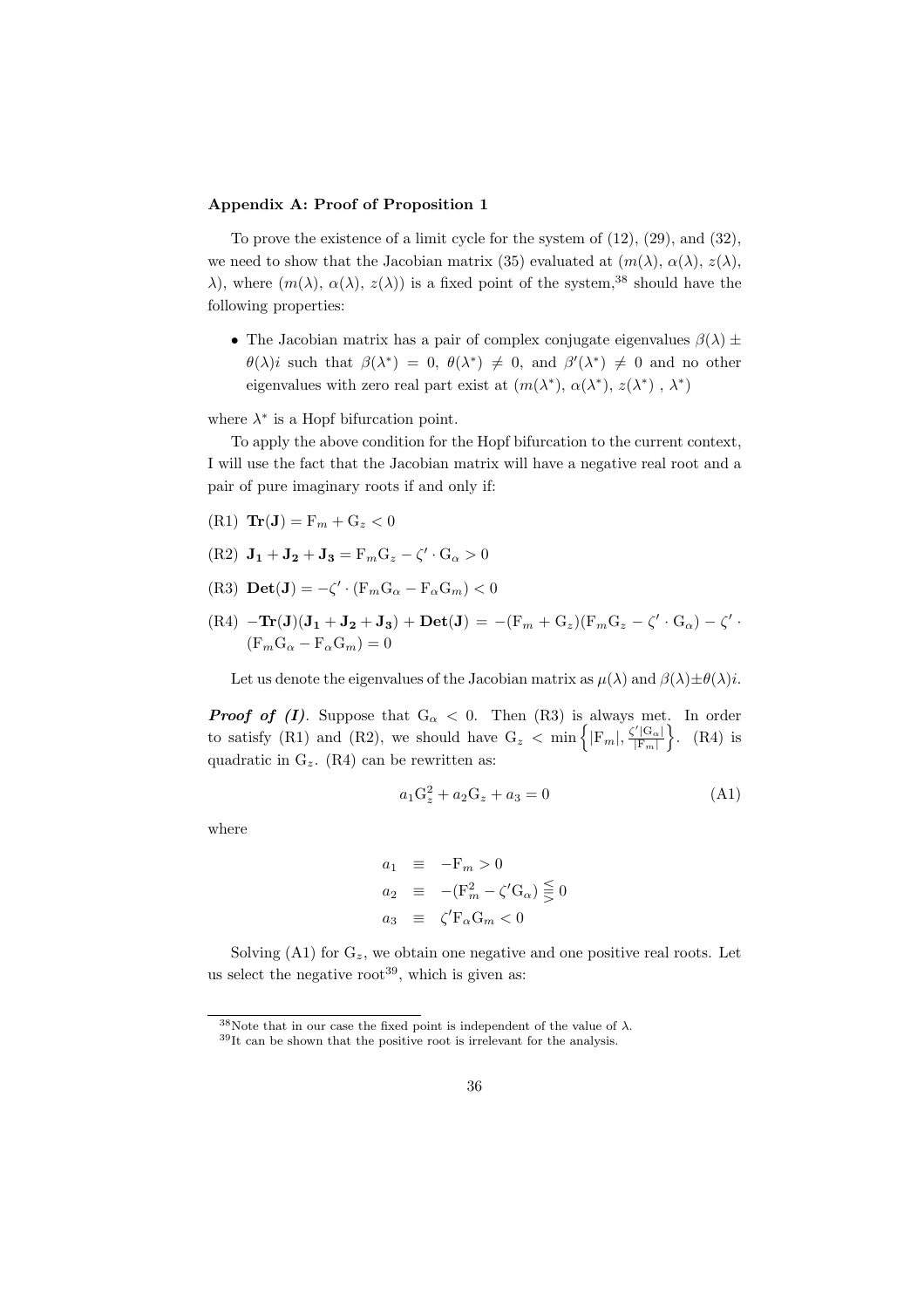$$
b \equiv \frac{(|\mathcal{F}_m|^2 - \zeta'\mathcal{G}_\alpha) - \sqrt{(|\mathcal{F}_m|^2 - \zeta'\mathcal{G}_\alpha)^2 + 4\zeta'|\mathcal{F}_m||\mathcal{G}_m|\mathcal{F}_\alpha}}{2|\mathcal{F}_m|} < 0
$$
 (A2)

Since  $G_z = \kappa_{r^e} \frac{\partial r^e}{\partial z} - \lambda$ , the value of  $\lambda$  that satisfies (R4) is:  $\lambda = \kappa_{r^e} \frac{\partial r^e}{\partial z} + |b|$ . Let  $\lambda^* \equiv \kappa_{r^e} \frac{\partial r^e}{\partial z} + |b|$ . We have shown that if  $G_z < \min\left\{ |F_m|, \frac{\zeta' |G_{\alpha}|}{|F_m|} \right\}$ *|*F*m|*  $\left\{\n \begin{array}{l}\n \text{and } \lambda = \lambda^*,\n \end{array}\n\right.$ then the Jacobian matrix has a negative real root and a pair of imaginary roots:  $\mu(\lambda^*) < 0$ ,  $\beta(\lambda^*) = 0$ , and  $\theta(\lambda^*) \neq 0$ . To prove  $\lambda^*$  is indeed the bifurcation point, we still need to show that  $\beta'(\lambda^*) \neq 0$ . To prove  $\beta'(\lambda^*) \neq 0$ , let us use the following fact:

$$
\mu(\lambda) + 2\beta(\lambda) = F_m + G_z
$$
  
\n
$$
2\mu(\lambda)\beta(\lambda) + \beta(\lambda)^2 + \theta(\lambda)^2 = F_m G_z - \zeta' \cdot G_\alpha
$$
  
\n
$$
\mu(\lambda)[\beta(\lambda)^2 + \theta(\lambda)^2] = -\zeta' \cdot (F_m G_\alpha - F_\alpha G_m)
$$

Totally differentiating both sides with respect to  $\lambda$ , we get

$$
\begin{bmatrix} 1 & 2 & 0 \ 2\beta(\lambda) & 2[\mu(\lambda) + \beta(\lambda)] & 2\theta(\lambda) \ \beta(\lambda)^2 + \theta(\lambda)^2 & 2\mu(\lambda)\beta(\lambda) & 2\mu(\lambda)\theta(\lambda) \end{bmatrix} \begin{bmatrix} \mu'(\lambda) \\ \beta'(\lambda) \\ \theta'(\lambda) \end{bmatrix} = \begin{bmatrix} -1 \\ |F_m| \\ 0 \end{bmatrix}
$$
 (A3)

The right hand side of (A3) is obtained using the fact that  $\frac{\partial G_z}{\partial \lambda} = -1$  and  $\lambda$ does not affect all other partial derivatives than  $G_z$ . Evaluating (A3) at  $\lambda = \lambda^*$ , we have:

$$
\begin{bmatrix} 1 & 2 & 0 \ 0 & 2\mu(\lambda^*) & 2\theta(\lambda^*) \\ \theta(\lambda^*)^2 & 0 & 2\mu(\lambda^*)\theta(\lambda^*) \end{bmatrix} \begin{bmatrix} \mu'(\lambda^*) \\ \beta'(\lambda^*) \\ \theta'(\lambda^*) \end{bmatrix} = \begin{bmatrix} -1 \\ |F_m| \\ 0 \end{bmatrix}
$$

Solving this for  $\beta'(\lambda^*)$ , we finally get:

$$
\beta'(\lambda^*) = \frac{2\mu(\lambda^*)\theta(\lambda^*)|\mathcal{F}_m| - 2\theta(\lambda^*)^3}{4\mu(\lambda^*)^2\theta(\lambda^*) + 4\theta(\lambda^*)^3} < 0 \quad \text{since} \quad \mu(\lambda^*) < 0
$$

Thus,  $\beta'(\lambda^*)$  is strictly negative.

*Proof of (II).* Suppose that  $G_{\alpha} > 0$  and  $G_{z} < 0$ . Then (R1) is always satisfied. To meet (R2) and (R3), we need  $G_{\alpha} < \min \left\{ \frac{|F_m||G_z|}{\zeta'} , \frac{F_{\alpha}(G_m)}{|F_m|} \right\}$ *|*F*m|* } . The rest of the proof is essentially the same as that of (I).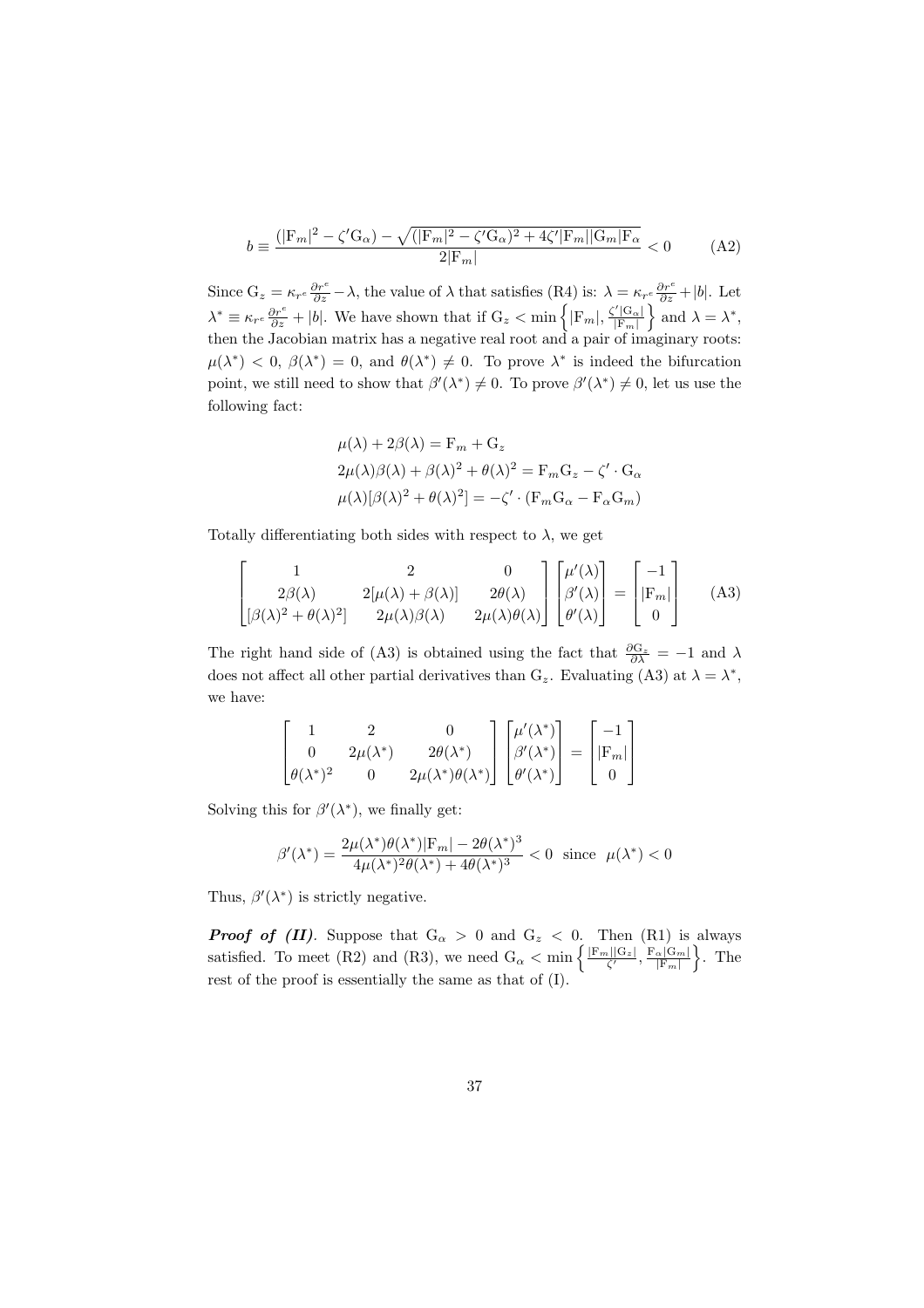*Proof of (III).* Routh-Hurwitz necessary and sufficient conditions for the local stability of a three dimensional system are (R1), (R2) and (R3) with replacing the equality in (R4) by the inequality:  $-\mathbf{Tr}(\mathbf{J})(\mathbf{J}_1 + \mathbf{J}_2 + \mathbf{J}_3) + \mathbf{Det}(\mathbf{J}) > 0.$ Suppose that  $G_{\alpha} > 0$  and  $G_{z} > 0$ . Then (R2) is always violated and the fixed point is unstable. At the same time, since (R2) is not met, it is impossible to get a limit cycle *a la* the Hopf bifurcation.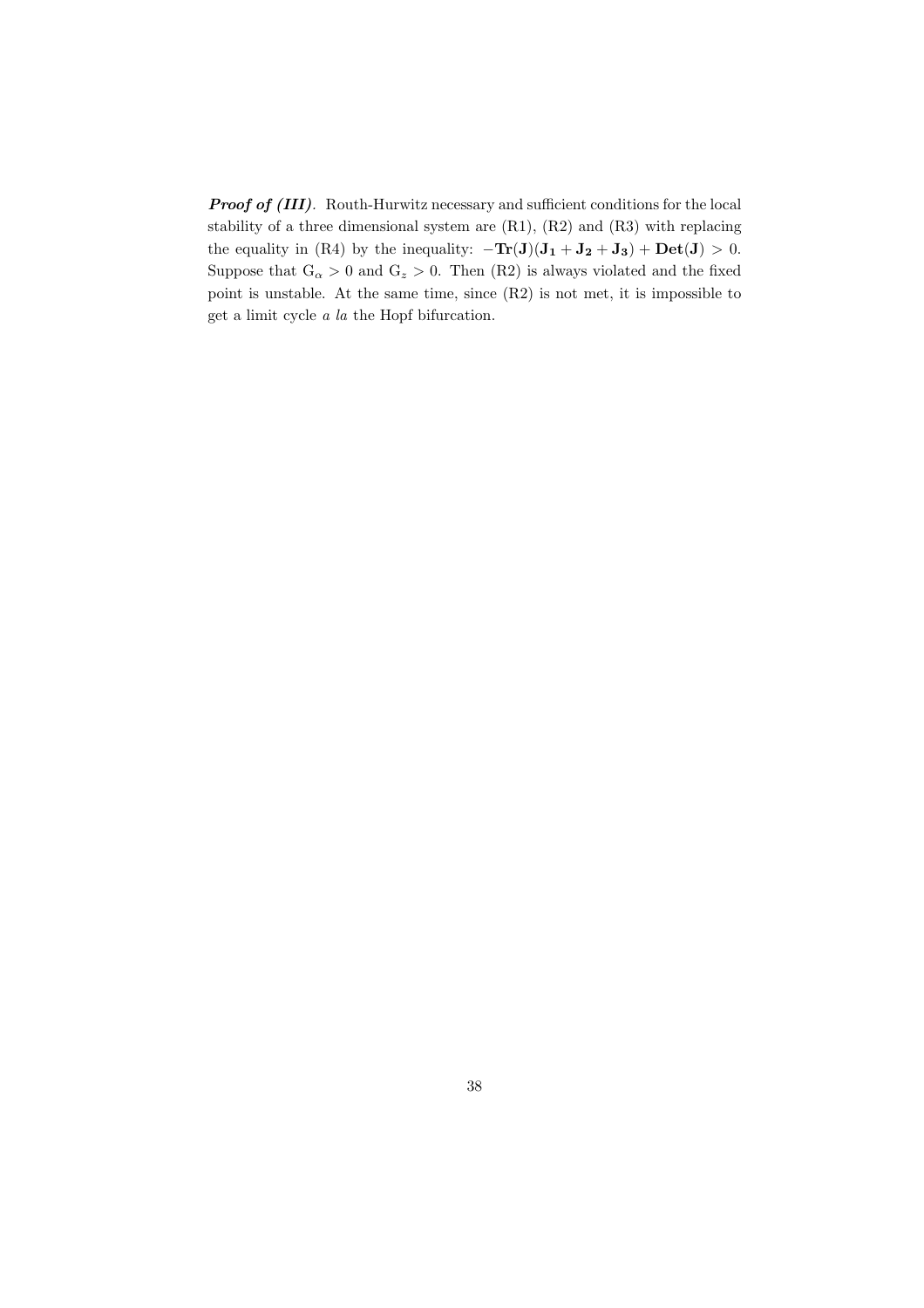#### **Appendix B: Functions and Parameter Values in Simulation**

$$
g = \gamma_0 + \gamma_1 u \tag{B1}
$$

$$
\frac{I}{K} = g + \delta \tag{B2}
$$

$$
\hat{Y} = h(\pi, e) = h_0 + \frac{h_1}{1 + \exp[-h_2(\pi + h_3 \ln(h_4 - e) + h_5))]}
$$
(B3)

$$
\dot{m} = \tau \left(\frac{\rho_T}{rm}\right) = \tau_0 + \frac{\tau_1 - \tau_0}{1 + \exp[-\tau_2 \left(\frac{\rho_T}{rm} - \tau_3\right)]}
$$
(B4)

where 
$$
\rho_T = \pi(u^*, m, \alpha)u^*\sigma
$$
 and  $u^* = \frac{1}{\gamma_1}(n - \gamma_0)$ 

$$
\dot{\alpha} = \zeta(z) = \zeta_0 + \frac{\zeta_1 - \zeta_0}{1 + \exp[-\zeta_2(z - \zeta_3)]}
$$
(B5)

$$
\dot{z} = \kappa (r^e|_{u=u^*} - r, \alpha) - \lambda z = \kappa_0 + \kappa_1 (r^e|_{u=u^*} - r) - \kappa_2 \alpha - \lambda z \tag{B6}
$$

where 
$$
r^e|_{u=u^*} = \frac{\rho_T - \delta - rm + (1 + \alpha)(\dot{m} + mn) + \dot{\alpha}m - n}{\alpha m}
$$
.

#### Table 2: Parameter Values

| $\gamma_0$       | $\gamma_1$ | $h_0$     | $h_1$     | $h_2$     | $h_3$    | $h_4$      | $h_{5}$    | $\sigma$   |
|------------------|------------|-----------|-----------|-----------|----------|------------|------------|------------|
| $-0.93$          | $1.2\,$    | $-0.02$   | 0.07      | 50        | $0.4\,$  | 1.1        | 0.423      | $0.5\,$    |
| $\boldsymbol{n}$ | $\delta$   | $S_f$     | $r_{\rm}$ | $c_1$     | $c_2$    | $\kappa_0$ | $\kappa_1$ | $\kappa_2$ |
| 0.03             | 0.09       | 0.7       | 0.03      | 0.65      | 0.04     | 0.093      | 0.03       | 0.08       |
| $\lambda$        | $\zeta_0$  | $\zeta_1$ | $\zeta_2$ | $\zeta_3$ | $\tau_0$ | $\tau_1$   | $\tau_2$   | $\tau_3$   |
| 0.04             | $-0.24$    | 0.03      | 30        | $-0.069$  | $-0.135$ | 0.01       | 20         | 10.4       |

#### **Appendix C: Alternative Measure of the Trend Rate of Profit**

A weighed moving average specification may provide an alternative measure of the trend rate of profit:

$$
\rho_T = \int_{-\infty}^t \eta \exp[-\eta(t-\nu)] \rho_\nu d\nu \text{ where } \mu > 0
$$
 (C1)

where  $\rho_{\nu}$  is the current rate of profit at each moment of time  $\nu \in (-\infty, t]$  and *η* exp [*−η*(*t −<i>ν*)] represents the weight attached to  $\rho$ <sup>*ν*</sup> in the calculation of the